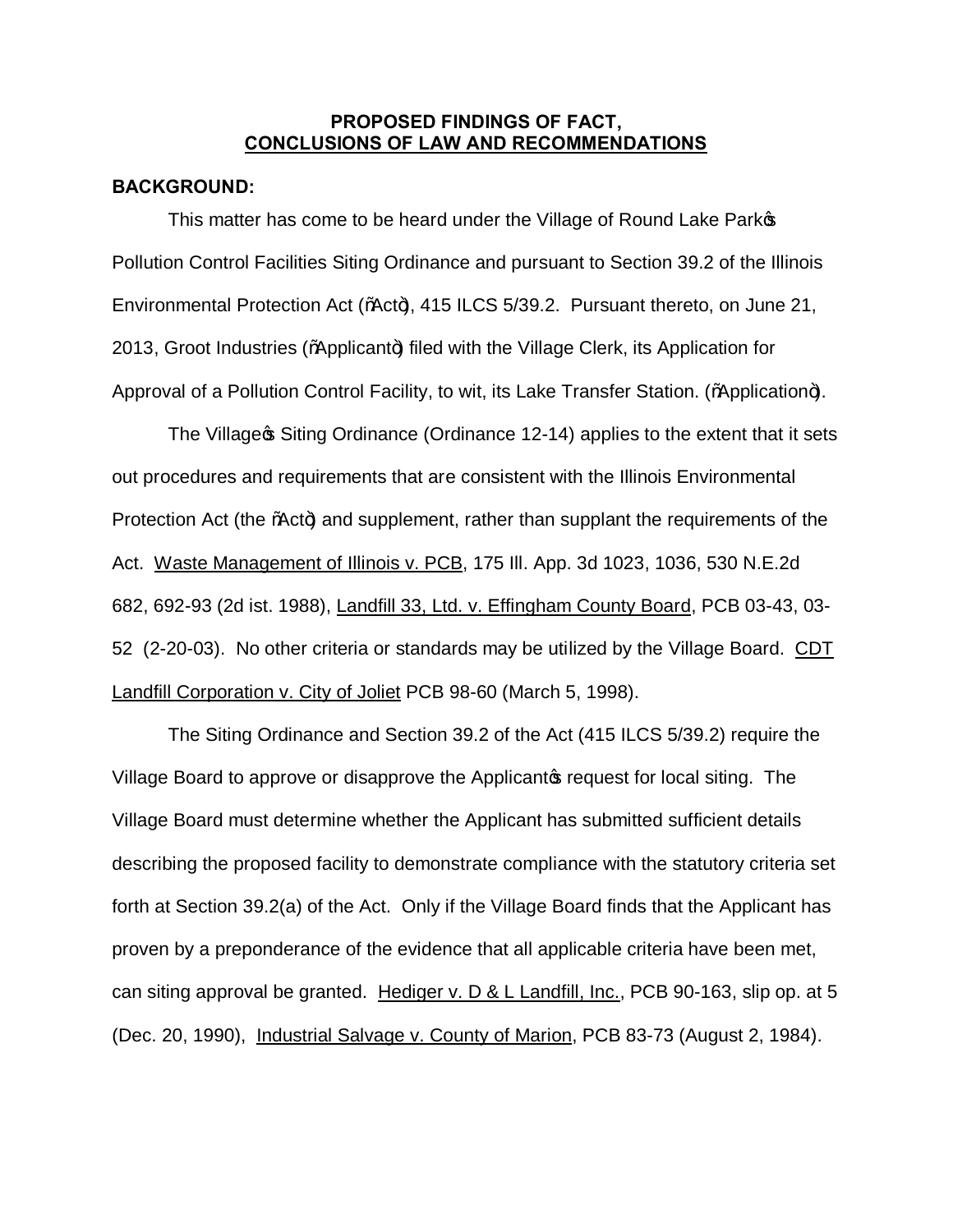These criteria may be summarized as: need; public health; safety and welfare; minimization of incompatibility; floodplain; minimization of danger through the plan of operations; minimization of impact on existing traffic flows; adequacy of the emergency response plan for hazardous waste facilities; compatibility with the County Solid Waste Management Plan; and a lack of impact on regulated recharge areas. The Village Board may also consider the previous operating experience and the past record of convictions or admissions of violations of the Applicant.

However, Section 39.2(e) of the Act specifically authorizes the Village Board to "impose such conditions [on approval] as may be reasonable and necessary to accomplish the purposes of this Section and as are not inconsistent with the regulations promulgated by the [Pollution Control] Board."

The record in this proceeding consists of the Application, the transcript of the public hearing, the exhibits and filings of the parties, and public comments. The exhibits include the Application along with errata sheets, Applicanto Exhibit 1. The public hearing commenced on September 23, 2013 and was continued from time to time concluding on October 2, 2013. The Village (Village Staff) believes that the Applicant has met its burden and thus the Applicant should be granted site location approval subject to the recommendations and conditions set forth herein.

#### **PRE-HEARING ISSUES AND RELATED MATTERS**

#### **NOTICE AND JURISDICTION:**

The Applicant provided notice of its intent to file the Application at bar. Specifically, Section 39.2(b) of the Act requires that no later than 14 days prior to filing a request for location approval, a notice of the intended filing must be served upon certain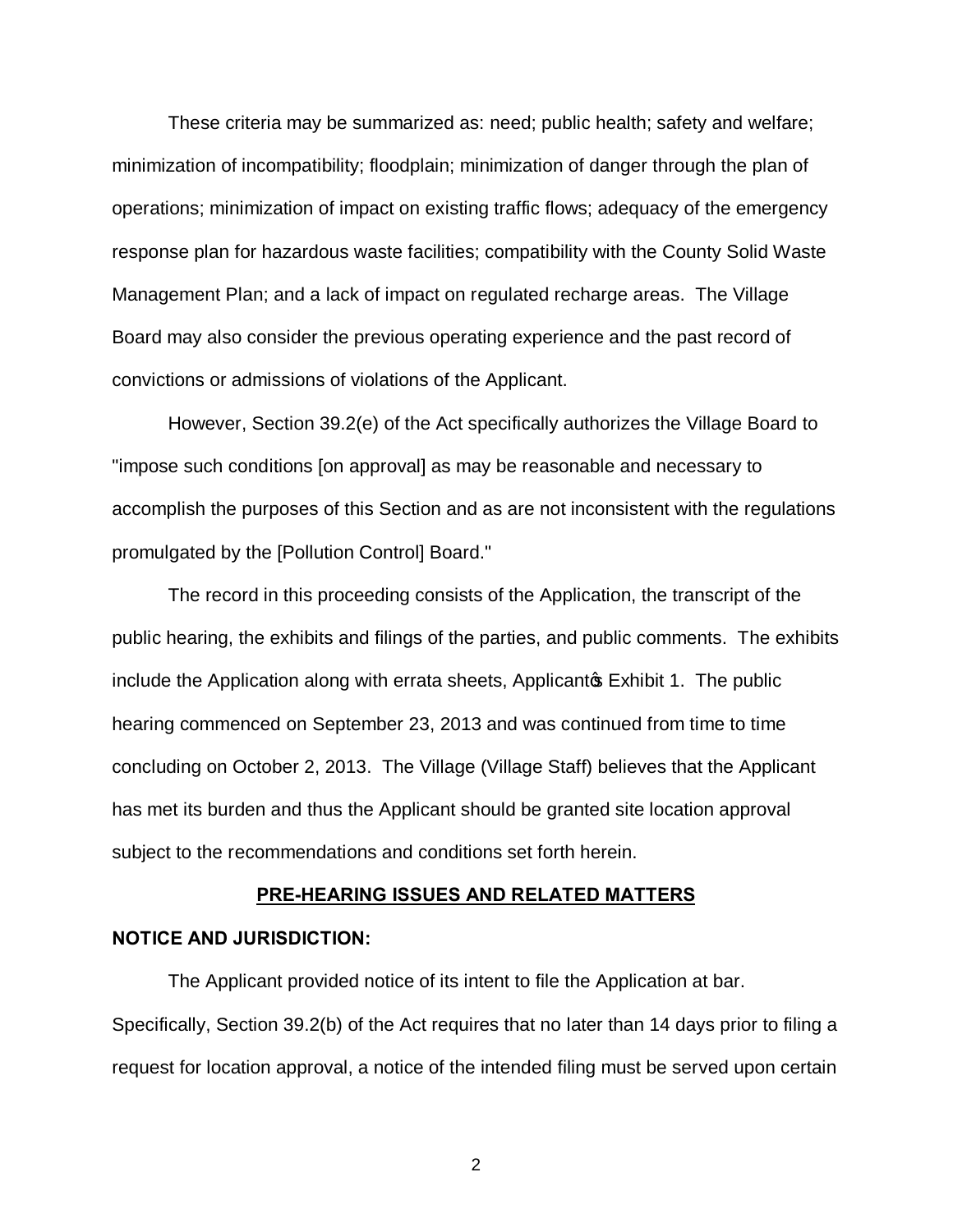property owners within the statutory distance of the lot line of the subject property. The same notice must be served on others, including members of the General Assembly from the legislative district in which the proposed facility is located, and it must appear in a newspaper of general circulation published in the county in which the facility is proposed to be located.

Applicanto Exhibit No. 2 shows that the notices of intent to file the application

were timely served and the published notice was timely published. Applicant **S** Exhibit

No. 2 was admitted into evidence without objection.

In Bishop v. PCB, 235 III. App. 3d 925, 601 N.E.2d 310 ( $5<sup>th</sup>$  Dist. 1992), the

Appellate Court reversed the PCB, siting its prior decision in a related matter and its

previous opinion in Daubs v. PCB, 166 III. App. 3d 778, 520 N.E.2d 977 (5<sup>th</sup> Dist. 1988):

Generally, as long as notice is in compliance with the statute and places those potentially interested persons on inquiry, it is sufficient to confer jurisdiction on the county board. (Wabash & Lawrence Counties Taxpayers & Water Drinkers Association v. Pollution Control Board, 198 Ill. App. 3d 388, 555 N.E.2d 1081 (1990).

Accordingly, the pre-filing notices are in full compliance with both the letter of Section

39.2(b) as well as with the ideal of alerting potentially interested persons not legally

entitled to notice of the filing.

The Applicant has also provided notices regarding the public hearing. Section

39.2(d) of the Act requires that:

At least one public hearing is to be held by the county board or governing body of the municipality no sooner than 90 days but no later than 120 days after the date on which it received the request for site approval. **No later than 14 days prior to such hearing, notice shall be published** in a newspaper of general circulation published in the county of the proposed site, and **delivered by certified mail to all members of the General Assembly** from the district in which the proposed site is located, to the governing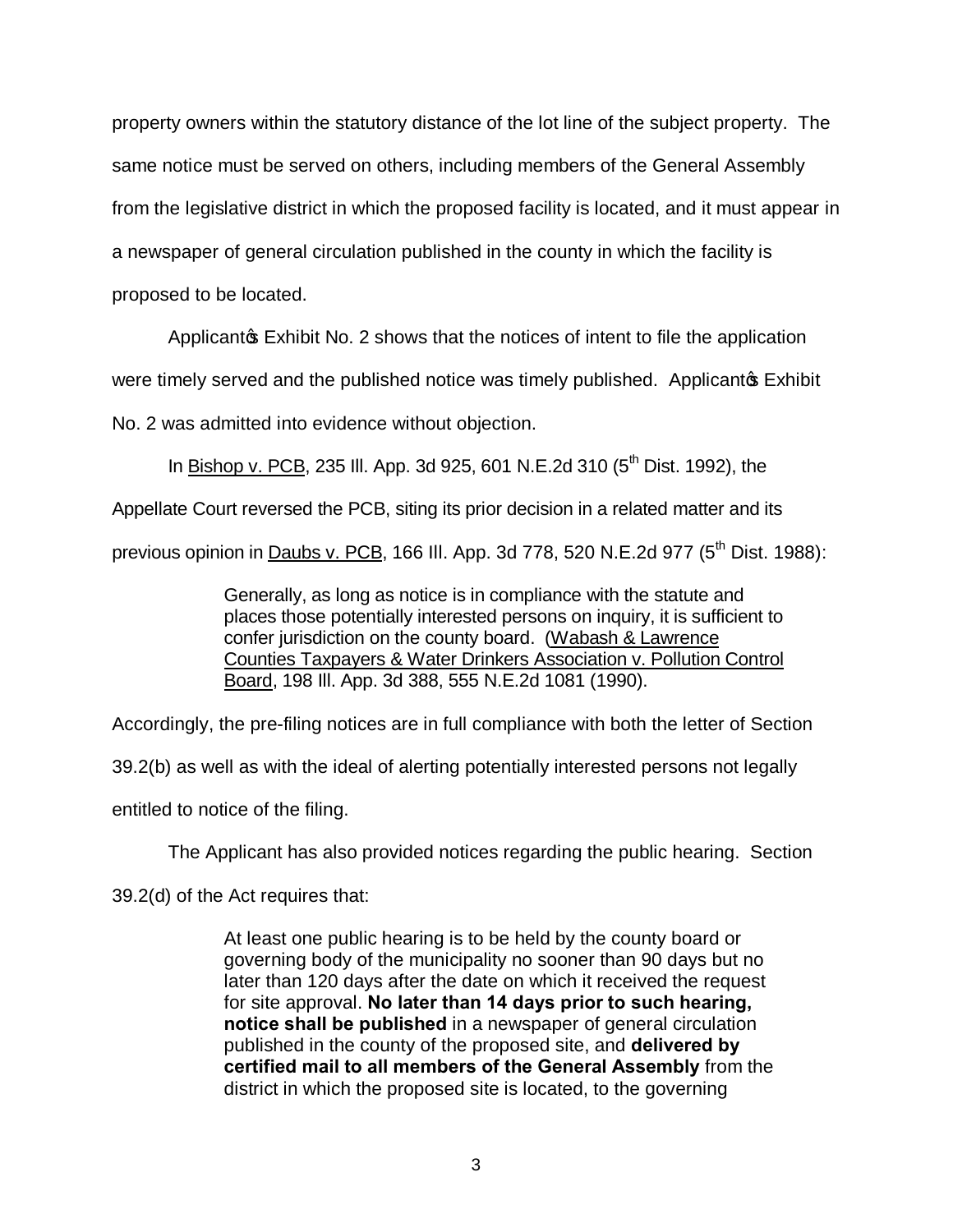authority of **every municipality contiguous to the proposed site or contiguous to the municipality in which the proposed site is to be located, to the county board** of the county where the proposed site is to be located, if the proposed site is located within the boundaries of a municipality, and to the Agency.  $\tilde{o}$  emphasis added.

Applicanto Exhibit No. 3 contains the relevant documents related to the notice of the hearing and it shows the necessary notice of the public hearing was served and published as required. Applicantos Exhibit No. 3 was admitted into evidence without objection.

# **PROPOSED FINDING AND RECOMMENDATION:**

Accordingly, the Village Board should expressly find that all of the notice

provisions of the Act have been complied with, giving the Village jurisdiction of the

issues at bar and further that there is no credible evidence to contrary.

# **THE SECTION 39.2 CRITERIA:**

As stated above, Section 39.2(a) of the Act requires the Village Board to

determine whether the Applicant has submitted sufficient details describing the

proposed facility to demonstrate compliance with the nine criteria set forth in the Act and

Ordinance.  $\ddot{\text{o}}$  [L]ocal siting approval shall be granted only if the proposed facility meets

the following criteria:

- (i) the facility is necessary to accommodate the waste needs of the area it is intended to serve;
- (ii) the facility is so designed, located and proposed to be operated that the public health, safety and welfare will be protected;
- (iii) the facility is located so as to minimize incompatibility with the character of the surrounding area and to minimize the effect on the value of the surrounding property;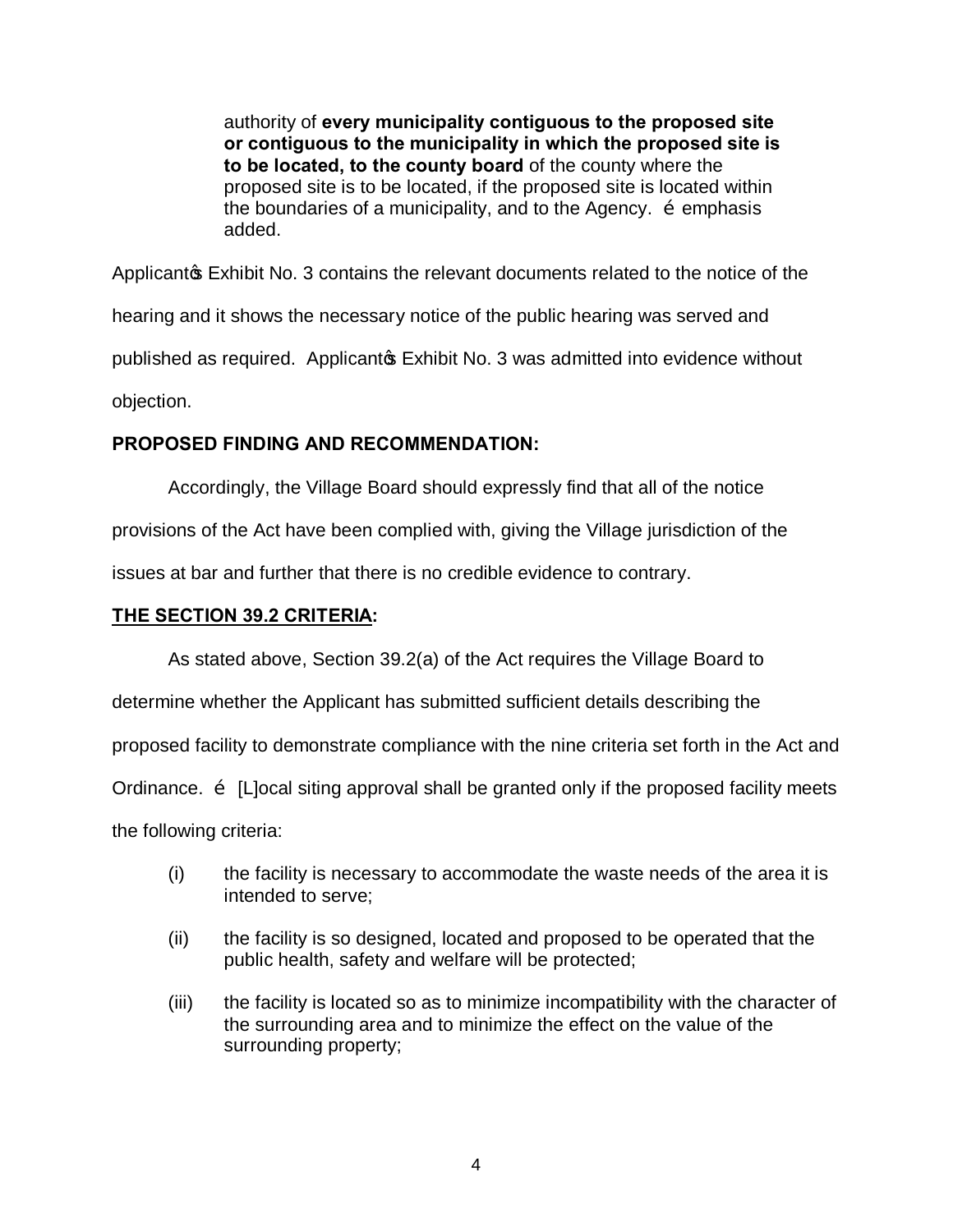- (iv) (A) for a facility other than a sanitary landfill or waste disposal site, the facility is located outside the boundary of the 100-year floodplain or the site is flood-proofed; (B) for a facility that is a sanitary landfill or waste disposal site, the facility is located outside the boundary of the 100-year floodplain, or if the facility is a facility described in subsection (b)(3) of Section 22.19a, the site is flood-proofed;
- (v) the plan of operations for the facility is designed to minimize the danger to the surrounding area from fire, spills, or other operational accidents;
- (vi) the traffic patterns to or from the facility are so designed as to minimize the impact on existing traffic flows;
- (vii) if the facility will be treating, storing or disposing of hazardous waste, an emergency response plan exists for the facility which includes notification, containment and evacuation procedures to be used in case of an accidental release;
- (viii) if the facility is to be located in a county where the county board has adopted a solid waste management plan consistent with the planning requirements of the Local Solid Waste Disposal Act or the Solid Waste Planning and Recycling Act, the facility is consistent with that plan; for purposes of this criterion (viii), the "solid waste management plan" means the plan that is in effect as of the date the application for siting approval is filed; and
- (ix) if the facility will be located within a regulated recharge area, any applicable requirements specified by the Board for such areas have been met.

In addition, Section 39.2(a) permits the Village Board to consider as evidence the

previous operating experience and past record of convictions or admissions of violations

of the Applicant (and any subsidiary or parent corporation) in the field of solid waste

management when considering criteria (ii) and (v) above.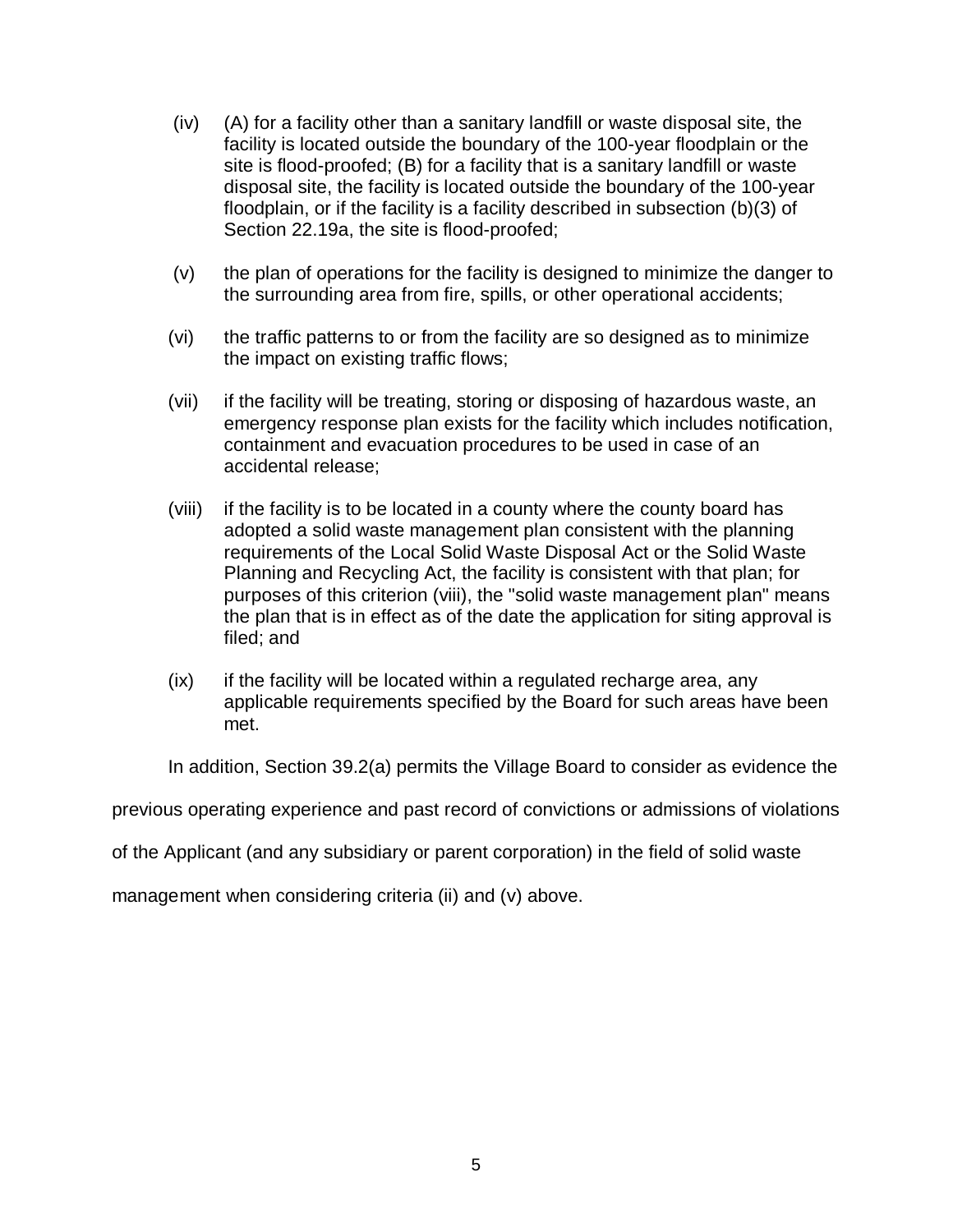## **CRITERION I**

## **THE FACILITY IS NECESSARY TO ACCOMMODATE THE WASTE NEEDS OF THE AREA IT IS INTENDED TO SERVE**

The first criterion is whether the facility is necessary to accommodate the waste needs of the area it is intended to serve. The Applicant called Christina Seibert. Ms. Seibert was awarded a Bachelor of Environmental Science degree from the University of Iowa and has been a solid waste planning professional for the past thirteen (13) years. She has been involved in the preparation of needs assessments for 20 solid waste facilities in Illinois. (tr 9-24-13 B at 10-12) (Seibert 2)<sup>1</sup>

The Applicant has selected Lake County as its service area. It is the Applicant that selects the service area. Metropolitan Waste Systems, Inc. v. Pollution Control Board, 201 Ill. App. 3d 51, 558 N.E.2d 785 (3d Dist.1990). The siting authority does not have the power to, by itself, revise the Applicant's service area when considering Criterion I. Land and Lakes Company v. Village of Romeoville, PCB 91-7 (December 6, 1991).

Ms. Seibert conducted a Section 39.2 needs analysis, examining the disposal trends, the amount of waste disposed of by the service area, disposal capacity and economic factors. (tr 9-24-13 B at 13-14) (Seibert 4) Included in her study was an examination of the demographics, population projections. (App 1-4, Fig 1-2) Ms. Seibert determined the location of the waste centroid and examined the current and historical direct haul disposal system. (tr 9-24-13 B at 16) (Seibert 6) (App 1-6)

 $\frac{1}{1}$  Citations to the hearing transcripts will be by date, session (designated alphabetically, for example the first session would be A). Citation to power points will be by witness name followed by the slide number. Citations to the Application will be by Section-Page (App x-x).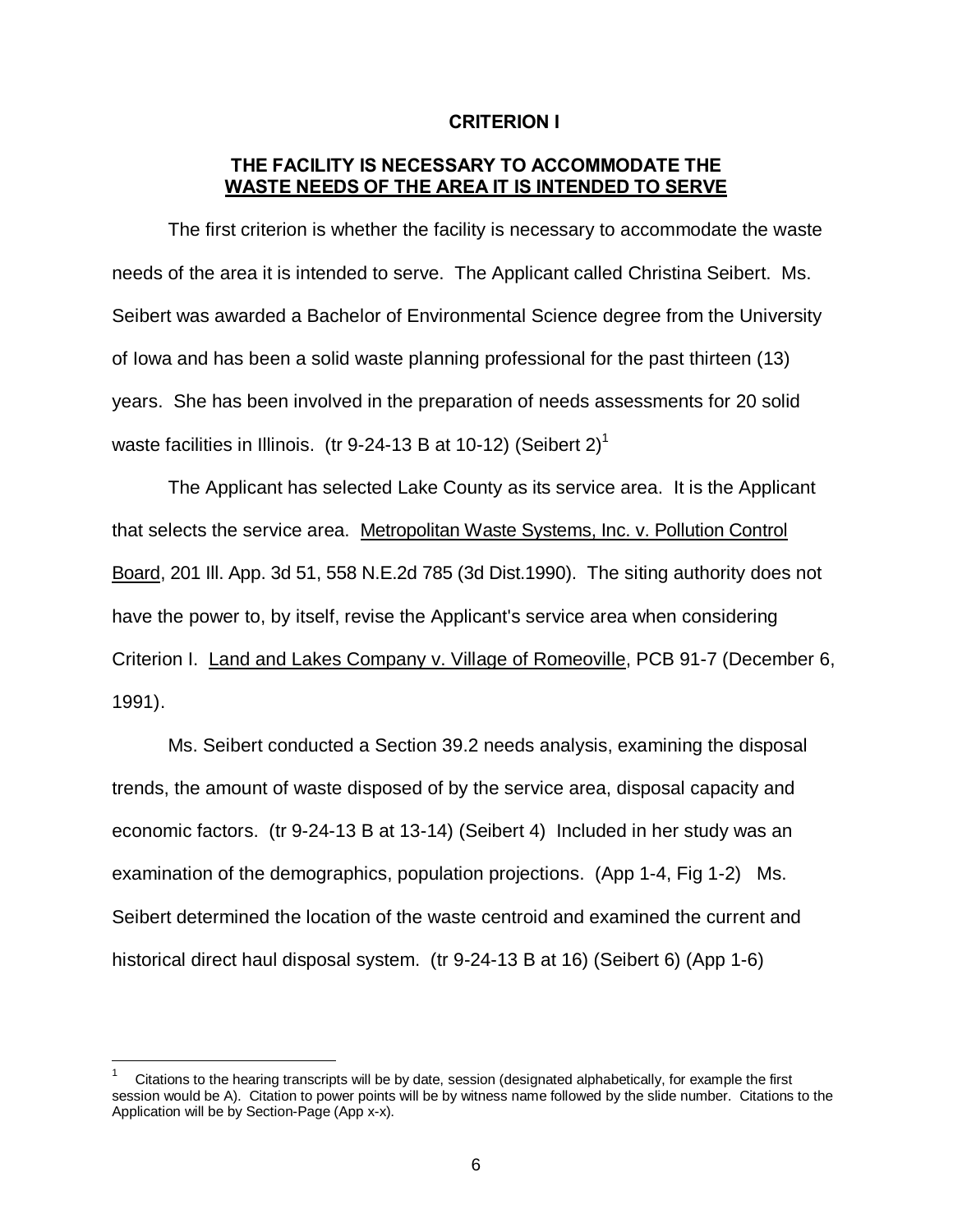Ms. Seibert determined that transfer stations in other counties, primarily Cook County, with service areas that overlap portions of Lake may provide 719 tons per day of transfer capacity which she found to be insufficient. She noted that waste generation rates peaked at 7.9 pounds per capita per day and now average 7.2 pounds per capita per day. Perhaps due to the economic downturn, 2011 waste generation rates dipped to 6.1 pounds per capita per day. Improving economic conditions may lead to an increased waste generation rates and may account for the recent 10% increase in the waste intake at the Countryside Landfill. (tr 9-24-13 B at 32-35) (Seibert 13-14) (App 1- 18 to 20)

 With dwindling disposal capacity and an improving economy potentially driving up waste generation rates the population in the Lake County Service Area is also expected to increase by about 1% per year from 2010 to 2040 creating a 36% increase in population in that time frame. Ms. Seibert agrees with USEPA, Lake County and industry sources that, waste flows can vary hourly, daily and on a seasonal basis and that, in general, it is best to design and build transfer facilities to accommodate president and projected maximum peak flows. (tr 9-24-13 B at 26-29 ) (Seibert 10) (App 1-14 to 15)

Ms. Seibert noted that even if the lower 2011 waste generation rates persist Lake County will need to dispose of an average of approximately 2,899 tons per day of waste increasing to 3,550 tons per day in 2035. If waste generation rates return to their historical average levels while still avoiding peak levels Lake County will need to dispose of 3,422 tons per day in 2015 and 4,191 tons of waste per day in 2035. Subtracting available out-of-county transfer capacity Ms. Seibert determined that there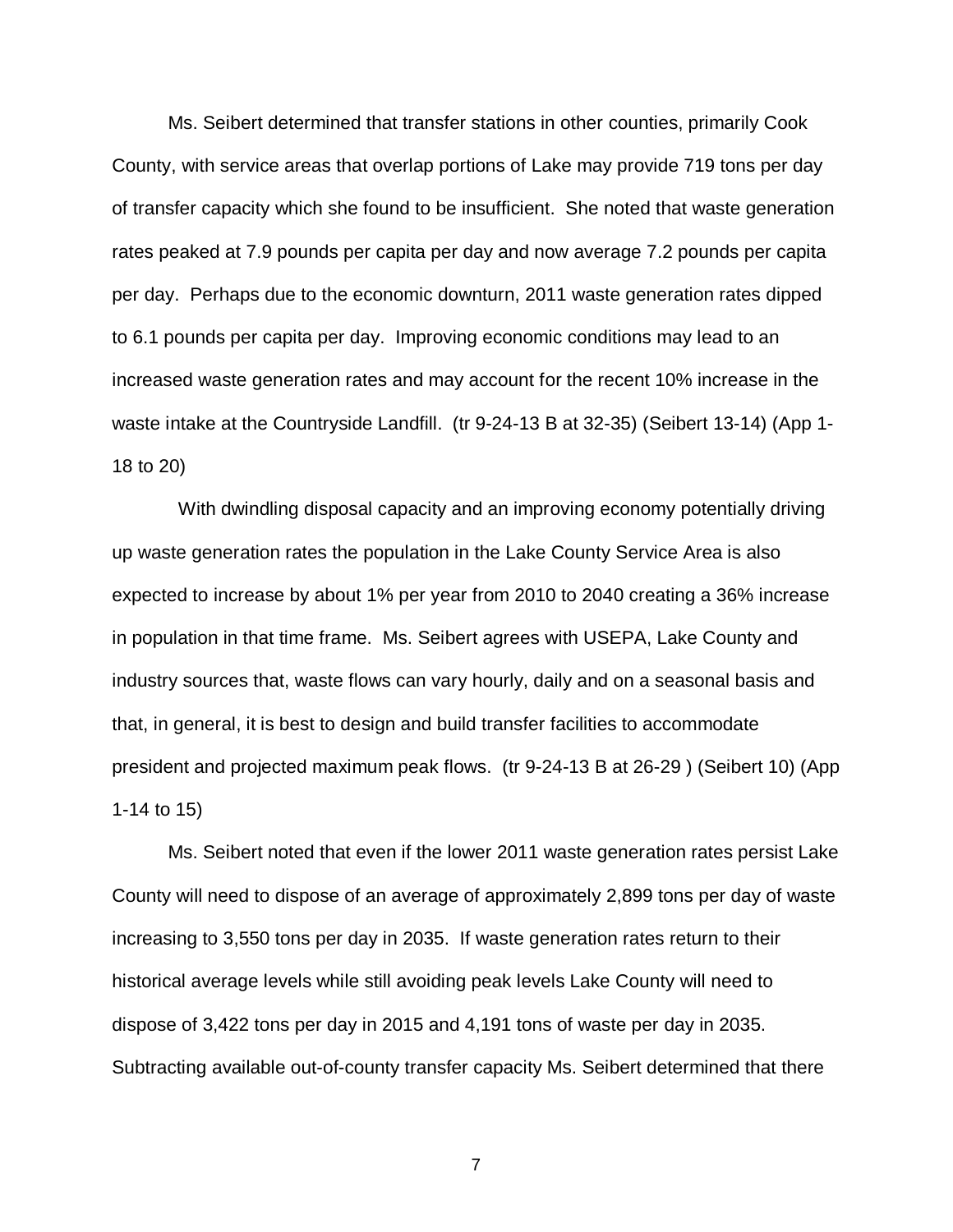is a transfer capacity deficit between 2,180 to 3,472 tons per day and more if waste generation rates return to their peak levels. How long will there be in-county landfill disposal capacity available to pick up the slack? (tr 9-24-13 B at 33-34) (Seibert 14) (App 1-18 to 19) To what extent is it wise to increase the rate that a remaining landfill takes waste because of the necessity created by the other in-county landfill closing and not having sufficient transfer capacity in place to slow or eliminate that increased rate of filling at the surviving landfill?

Ms. Seibert explained that she sees the trend that she expected. The same trend that has occurred in nearby counties, the closure of in-county landfills and the development of transfer stations to transport waste to more distant landfills. The Lake County 2009 Solid Waste Management Plan Update<sup>2</sup> notes that the development of transfer stations is a potential option in meeting the County of disposal needs. In addition the Village Solid Waste Management Plan favors the development of transfer stations. $3$  (tr 9-24-13 B at 17) (Seibert 8) (App 1-8 to 11)

Ms. Seibert explained that Lake County historically had a guarantee of disposal capacity for the entire 20 year planning window but noted in its 2004 Solid Waste Management Plan Update that it no longer has the desired 20 years of guaranteed disposal capacity. (tr 9-24-13 B at 19) There is a limited amount of capacity at the incounty landfills. If transfer stations areng operating by 2015 we will have at best 12 years of combined capacity between the two remaining landfills. (tr 9-24-13 B at 20)

<sup>&</sup>lt;sup>2</sup> The 2009 Plan Update was not adopted until 2010 and is sometimes referred to as the 2010 Plan Update.<br><sup>3</sup> The Village of Round Lake Park Solid Waste Management Plan of 2012 has been repealed but it was in effect at the time the Application was filed. A lengthy analysis and determination of which plan controls is not necessary because the evidence shows the proposed Lake Transfer Station is consistent with both Plans. *See*, Criterion 8, *infra.*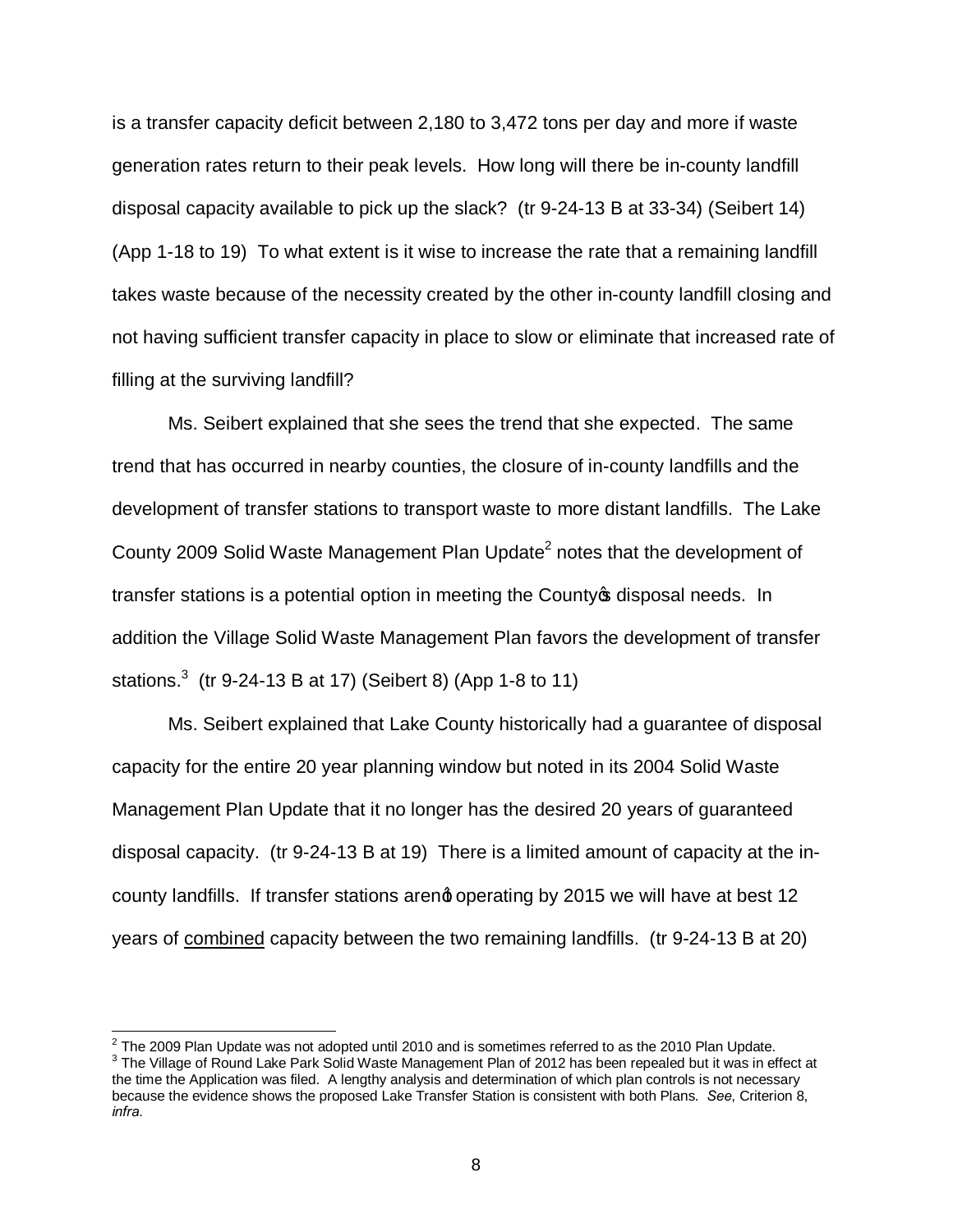From a solid waste planning prospective, the below cited portion of Ms. Seibertos testimony is both enlightening and extremely important and deserving of being read directly from the transcript. (tr 9-24-13 B at 20 L16 - 26 L10) During this portion of her testimony, Ms. Seibert pointed out how a proper Section 39.2 needs analysis utilizing appropriate solid waste planning considerations highlights both the practical and economic benefits of the Lake Transfer Station:

> (G)etting the Lake Transfer Station operational in advance of that (the projected closure of the Countryside Landfill in 2020) is going to minimize service disruptions to all of the customers that are provided service. It will minimize cost increases that you may experience if you would have to be trucking it many additional miles to the Zion Landfill and represents an approved planning approach which the county recognizes this plan by saying that we need to develop these facilities before the existing facilities will close.

(tr 9-24-13 B at 21-22)

Ms. Seibert went on to explain that landfills historically serving Lake County were from 5 to 22 miles away from the waste centroid with an average of 14 miles and noted that the aforesaid distance is convenient for direct haul, utilizing the packer vehicles that collect waste to transport the waste directly to the landfill without utilizing a transfer station. However, the replacement landfill capacity is being developed 50 or more miles from Lake County. Currently, the majority (68%) of landfill disposal capacity is located more than 50 miles from the waste centroid, more than three times the average distance to the disposal facilities historically serving Lake County. (Seibert 9) At this distance, direct haul is not practical due to the time, vehicle miles, related cost (not to mention environmental impacts) that are associated with making packer trucks travel that distance to a landfill. (tr 9-24-13 B at 25-26)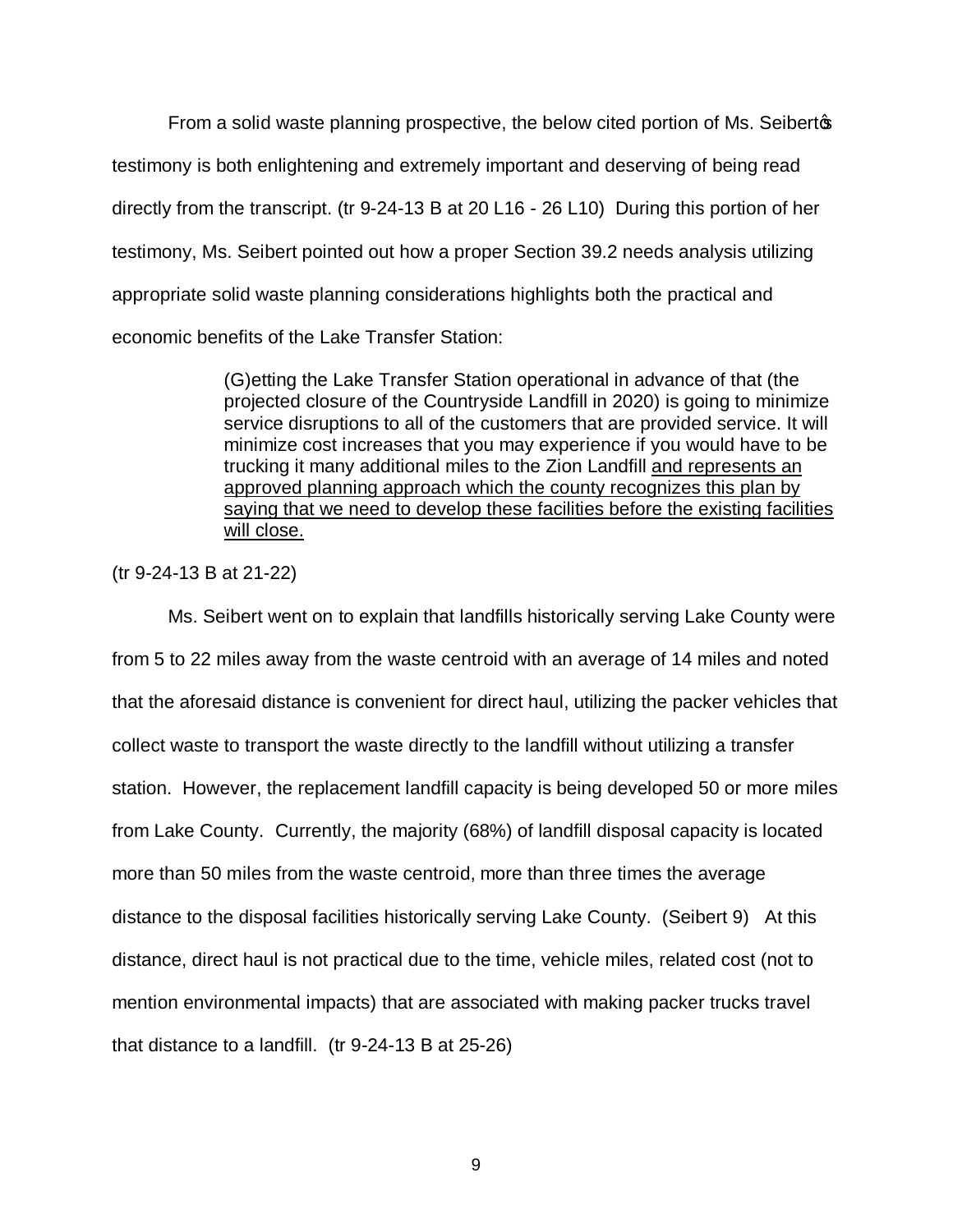In this portion of Ms. Seibert testimony she explained how similar transitions from in-county landfills to transfer stations progressed in other nearby counties. Of particular interest is the transition in Du Page County which Ms. Seibert characterized as most similar to that faced here in Lake County now. Ms. Seibert explained that Du Page County has only one transfer station and has recognized the need for one or more such facilities. One similarity lies in the lack of available sites which meet the Section 22.14 setback requirements, a situation which gets worse as time passes. (tr 9-24-13 B at 24)

Ms. Seibert explained that here in Lake County, the County through its solid waste management plan, left the decision to local siting authorities and private developers to develop facilities which can replace the closing landfills by saying in its plan, "(W)e are going to depend on you to determine what the market needs are and the timing when this should happen, but we do want it to happen before these facilities are closed." (tr 9-24-13 B at 23 *Emphasis added*) She added that Wee+have been working on the Lake Transfer facility since 2008 and hope to have it open by 2015. (tr 9-24-13 B at 25) The appeals promised by Timber Creek Homes could add years to that.

It is significant that it is unknown exactly when the in-county landfills will begin to close. Projections are all that we have. Likewise, it is uncertain when the Lake Transfer Station could become operational. Perhaps some time 2015 if siting is granted, no appeals are filed and the IEPA permitting process goes smoothly. That too involves a projection. We have already seen the political impact on Lake County of disposal needs when the State of Wisconsin increased disposal fees to the point that disposal at the Pheasant Run landfill is essentially off of the table, at least until it costs the citizens of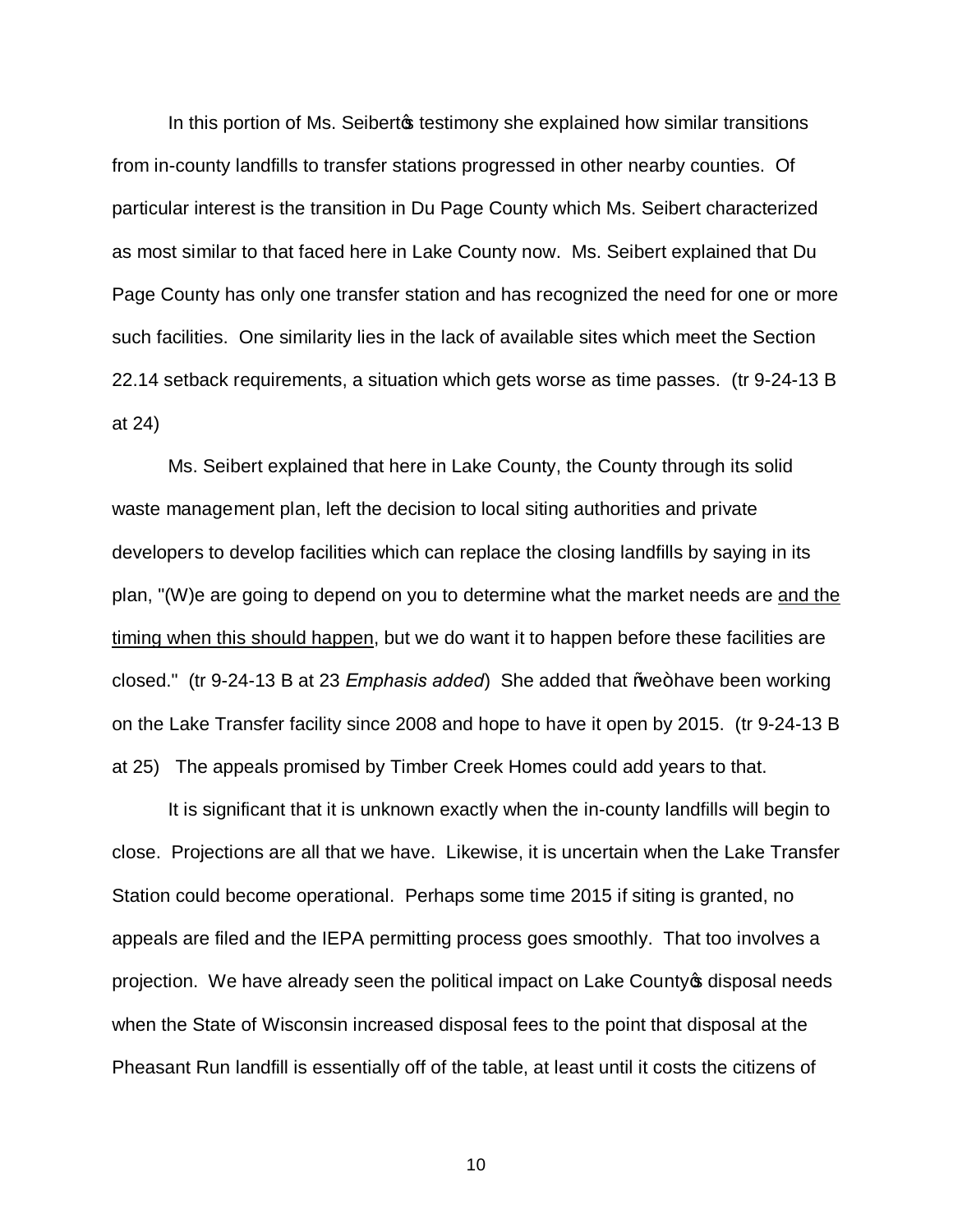Lake County enough to dispose of waste that disposal in the State of Wisconsin becomes an attractive alternative and the State of Wisconsin does not erect any additional barrier to Lake County disposal. Accordingly, Ms. Seibert opined that the proposed facility is necessary to accommodate the waste needs of the area it is intended to serve.

## **JOHN THORSEN**

John Thorsen testified on behalf of Timber Creek Homes and testified to an opinion different from that of Ms. Seibert. Mr. Thorsen received his bachelor degree in engineering from Purdue University. Mr. Thorsen also holds a master of degree in urban and regional planning and is a registered professional engineer in Illinois and several other states.<sup>4</sup> He has been an engineer for approximately 40 years and currently practices under the name of Autumnwood ESH Consultants, LLC.

Mr. Thorsen's resume lists his Illinois municipal solid waste work and related to engineering activities at two Illinois solid waste projects, one at the ARF Landfill in the 1980s and the other at the Land and Lakes Landfill in the late 1980s or early 1990s. His resume does not contain any reference to needs analyses or transfer stations. (tr 9- 25-13B at 42-43) (TCH Exhibit 1) Mr. Thorsen of resume lists his %Fields of Competence+but that listing does not include needs analyses. (TCH Exhibit 1) Nonetheless, Mr. Thorsen testified that he did one prior needs analysis. That for the expansion of the ARF Landfill in the late 1980s. (tr 9-25-13B at 46)

 $4$  Mr. Thorsen $\infty$  resume in shows that his master $\infty$  degree was awarded by Southern Illinois University while the transcript reflects Illinois. (*Compare*, (TCH Exhibit 1) and (tr 9-25-13B at 30)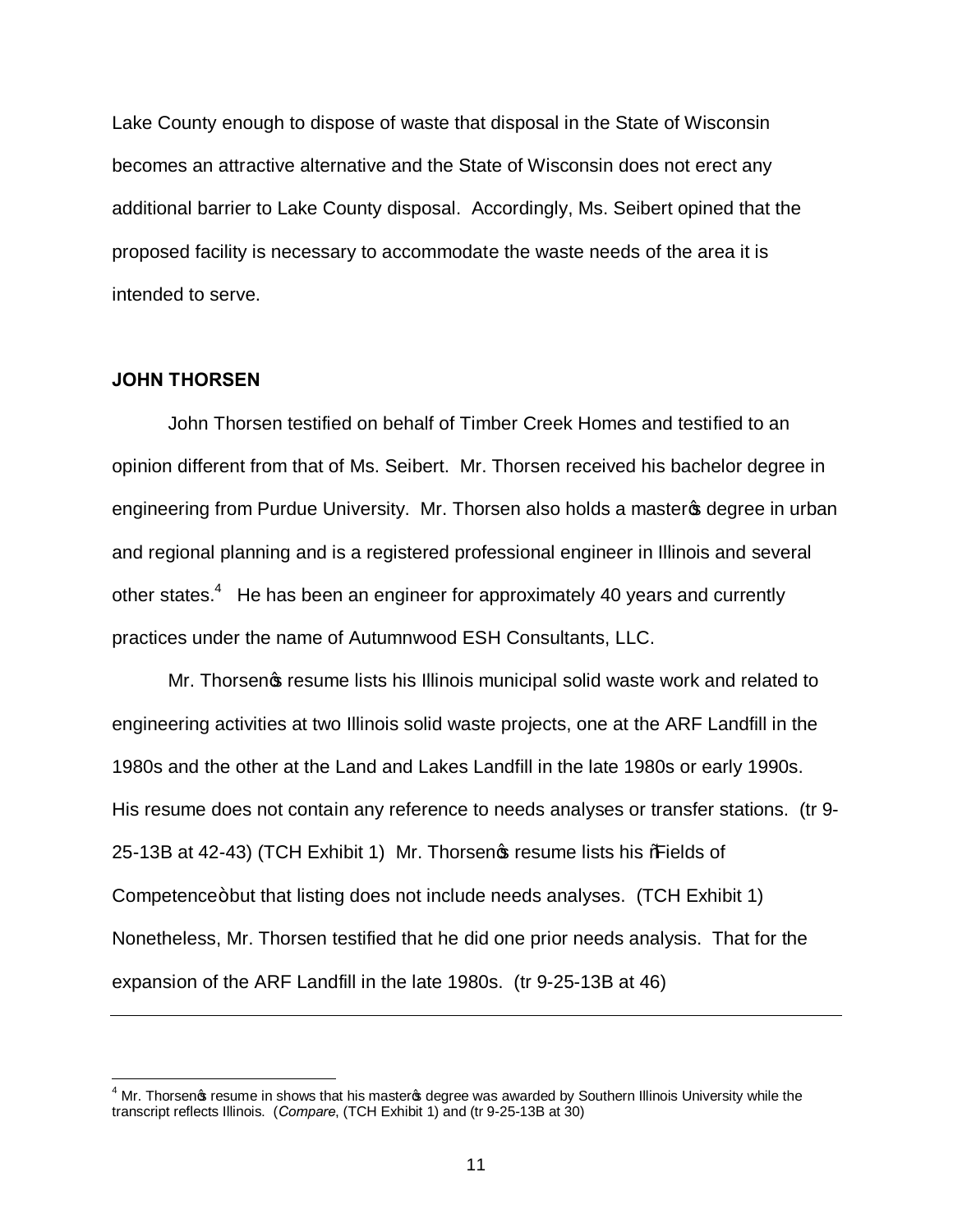When Mr. Blazer questioned Mr. Thorson, he characterized his opinion as being based on a very % amplistic+method of analysis. (tr 9-25-13B at 41) When Mr. Blazer questioned him about the size of his report, consisting of a few sentences more than 5 pages, Mr. Thorson explained his analysis was %airly simple+ and that need is based on the amount of capacity left in the in-county landfills and the amount of waste projected to be generated. (tr 9-25-13B at 36) Mr. Thorson elaborated that he took the waste receipts, as opposed to projections, from the two landfills for 2010. 2011 and 2012 and averaged them out thereby showing that there was plenty of capacity to last to 2027. (tr 9-25-13B at 36-37)

Mr. Thorsen as opinion is not only admittedly simplistic but it is unreliable and should be ignored. Mr. Thorsen rendered a Section 39.2 opinion, but he admitted that he did not do a Section 39.2 needs analysis. He stated:  $%$  was not asked to do a fullblown needs analysis in compliance with  $39.2 +$  (tr 9-25-13B at 115) Rather his opinion that there is no need for the Lake Transfer Station is based on his % amplistic+ mathematical analysis and also his belief, likewise without any real analysis, that it would cost less to direct haul. (tr 9-25-13B at 109-110) Lake County of transition to transfer stations will not go well if we do what Mr. Thorsen opmathematical approach suggests and wait until it is too late.

It is important to consider what need really means. The Applicant is not required to show absolute necessity in order to satisfy the need criterion. Fairview Area Citizens Taskforce v. PCB, 198 Ill. App. 3d 541, 551, 555 N.E.2d 1178, 1184 (3d Dist. 1990); Tate v. PCB, 188 III. App. 3d 994, 544 N.E.2d 1176 (4th Dist. 1989); Clutts v. Beasley, 185 Ill. App. 3d 543, 541 N.E.2d 844 (5th Dist. 1989); A.R.F. Landfill v. PCB, 174 Ill.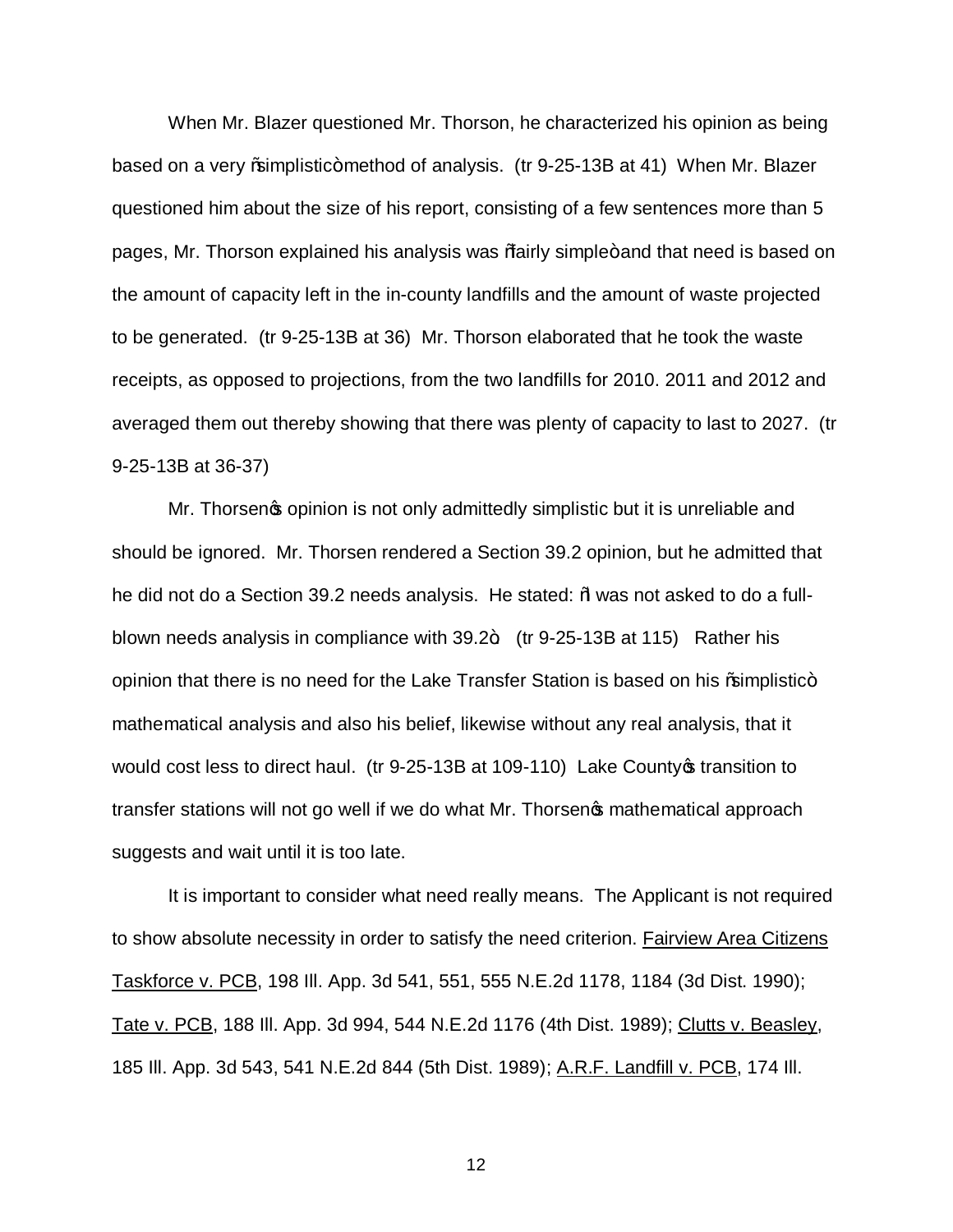App. 3d 82, 528 N.E.2d 390(2d Dist.1988); WMI v. PCB, 122 Ill. App. 3d 639,461 N.E.2d 542 (3d Dist.1984). The WMI court construed "necessary" as connoting a "degree of requirement or essentiality." *Id.* 461 N.E.2d at 546.

Recently, the Appellate Court, criticized the Pollution Control Board for failing to factor the time it takes to develop a landfill and get it ready to accept waste into its analysis of need. Fox Moraine, LLC, v. United City of Yorkville, 2011Ill App 2d 100017, 960 N.E. 2d 1144 (2<sup>nd</sup> Dist, 2011). Relying on E & E Hauling, Inc. v. PCB, 116 III. App. 3d 586, 451 N.E.2d 555 (2d Dist. 1983), the Second District Appellate Court stated that absolute necessity was too stringent a standard and employed the terms "expedient" and "reasonably convenient" to describe the required level of proof. It defined expedient as "a means devised or used in an exigency" thereby connoting an element of urgency. Thereby, the Second District Appellate Court has adopted the Third District to construction of "necessary", with the additional requirement of an urgent need for, and the reasonable convenience of, the new facility. Waste Management v. PCB, 123 Ill. App. 3d 1075, 530 N.E.2d 682, 689 (2d Dist.1988). The First District Appellate Court has concluded that these seemingly differing terms merely evince the use of different phraseology rather than advancing substantively different definitions of need. Industrial Fuels & Resources/ Illinois, Inc. v. PCB, 227 Ill. App. 3d 533, 592 N.E.2d 148 (1st Dist. 1992).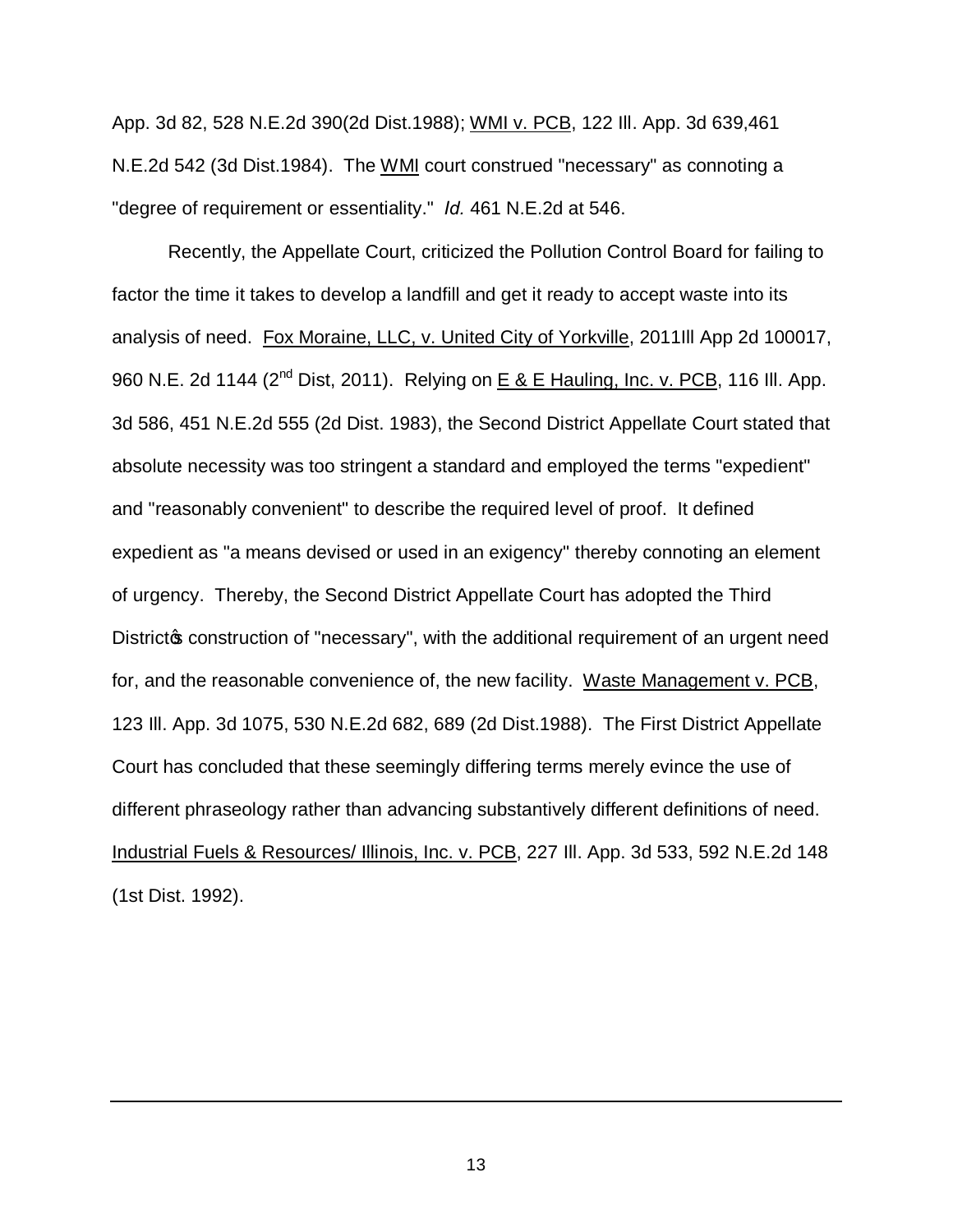## **PROPOSED FINDING AND RECOMMENDATION:**

Ms. Seibert opined that the proposed facility is necessary to accommodate the waste needs of the area it is intended to serve. Applicant has successfully proven compliance with Criterion I.

Accordingly, the Village Board should find, without condition, that the facility is necessary to accommodate the waste needs of the area it is intended to serve and further that there is no credible evidence to the contrary.

# **CRITERION 2**

## **THE FACILITY IS SO DESIGNED, LOCATED AND PROPOSED TO BE OPERATED THAT PUBLIC HEALTH, SAFETY AND WELFARE WILL BE PROTECTED**

The Applicant called Devin Moose to testify. Mr. Moose testified on Criterion 2, 4, 5, 7, 9 and ultimately on Criterion 8 as well. Mr. Moose is the National Director of Solid Waste Consulting for Shaw Environmental, Inc., a CB&I Company (% BI+). Mr. Moose was awarded a degree in civil engineering from the University of Missouri – Rolla. He is a licensed professional engineer in nine states, including the State of Illinois and is a Diplomat of the American Academy of Environmental Engineers. Mr. Moose has thirty years of solid waste experience and was the lead engineer on seventeen Illinois transfer station sitings and permitted twenty two transfer stations in Illinois. Mr. Moose has to his credit several award winning transfer station designs, the most recent being his design of Los Alamos, New Mexico transfer station which received the Silver Award from the Solid Waste Association of North America. (tr 9-23- 13A at 41-42) (Moose 2) (App 2.1-1)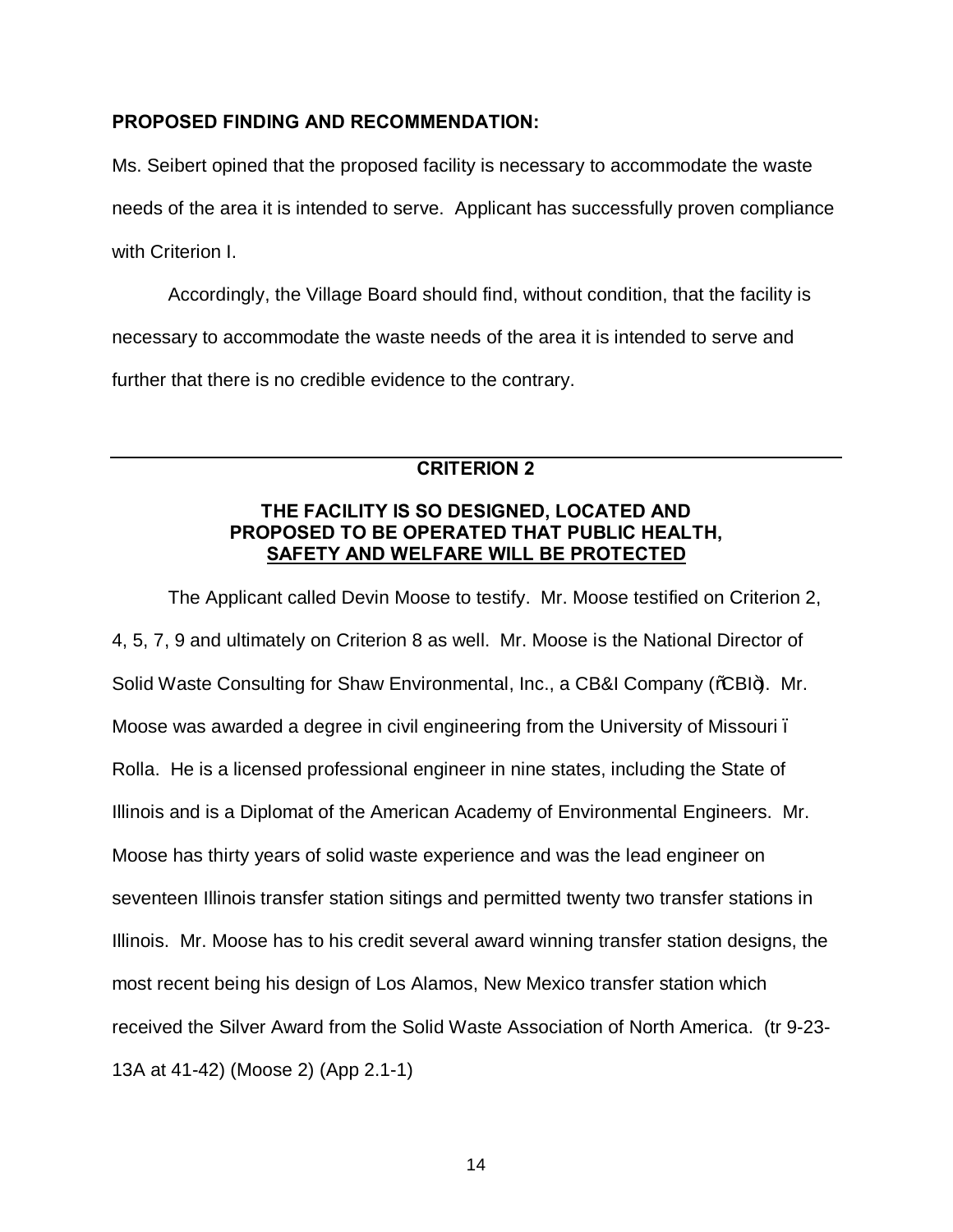He described the proposed facility as being located on 3.9 acres of land in an industrial park on the Northeast corner of Porter Drive and Route 120 (Belvidere Road). The anticipated throughput is 750 tons per day consisting of municipal waste, landscape waste, and/or recyclables. The transfer building will be a concrete and steel structure with cast in place concrete and pre-cast concrete panels on the steel skeleton. The transfer building will be approximately 27,800 square feet and a scale house of approximately 270 square feet will also be constructed. In addition, all access drives and interior circulation routes will be paved and inbound and outbound scales will be installed. A stormwater bio-swale of approximately 370 feet in length will be constructed along the northern limits of the property to convey stormwater into a sedimentation basin prior to off-site discharge. The proposed facility is designed to be drive-thru which minimizes the number of openings to the outside. No doors will be located on the South side of the building along Route 120 or along the North side. The proposed Lake Transfer Station compares well to the Glenview Transfer Station, which Mr. Moose designed approximately 20 years ago. The Glenview Transfer Station is run by the Groot, the Applicant here. (tr 9-23.-13A at 44-48, 54 tr 9-23-13C at 43. (tr 9-24-13B at 57) (Moose 6-8, 25-26) (App 2.1-1 to 2.2-1)

Mr. Moose reviewed the relevant location standards, all of which have been met. The location standards consist of such things as Federal jurisdictional waters, floodplain, regulated recharge area, setbacks from dwellings, airports, hospitals and schools, archaeological or historic sites, wild and scenic rivers, nature areas, endangered and threatened species and groundwater quality protection. All applicable regulatory location standards are met or exceeded. All regulatory requirements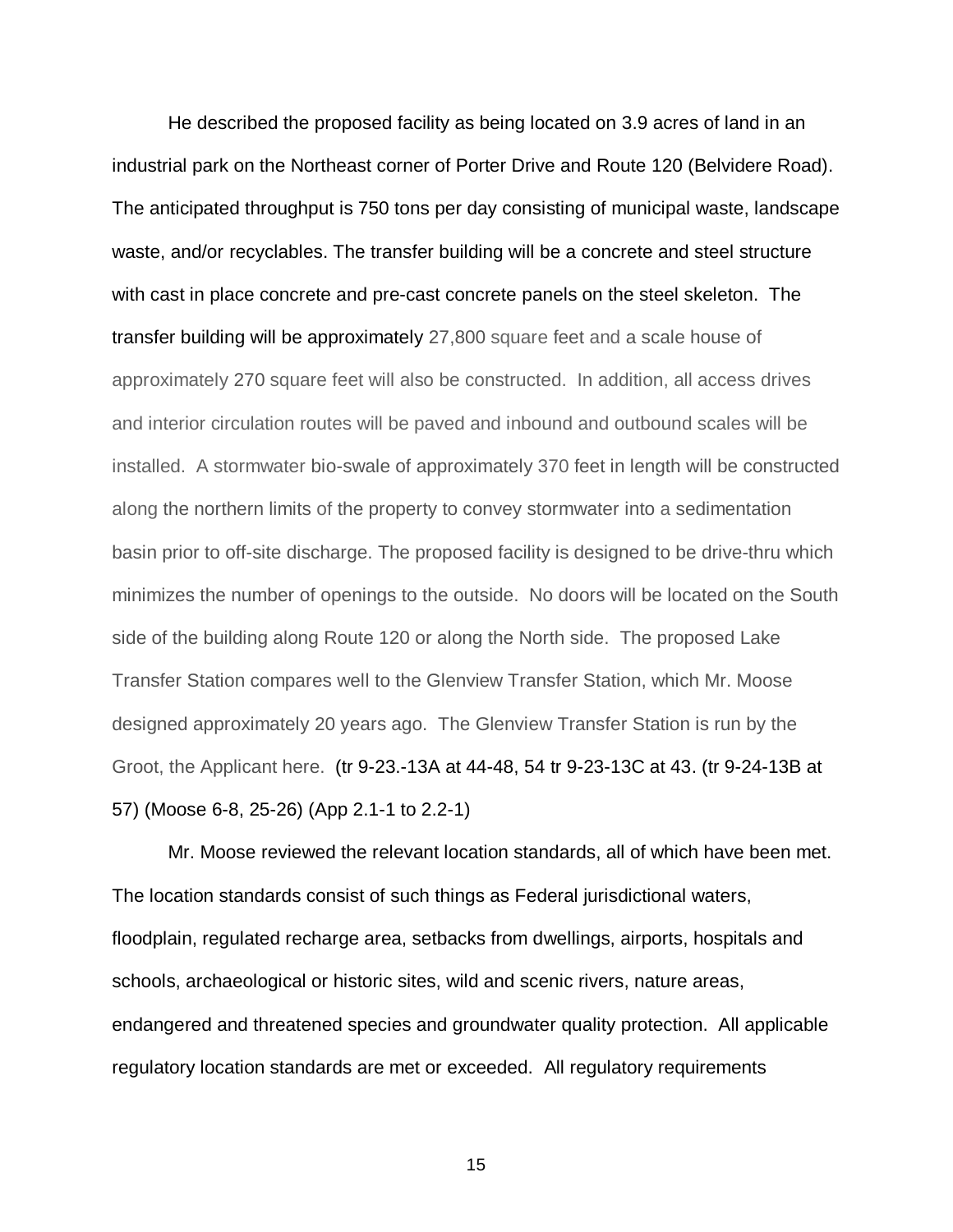regarding wetlands will be complied with. (tr 9-23-13A at 49-53) (Moose 10-24) (App 2.2-1 to 2.2-7)

#### **DESIGN**

Mr. Moose characterized the site as being very comfortably sized allowing sufficient room for stacking or queuing of trucks, a lot of circulation room and plenty of room for employee parking especially considering the relatively modest 750 tons per day of throughput. Ingress and egress will be to and from Porter Drive. The drive-thru design minimizes visibility, the opportunity for litter and noise transmission. The exterior walls are all constructed of pre-cast concrete panels which not only is much better looking that a metal shell but it helps to further minimize noise transmission. In addition, the drive-thru design aides the design of the air handling system which allows for air exchanges. Its design allows for plenty of natural light and uses skylights helping to minimize electrical usage and its orientation minimizes the view of open doors from neighbors and Route 120. Mr. Moose showed a computer animated video showing portions of the facility in operation. Stormwater will be managed on an best management practices basis The design of the stormwater system incorporates a bioswale which provides filtering and the takeup of sediment and nutrients prior to the discharge of stormwater into the industrial parkos stormwater system. (tr 9-23-13A at 54-62) (Moose 25-28) (App 2.3) Sanitary sewer is available to the site and its use will be evaluated based on capacity. Otherwise a holding tank will be utilized. (tr 9-23-13C at 2-3)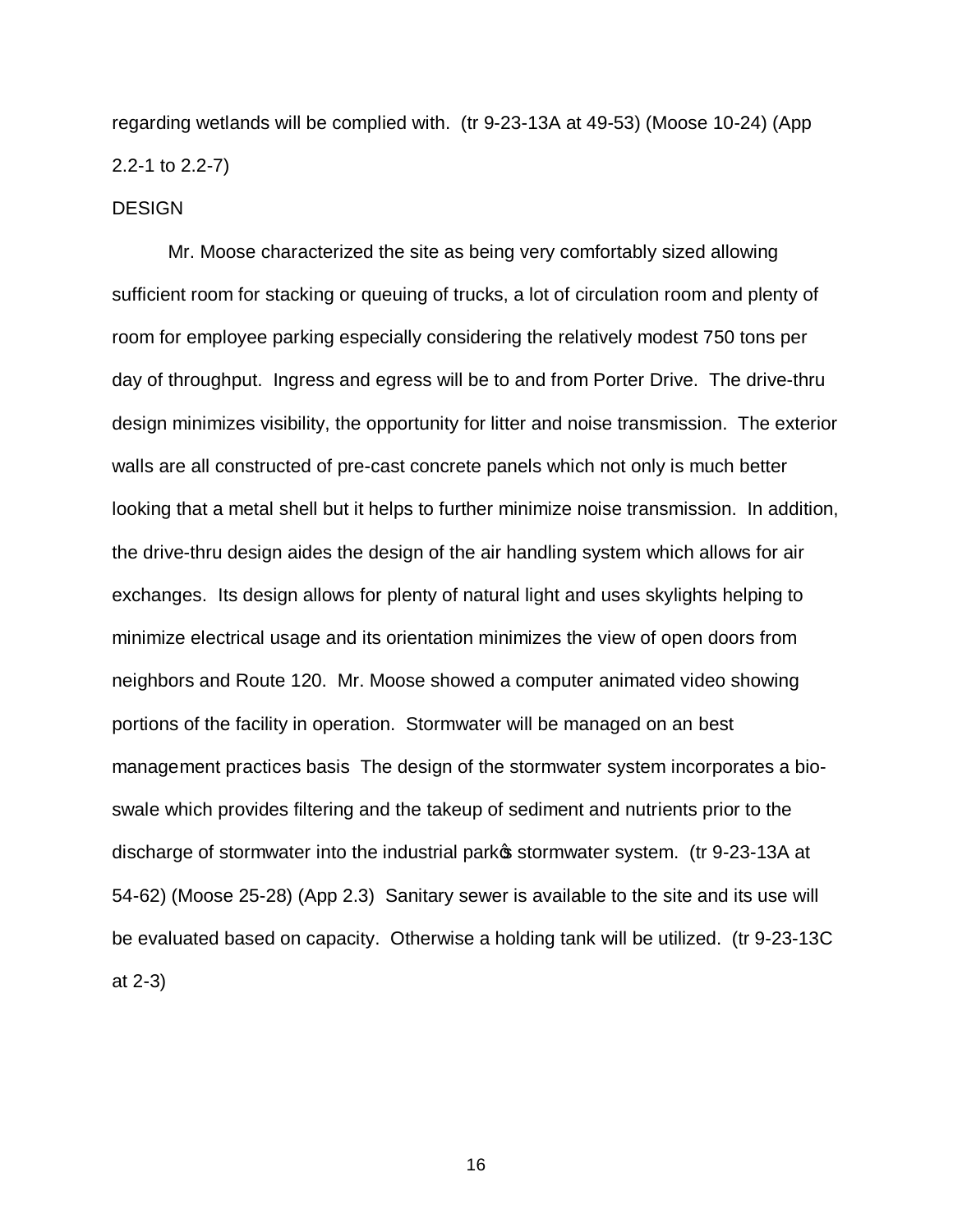#### **OPERATIONS**

The proposed facility will not be treating, storing or disposing of regulated hazardous waste. Such material will not be accepted and steps will be taken to make sure that such material is not improperly secreted in material which is accepted. The Applicant will be sure that haulers utilizing the proposed facility are aware of what material can be accepted. Most haulers do a very good job of educating their customers about what can be put in their garbage. Compliance with the educational process will be monitored by the observations of laborers, the end loader operator who pushes the waste into a pile and the grapple operator who loads the waste into a transfer trailer. In addition a Load checking program will be implemented requiring random loads of incoming waste to be discharged in an appropriate location on the tipping floor to allow it to be spread out and inspected three times a week. (tr 9-23-13A at 62-64, tr 9-23-13B at 46-48, tr 9-23-13C at 25-30) (Moose 33-36) (App 2.4-1 to 2.3-2)

Most of the time the proposed facility would operate 4:00 a.m. to 8:00 p.m. Monday through Friday and 4:00 a.m. to 12:00 p.m. on Saturdays and be closed on Sundays and six major holidays. However, the Applicant has requested the ability to operate 24 hours per day, 7 days per week in order to provide operational flexibility to accommodate overnight deliveries of waste. (tr 9-23-13A at 60) (Moose 31) (App 2.4-1 to 2.3-2) Mr. Moose testified that commercial customers may need to have their refuse collected at night and the Applicant would like the flexibility to bring that material in during off-peak hours. 24 hour operation would also assist with waste transfer during snow storms and natural disasters. (tr 9-23-13A at 62, tr 9-23-13B at 10-11, 36-37, 93, tr 9-23-13C at 41)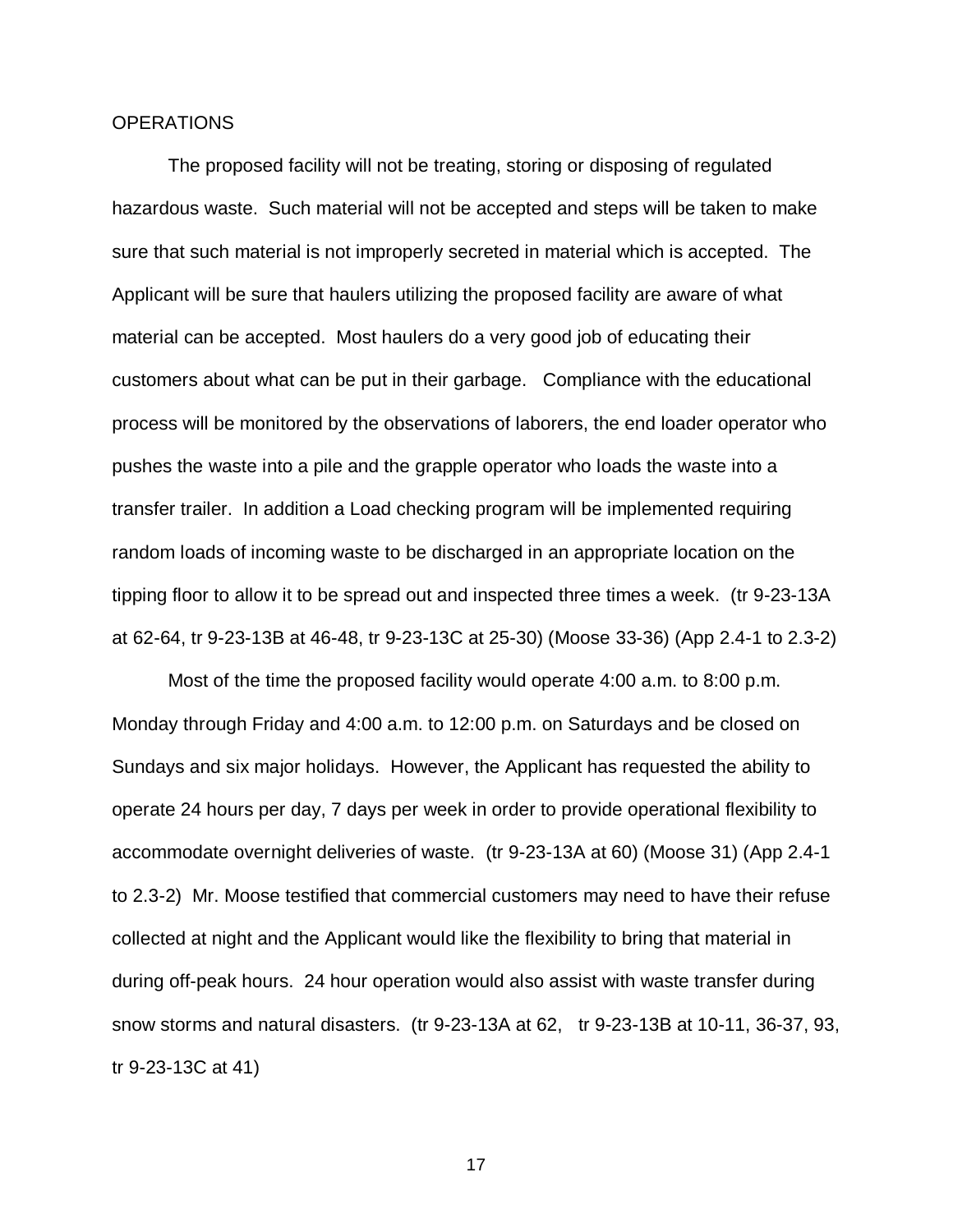## COMMON OPERATIONAL CONCERNS

The design of the Lake Transfer Station as a drive-thru facility minimizes many commonly raised concerns because all operations are conducted indoors. The opportunity for noise transmission is further minimized by the use of pre-cast concrete panels to form the exterior of the building. Litter is minimized as collection vehicles will be required to be fully enclosed or covered and all waste is removed from collection vehicles, loaded into transfer trailers with those transfer trailers will be fully tarped inside the building. Similarly, the drive-thru design with concrete and steel construction assists the air handling system in performing air exchanges as well as the controlling of pests (vectors). (tr 9-23-13A at 54-55, 67) (App. 2.3-2)

Mr. Moose acknowledges that garbage has an odor and one will be able to smell it within the facility. However, Mr. Moose is confident that the Applicant can comply with the requirement that there be no noticeable odor at the facility boundary, that requirement appearing in both the Village and County Host Agreements. (tr 9-23-13A at 66-67) (App. Appendix C.1, para 11c) (App. Appendix C.2, para 11c)

Waste storage can generate odor. Accordingly, the Village & Host Agreement restricts the storage of waste on transfer trailers as follows:

> Waste may be kept temporarily in transfer trailers for no more than 24 hours (except on weekends and holidays), provided that such trailers are stored indoors and suitably covered. Empty transfer trailers may be stored outdoors for no more than 24 hours (except on weekends and holidays). (App. Appendix C.1, para 11g)

In addition, here public roadways within 1500 feet of the facility and private property within 500 feet of the facility [with permission of the property owner] will be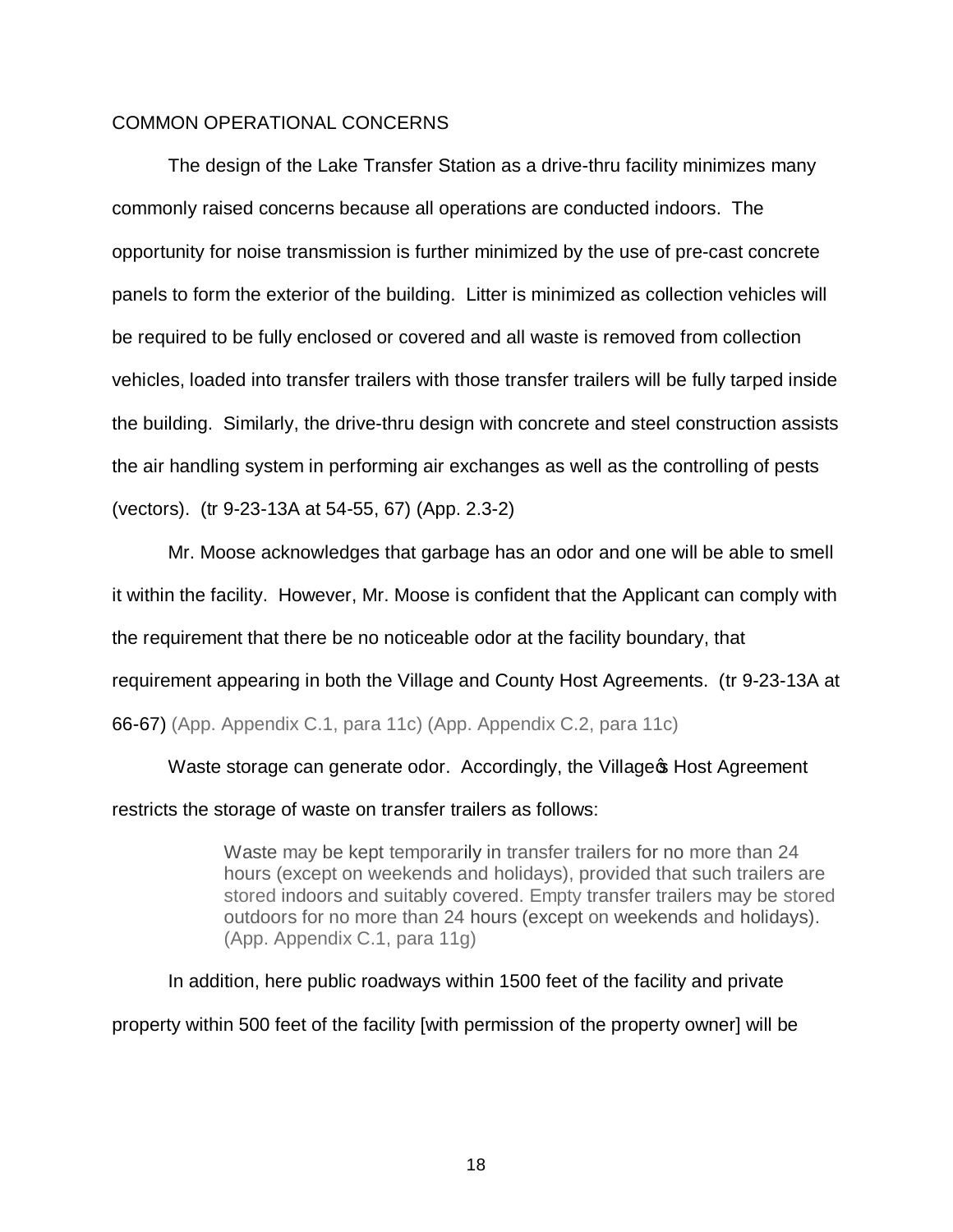# patrolled daily and litter will be collected and removed therefrom. More specifically, the

## Village & Host Agreement further requires that the Applicant:

diligently patrol the Subject Property during hours of operation to collect any litter. In addition, the Company shall abide by the litter control plan approved by the Village as a result of the siting process. At a minimum the Company will diligently patrol and remove litter from the Subject Property, all property owned or controlled by the Company, and public street and corresponding right-of-way within 1500 feet of the Subject Property. In addition, the Company shall, at a minimum, patrol and remove litter from property within five hundred (500) feet of the aforesaid public streets and corresponding rights-of-way with the permission of the owner of said property, which permission the Company will diligently attempt to obtain. (App. Appendix C.1, para 11a)

The Applicant will also see that the roadways within 1,000 feet of the facility are

cleaned utilizing a street sweeper. ( tr 9-23-13A at 68) More specifically, the Village's

# Host Agreement further requires that the Applicant:

provide a street sweeper to remove mud and dust tracked onto hard surfaces inside and outside the Transfer Facility, on property owned or controlled by the Company as well as well as public roads and right-ofways included within the roadway boundaries within, at a minimum, one thousand (1,000) feet of the Subject Property on an as needed basis, but not less frequently than daily. (App. Appendix C.1, para 11b)

# The Applicant has agreed to utilize an odor neutralizer in the misting system to

control odor and, along with keeping traveled surfaces clean and assist in the suppression of dust as well. The use of the first in first out system removing the first arriving waste from the facility first helps to minimize odor. Should particularly odorous waste find its way to the tipping room floor, it will be removed first in an effort to minimize odor, despite the implementation of first in first system. Further, should a particular customer provide waste that is posing a problem, that customer will be barred if a better method of managing that waste cannot be found. Housekeeping is an important item when it comes to odor and vector control. The tipping floor will be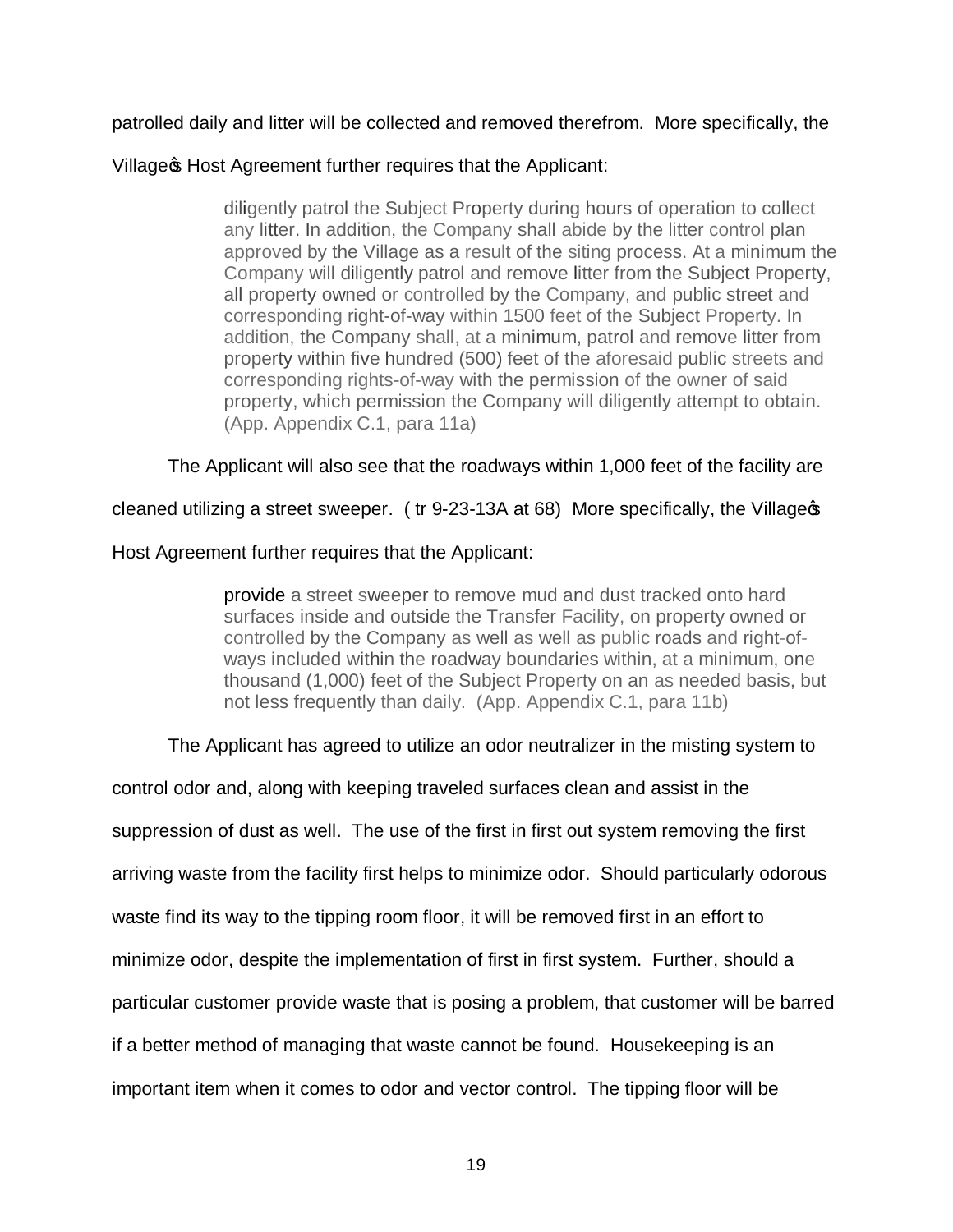cleaned at least daily utilizing a street sweeper and walls and push walls will be pressure washed as necessary. Further, an exterminator will be retained to be sure that vectors are properly controlled. (tr 9-23-13A at 65-67) (Moose 36-41) (App. 2.4-11to12) The Village **S** Host Agreement additionally and more specifically requires that the exterminator, % hall inspect the Transfer Facility on an as needed, but no less than monthly, basis+

#### CHARLES McGINLEY:

Charles McGinley testified on behalf of Timber Creek Homes. Mr. McGinley has a Master **S** Degree in Business Administration from the University of St. Thomas and was awarded a Bachelor ps degree from the University of Minnesota. Mr. McGinley is a Registered Professional Engineer in the State of Minnesota but not in Illinois. While his degree is in chemical engineering as is Minnesota license, he characterizes himself as an environmental engineer specializing in the field of air quality, air toxics and odor. He was previously employed by the Minnesota Pollution Control Agency where he specialized in the odorous industries of Minnesota. Thereafter Mr. McGinley worked for the Hormel Company as an environmental equipment manager, before forming McGinley Associates and St. Croix Sensory and Odor Testing and Training Company. He has done work for several solid waste companies providing training services, management auditing and sampling related to odor. He has provided such services to Shaw Environmental and holds three US patents related to odor. (tr 9-30-13B at 10-11, 17-18) (TCH Exhibit 3)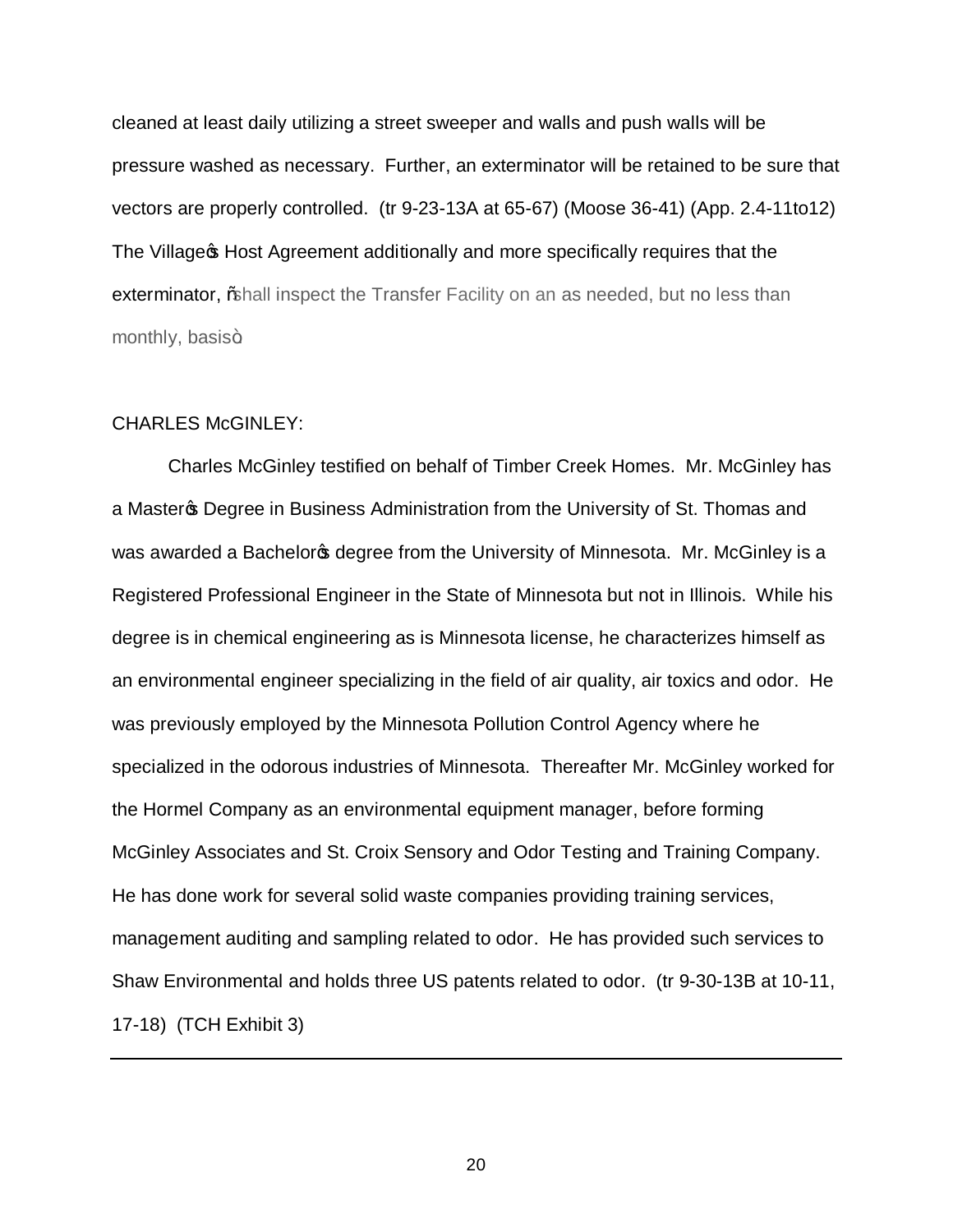Mr. McGinley opined that, % he described design and operation of the facility will not prevent odors from infringing or passing into the community specifically odors of air laden with garbage odor and that would infringe upon the public welfare. *Emphasis added.* He based his opinion on the siting application and related information that describe how air will be exhausted from the facility and how doors will be opened allowing odorous air to leave the facility. (tr 9-30-13B at 39-40) Mr. McGinley of report puts it slightly differently. Mr. McGinley wrote a report containing three (3) pages of text. There, he concludes that the Applicant has not demonstrated that that the public welfare will be protected. (TCH Exhibit 4, at Conclusions *emphasis added*)

Mr. McGinley never visited the site or Timber Creek Homes. He doesnot claim to have done any testing or even observation at any Illinois transfer station, including the award winning Glenview Transfer Station which Mr. Moose testified compared to that proposed here. (tr 9-23-13A at 48) Nor did Mr. McGinley point to any alleged odor or other violations at Glenview or any other such facility.

What Mr. McGinley says is that he is familiar with more effective technology specifically related to scrubbers or other methods of filtration and doors (which, as it turns out are in fact specified here) than proposed by the Applicant. (tr 9-30-13B at 57) (TCH Exhibit 4, para 9) It appears that his familiarity with what he views as more effective technology is at the heart of Mr. Mc Ginley opinion. That is likely why he phrased one of his opinions as % the described design and operation of the facility will not prevent odors+ Supra Mr. McGinley does not say that there will be odor.

Mr. McGinley failed to point to any applicable statute or regulation requiring what he believes to be necessary. He admits that in Illinois there is no statute or regulation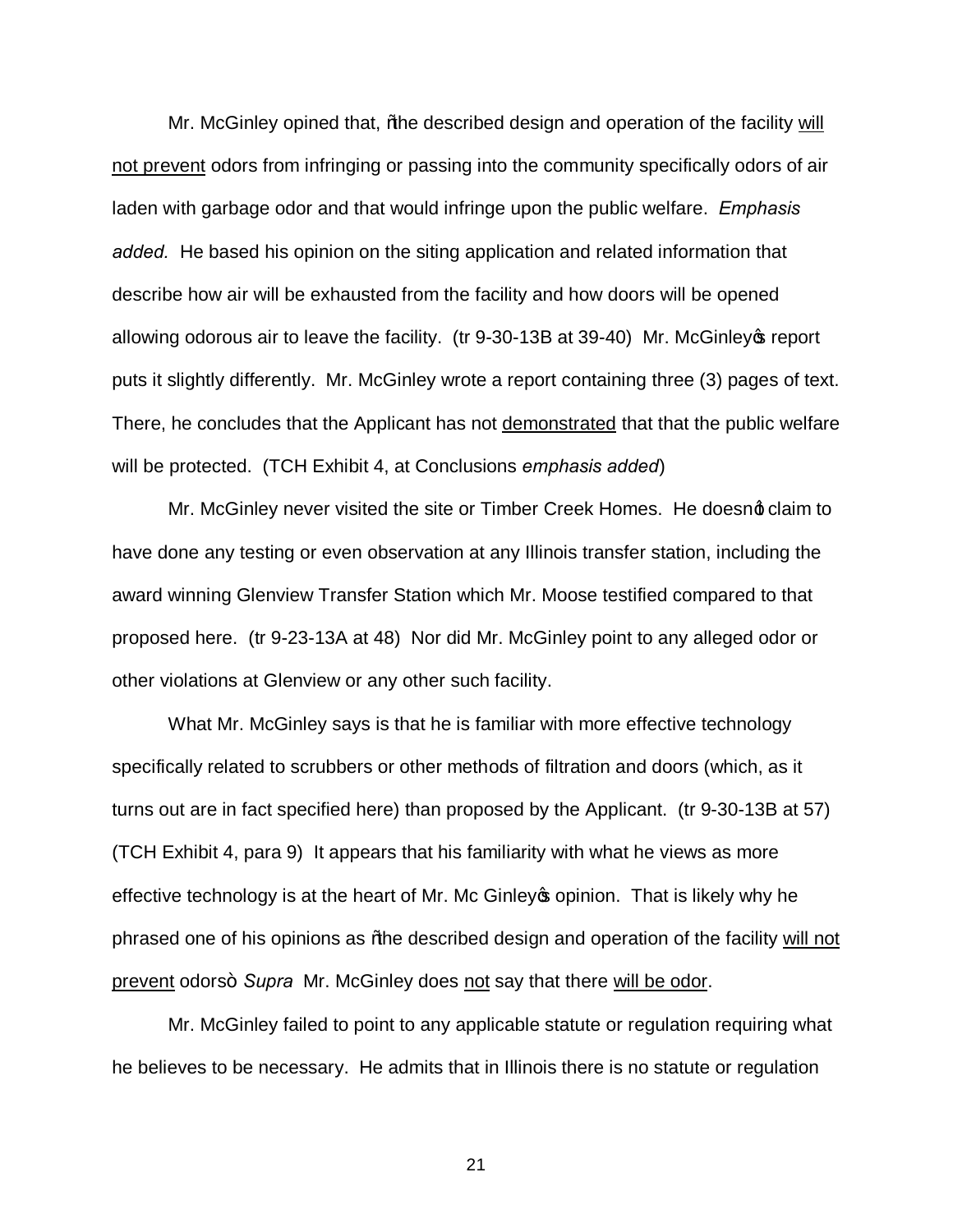requiring scrubbers and while he admits that there is no such statute or regulation in his Minnesota either but claims that they are required in the permit process. Mr. McGinley believes that the doors should be kept closed at all times and points to a New Hampshire facility referenced in an article as support. Unfortunately, unlike Illinois 1000 foot residential setback requirement, residential uses can be as close as 50 feet to that New Hampshire facility and waste can remain present for up to a week. (tr 9-30-13B at 76-81)

Perhaps, most significantly, Mr. McGinley has no opinion whether there will be any odor violation at Timber Creek. Again harking back to his opinion that % be described design and operation of the facility will not prevent odors+not meaning that odor will be created in the first place, he cannot say that there will be ANY PERCEPTIBLE ODOR at the nearest residential use or anywhere in between there and the proposed facility. (tr 9-30-13B at 128) Accordingly, it is apparent that the basis of Mr. McGinley opinion is his familiarity with what he views as more effective technology to prevent odor just in perceptible odor is generated outside the facility boundary. In other words, he can do it better with sort of a belt and suspenders approach!

Compare that to Mr. Moose of testimony. The proposed facility is smaller but similar to the award winning Glenview Transfer Station which Mr. Moose designed and installed an activated carbon filter on the exhaust air stream. (tr 9-23-13A at 48, tr 9-23- 13C at 29) While the number of air changes are a final design issue and have not been fully determined, drawing air in and exhausting it through roof vents is sufficient to control odor. An active carbon or other filter system can be retrofitted but it is not necessary. The active carbon filter system at Glenview has been disabled for 10 years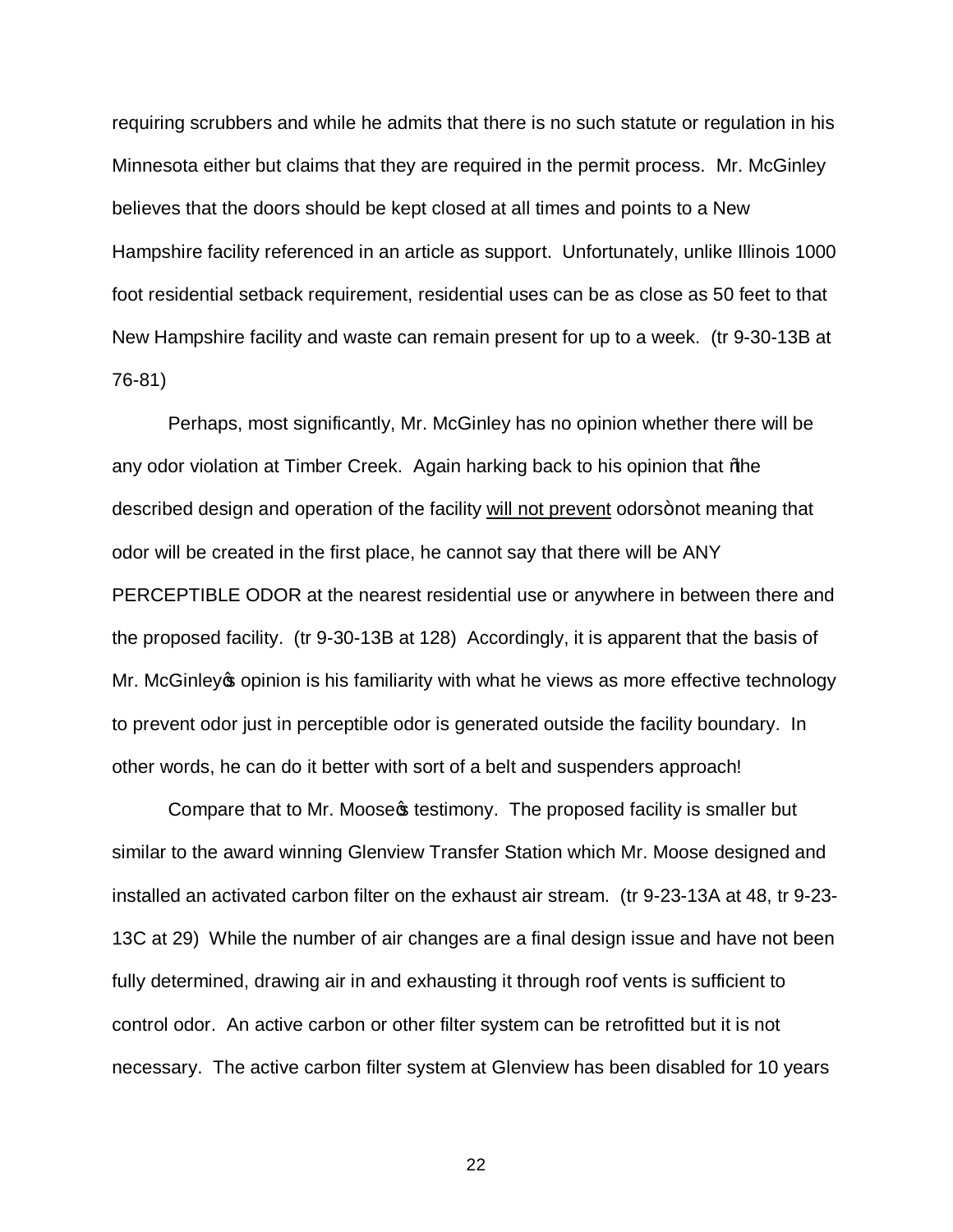as it was not needed. (tr 9-23-13C at 20, 27-29) Further it is common to frequently leave the doors open at a transfer station. (tr 9-23-13C at 43) Significantly, there is no evidence of any odor issues at Glenview or any other Illinois transfer station operated with the doors open and without output air filtration. (tr 9-23-13C at 27, 42-43, 49)

Criterion 2 empowers the Village Board to review all the public health, safety and welfare ramifications surrounding design, location and operation of the proposed facility. Waste Management of Illinois v. IPCB, 160 Ill. App. 3d 427, 513 N.E. 2d 502 (2d Dist. 1987). Here, Mr. Moose t design and practical experience related to transfer stations along his status as an Illinois Registered Professional Engineer is more credible then that of Mr. McGinley. Mr. McGinley **s** approach makes one wonder why the record is void of complaints and violations related to other transfer stations, particularly the Glenview Transfer Station, which lack the features and operational methods Mr. McGinley claims to be necessary. While such things can be investigated should there be a problem, the properly operated Illinois transfer station here should have no different result then every other Illinois transfer station designed by Mr. Moose. This is especially true of the Glenview Transfer Station as it is most similar to what is proposed here but larger. Accordingly, the Village believes that, subject to the Special Conditions contained in this document, Criterion 2 has been satisfied.

#### **PROPOSED FINDING AND RECOMMENDATION:**

Mr. Moose opined that the proposed facility is so designed, located and proposed to be operated that the public health, safety and welfare will be protected. With and subject to the special conditions contained in this document, there is no credible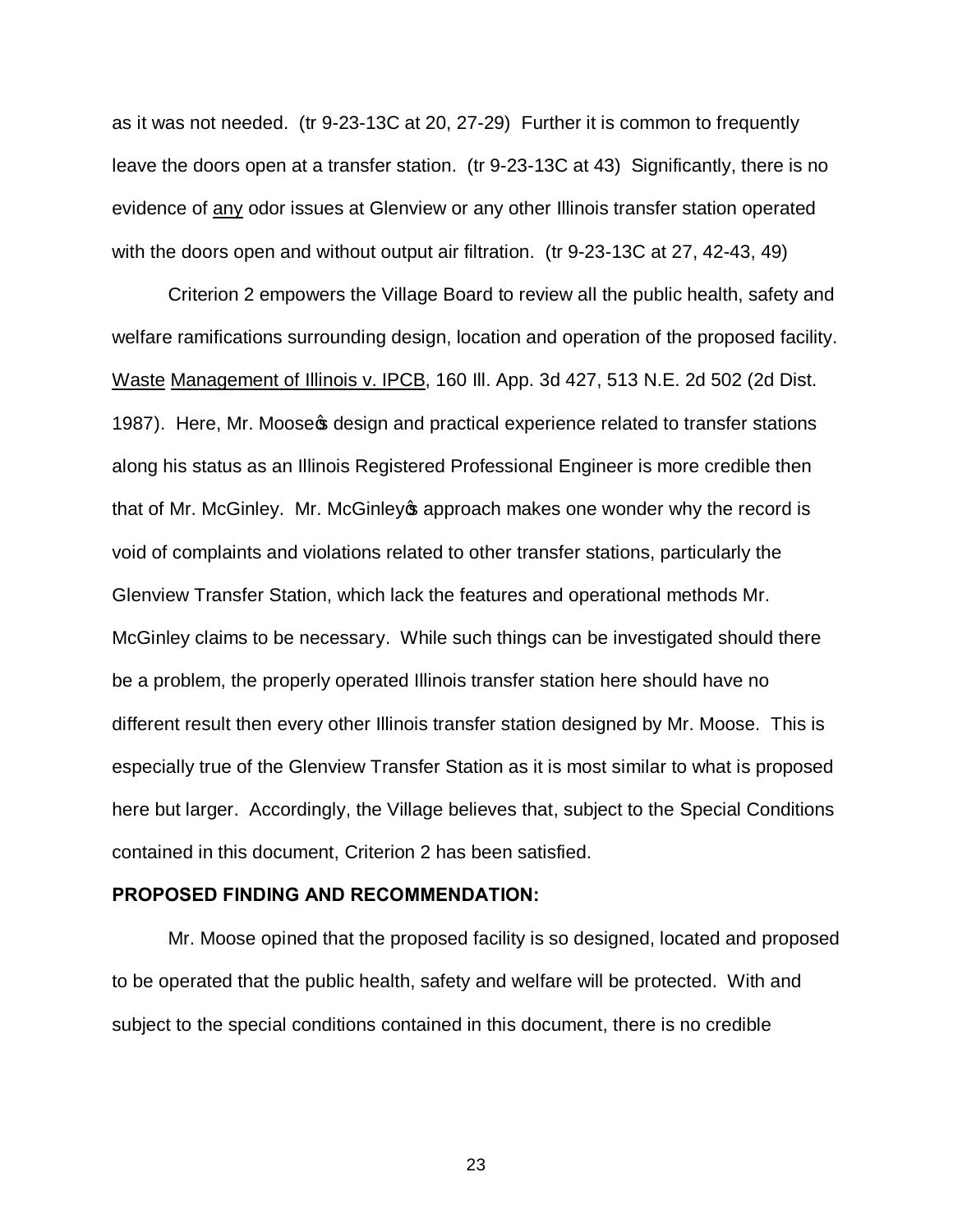contrary evidence. Applicant has successfully proven compliance with Criterion 2 with

Special Conditions contained herein.

Accordingly, the Village Board should find, with and subject to the Special

Conditions contained in this document, that the proposed facility is so designed, located

and proposed to be operated so that the public health, safety and welfare will be

protected and further that there is no credible evidence to the contrary.

# **CRITERION 3**

## **THE FACILITY IS LOCATED SO AS TO MINIMIZE INCOMPATIBILITY WITH THE CHARACTER OF THE SURROUNDING AREA AND TO MINIMIZE THE EFFECT ON THE VALUE OF THE SURROUNDING PROPERTY**

J. Christopher Lannert and Peter J. Poletti were called by the Applicant to testify regarding Criterion 3. Mr. Lannert testified regarding the minimization of incompatibility and Mr. Poletti did so regarding the minimization of the effect on the value of surrounding property. Proposed findings regarding both portions of Criterion 3 are found at the end of the Criterion 3 analysis.

# **CHRISTOPHER LANNERT MINIMIZATION OF INCOMPATIBILITY:**

J. Christopher Lannert is an urban planner and landscape architect. He is the president of the Lannert Group which provides planning, community consulting and landscape architect services. Mr. Lannert and his firm have won the American Planning Association Award for the master planning done in New Lenox had he has done similar work in Prairie Crossing, College Trail and Cranberry Lake, located nearby west of Hainseville Road. He is member of the American Society of Landscape Architects, the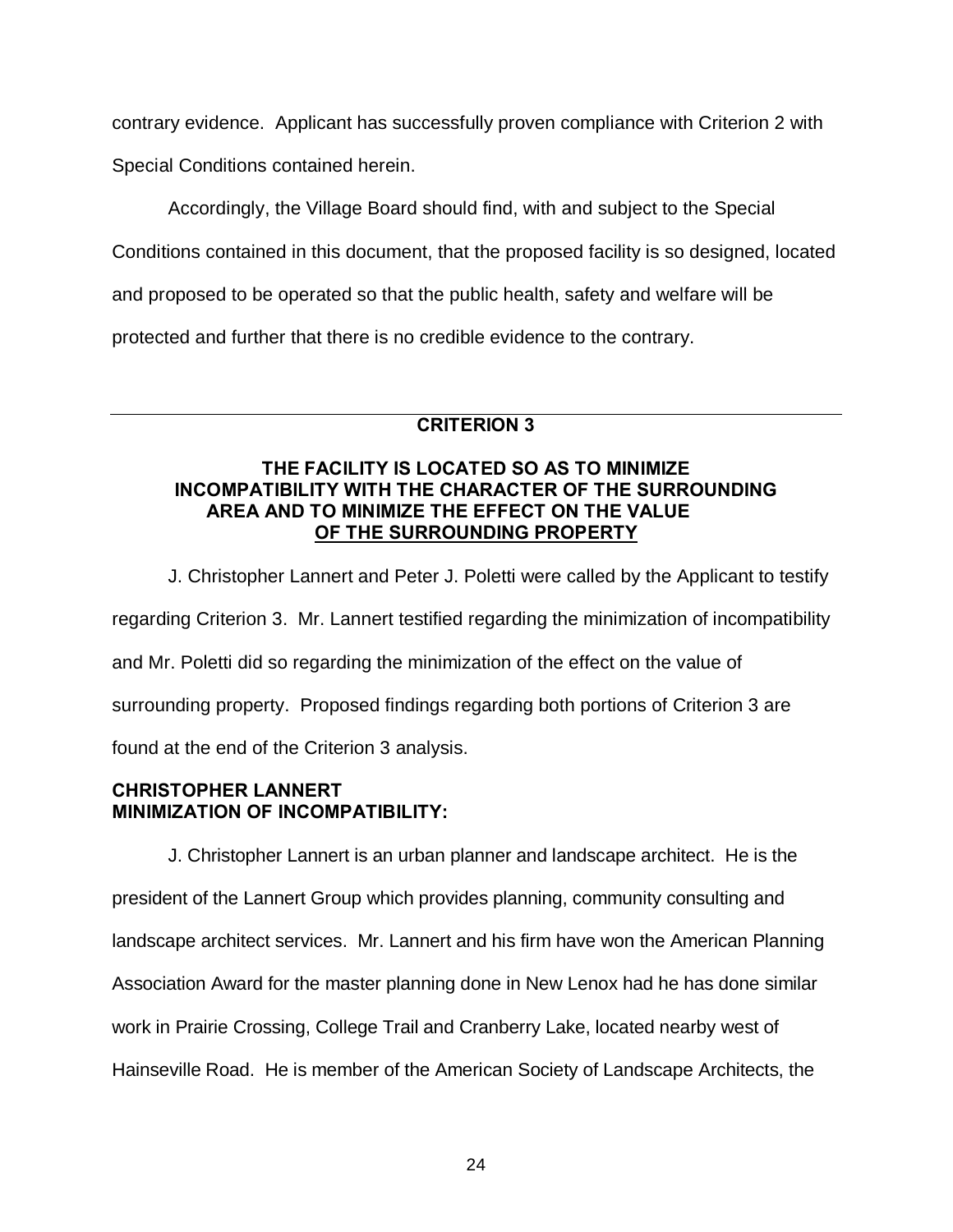American Planning Association and a past board member and president of the Landscape Architecture Foundation. Mr. Lannert is also a past board member and chairman of the State of Illinois Department of Professional Regulations and is currently the president elect for the Illinois Chapter of the American Society of Landscape Architects. He will become president of that organization at its national convention later this year. Mr. Lannert has provided testimony in 60 solid waste related projects. (tr 9-24- 13A at 10-13) (Lannert 2)

Mr. Lannert began his testimony by describing the methodology that he utilized in his evaluation. He obtained an aerial photograph and located the site and area features, gathered regional documents and maps, reviewed zoning ordinances, verified zoning and reviewed the comprehensive plans of Grayslake, Hainesville, Round Lake and Round Lake Park. Mr. Lannert conducted a field investigation and prepared 3D models to illustrate the views of the proposed facility and prepared the report which appears in the Application. (tr 9-24-13A at 14-15) (Lannert 4) (App. 3.1-4)

Mr. Lannert utilized his site location map to point out the subject site, and the significant landholdings of the Applicant including Groot North, which extends North beyond the 1000 foot setback noted by the red and white dashed circular line on slide 4, the Eco Campus and the property being acquired by Groot located adjacent and to the East of the subject site and extending North to almost the 1000 foot setback line. Mr. Lannert agreed that those Groot holdings are significant in minimizing impacts. It appears from the site location map on slide 4 that the Applicant, Groot, owns and controls most of the land located within 1,000 feet that is North of Route 120, including the land directly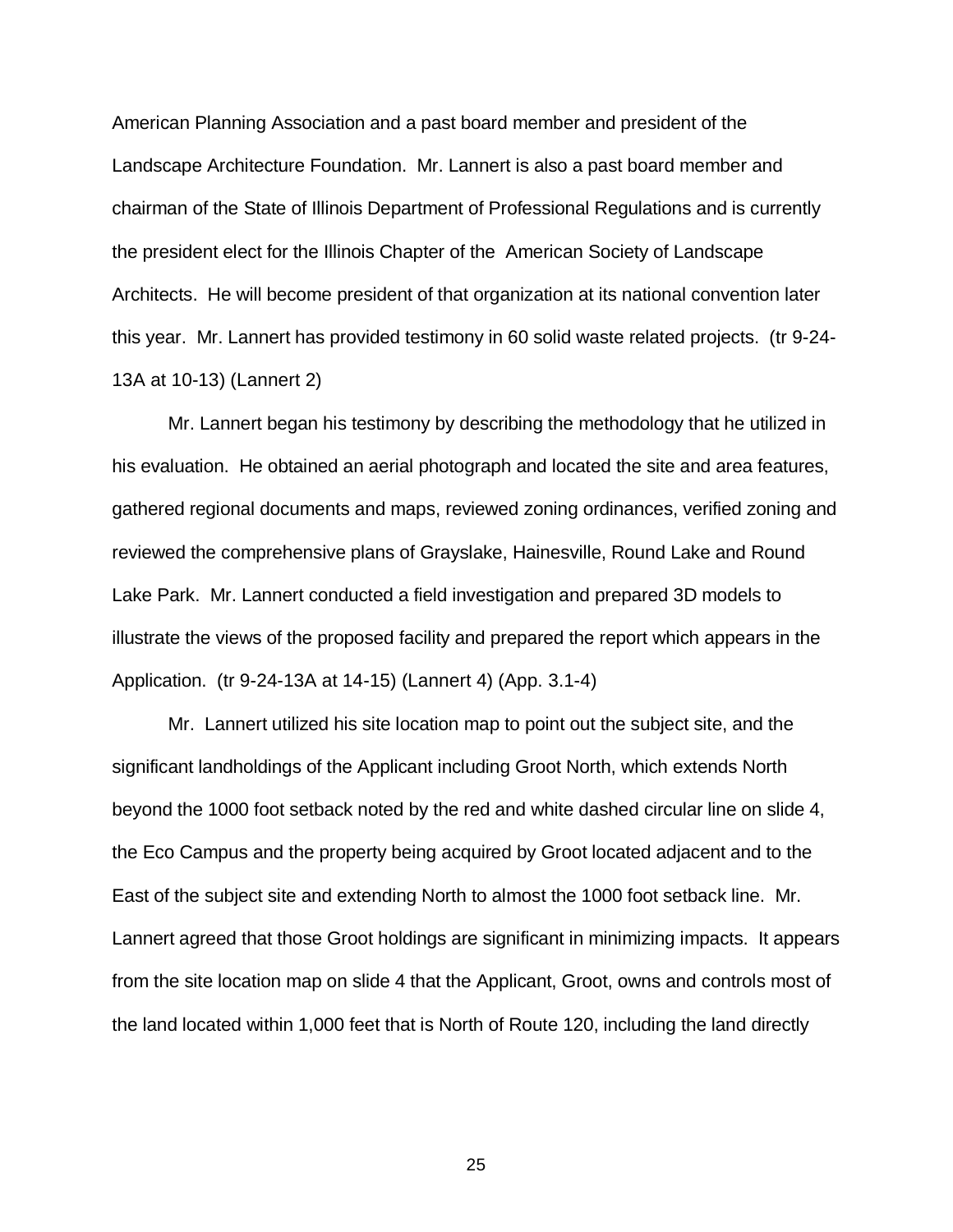East and West of the subject site. All of this land is zoned industrial. (tr 9-24-13A at 16- 17) (Lannert 5) (App. 3.1-5 to 7)

Mr. Lannert proceeded to discuss both land use and zoning in the area of the subject site utilizing his PowerPoint slides. The bottom line is that looking at zoning within the various distances from the subject site we see that the total industrially zoned property on both sides of Route 120 within 1000 feet amounts to 55% of the land area. Within one half mile industrially zoned land is 34% and within one mile industrially zoned land makes up 12% of the land area. Accordingly, as one moves toward the proposed Lake Transfer Station the industrially zoned land area jumps from 34% at one half mile to 55% within 1,000 feet and much of that is or will be owned by the Applicant. (tr 9-24-13A at 17-19, 22-28 ) (Lannert 5-10) (App. 3.1-9 to 10)

It is important to note that when considering land use, a somewhat confusing yet consistent picture is seen. Take the area within 1,000 feet of the subject property. The Eco Campus, while zoned and moving toward construction it is currently vacant. Likewise the property which the Applicant bought at auction to the East of the subject site is vacant. Accordingly, the current industrial land use within 1,000 feet of the subject property is just 25%.<sup>5</sup> (tr 9-24-13A at 25-27) (Lannert 6) (App. 3.1-6 to 7) As Mr. Lannert testified at page 28 of the transcript, the fact that industrial zoning jumps to 55% within 1,000 feet of the subject property tells Mr. Lannert is that as one moves closer the area becomes more within the control of the Round Lake Park Village Board and that subject property and the property in the area thereof has been appropriately

 $5$  Timber Creek Homes is used for residential purposes but it is zoned industrial. While outside of Mr. Lannert $\phi$ testimony, one could even argue that Timber Creek Homes will one day become an industrial use simply through market forces. The Village Board may have already seen market forces result in similar changes in land use, though likely on a much smaller scale.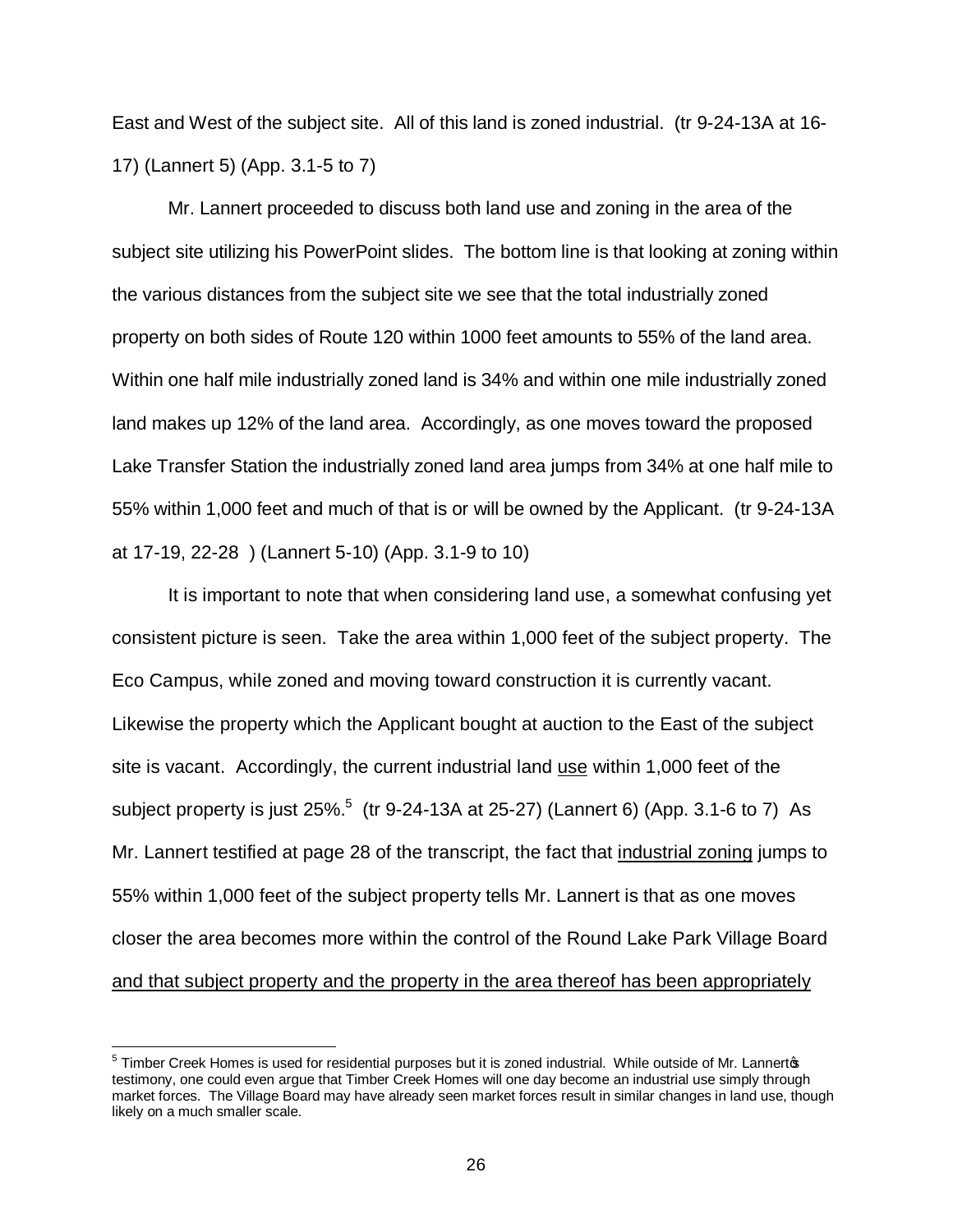# zoned by the Village Board for industrial uses. (tr 9-24-13A at 26-28 *Emphasis added*) (Lannert 5, 7-10) (App. 3.1-7 to 10)

Mr. Lannert turned to the photographic slides and explained how natural vegetation, topography, buildings, railroad tracks and roadways naturally buffers the subject site and serves to help minimize any incompatibility that may exist. He noted that the subject site cannot really be seen from North of the tracks. (tr 9-24-13A at 30-38) (Lannert 11-12) (App. 3.1-7 to 8) Mr. Lannert, however, did not leave buffering to nature. He developed a landscape plan which includes berms, a knee wall along the South side of the property along Route 120, and vegetation to further buffer the subject site. (tr 9-24-13A at 38-49, tr 9-24-13B at 4-5) (Lannert 13) (App. 3.1-10 to 12) Mr. Lannert committed his design to 3D computer modeling which shows a well buffered facility. (tr 9-24-13A at 38-49) (Lannert 14-16) (App. 3.1-10 to 12) Mr. Lannert rendered his professional opinion that the facility is located so as to minimize the incompatibility with the character of the surrounding area and, therefore satisfies the first part of Criterion 3. Some of the bases of his opinion are the character of the immediate area having been defined by industrial uses over the past years and his view that the development of the Lake Transfer Station does not alter the land use pattern. The major land use will continue to be open space with the Route 120 corridor, which forms an appropriate land use buffer along the South property line, and with 100% of the area within a 1,00 feet radius of the proposed facility being open space and industrial. (tr 9-24-13A at 47-49) (Lannert 17-19) (App. 3.1-13)

The Village agrees with Mr. Lannert but believes that the landscaping and fencing along the North property line and on the Northwest corner of the property along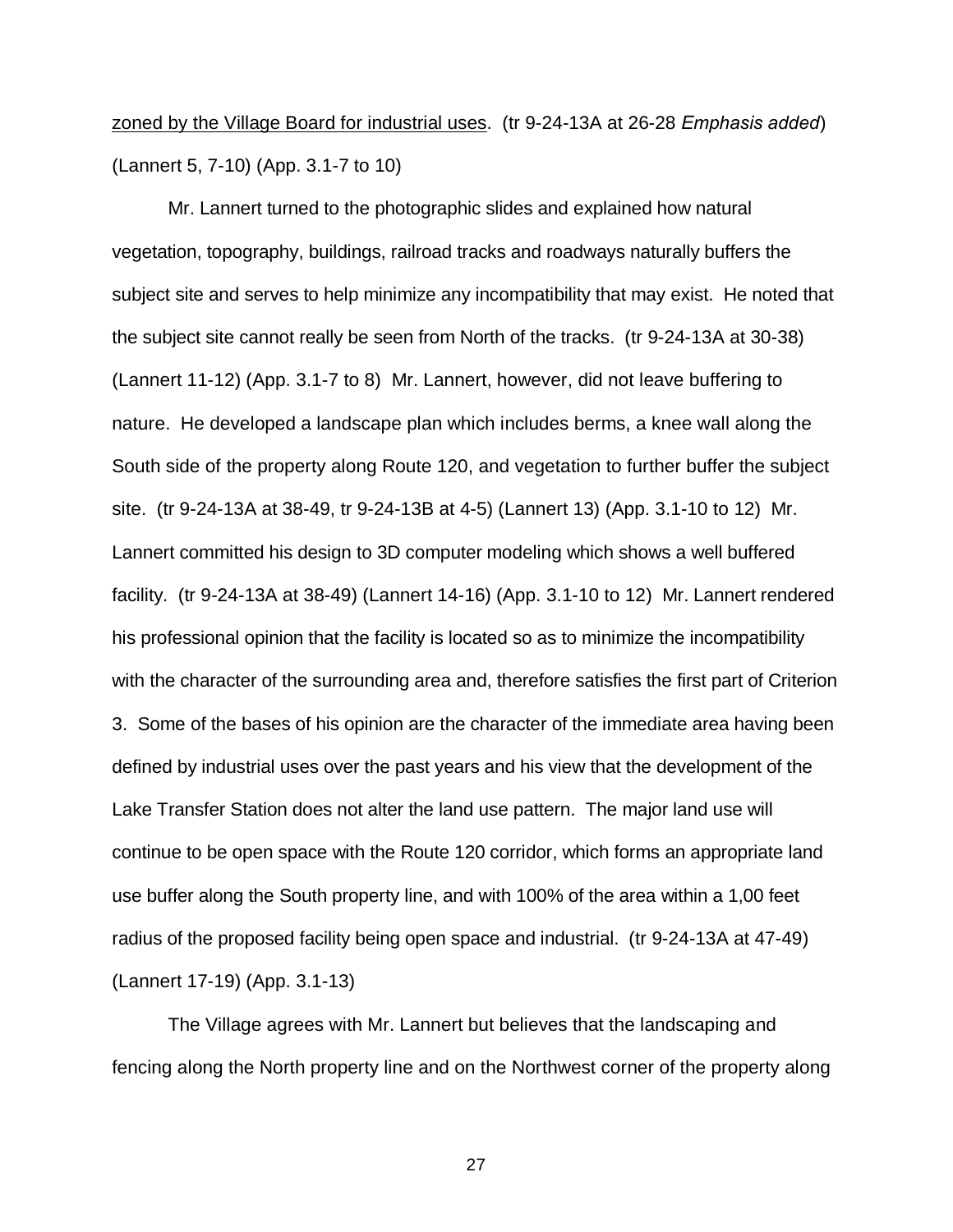Porter Drive need to enhanced. (tr 9-24-13B at 8-11) Accordingly, a special condition is offered to accomplish that result.

## **PETER POLETTI MINIMIZATION ON THE EFFECT ON THE VALUE OF THE SURROUNDING PROPERTY**

Peter J. Poletti testified to the remainder of Criterion 3. At the request of the Applicant, he conducted a study of the proposed facility and examined its potential impacts on property values. Mr. Poletti concluded that the proposed Groot Industries Lake Transfer Station is located so as to minimize the effect on the value of surrounding property. (Poletti 3)

Peter J. Poletti founded Poletti and Associates, Inc. in 1987 and serves as its president. He has been awarded Bachelors, Masters and Doctorate degrees. He has taught at the University of Missouri at St. Louis, teaches appraisal courses for the Appraisal Institute, He has been the elected township appraiser in Collinsville Township, Madison County, Illinois since 1977. (tr 9-24-13B at 34-37) (Poletti 2) (App. 3.2-33)

Mr. Poletti has a Real Estate Appraiser for over 34 years and has participated in 30 solid waste related hearings. Among his accomplishments, he is being awarded the MAI designation and being a previous certified instructor of the Appraisal Institute and a Certified Illinois Assessing Officer. He is also a certified general appraiser in eight (8) states including, Illinois, Wisconsin, Iowa, Indiana, Missouri, Kentucky and Tennessee. I*d.*

Professor Polettios client list includes Nation's Bank, Union Illinois Bank, the U.S. Postal Service, US Can Company, Sears Roebuck and Company, Mercantile Bank of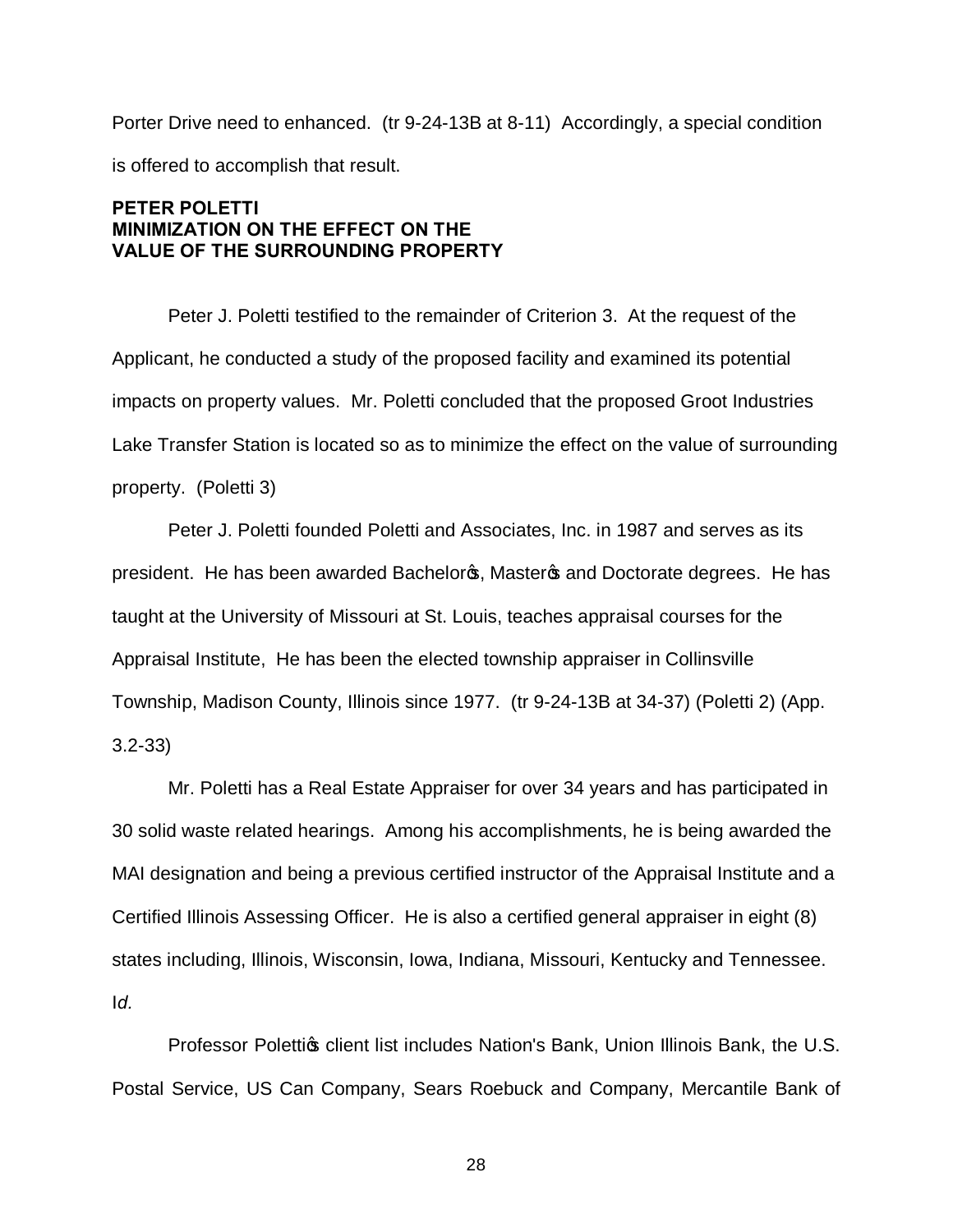St. Louis, Norfolk Southern Corporation, as well as numerous municipal and governmental agencies. (App. 3.2-33) His report is contained in the Application at Section 3.2.

Professor Polettios study included a personal inspection of the subject site and the surrounding area as well the collection and review of documents including portions of the Application, land use exhibits, aerial photographs and material related to waste and recyclables management. Mr. Poletti also attended meetings, and participated in telephone conferences with the Applicant and members of its team. He also did case studies, visiting and reviewing and analyzing property sales in the areas surrounding the Glenview Transfer Station, the Elburn Transfer Station and the Bluff City Transfer Station. (tr 9-24-13B at 34-46) (Poletti 2-9) (App. 3.2-1 to 3)

#### **CASE STUDIES**

Mr. Polettigs case studies of the Glenview Transfer Station, the Elburn Transfer Station and the Bluff City Transfer Station compare the sale prices of similar properties between target and control areas in the vicinity of each of these operating transfer stations. The target area is the surrounding area where property values may be impacted by proximity to the transfer station. The control area is similar to the target area, in the same vicinity but still distant enough from the transfer station that property values would not be expected to be affected. Other variables in homes are compared such as size, fireplaces, the number of bedrooms, whether there is a full, partial or no basement, brick versus frame construction and whether there is a garage. (tr 9-24-13B at 51-52)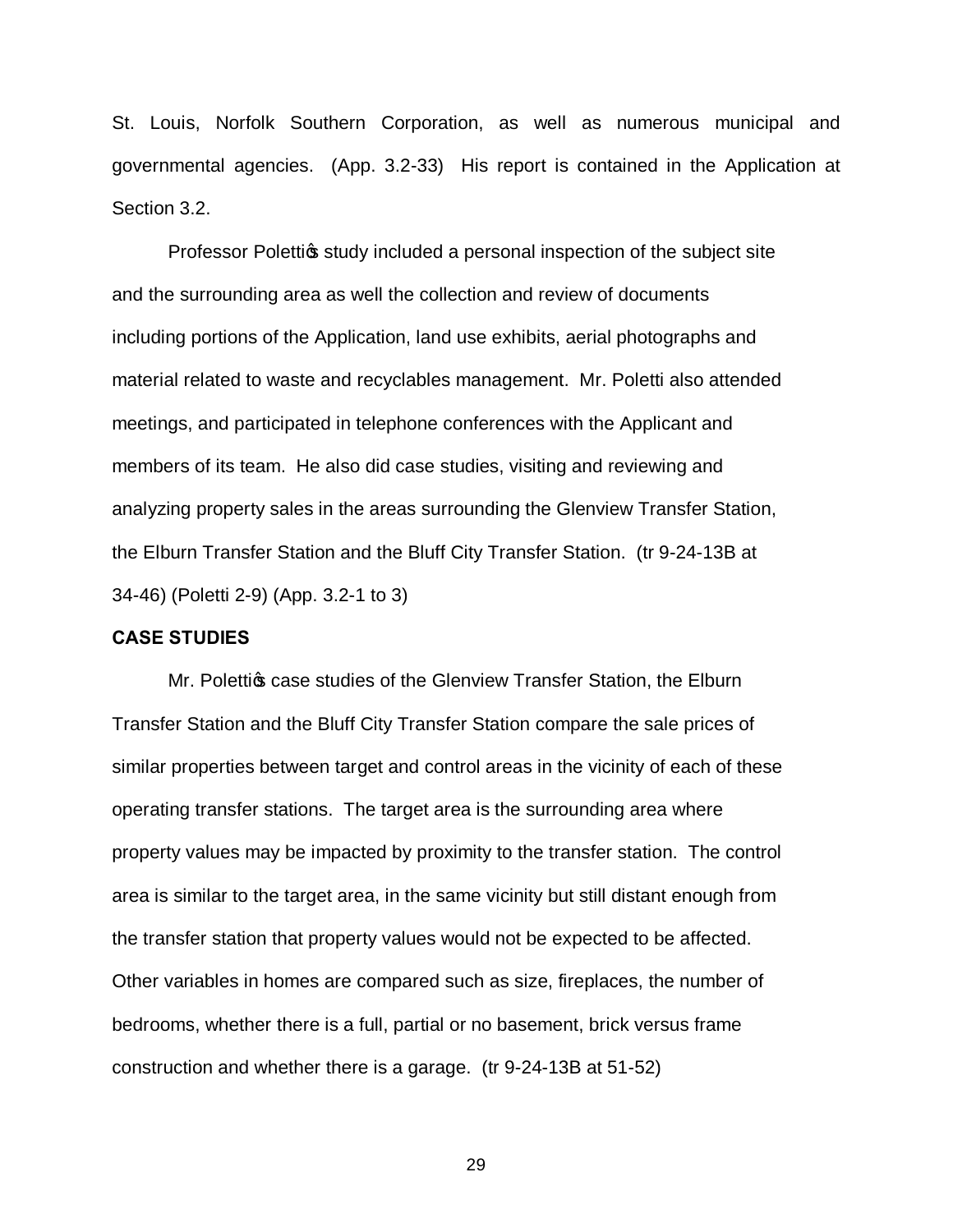Mr. Poletti used multiple regression modeling of the sales data for the target and control areas which statistically compares the average prices paid for properties in the target and control areas. This method isolates the effect on value of discrete property characteristics in the target and control areas. Mr. Poletti looks at the sample mean for the target and control areas and views it statistically to determine whether there is a measurable statistical difference between the mean sale price in the target area versus that in the control area. If that  $\text{W}\text{-}\text{}$  statistic+at the 95% confidence level exceeds the standard  $\text{W}\text{-}\text{}$  from the relevant table there is a statistically significant difference in the price of the house. If it doesng, there is not a statistically significant difference in the price of the homes. (tr 9-24-13B at 47-53) (Poletti 10) (App. 3.2-4)

For all of the transfer stations studied, Elburn, Glenview and Bluff City, Mr. Polettigs analysis shows that there is no statistical difference between homes sold in the target areas (located closer to the transfer stations) and the home sold in the control areas (located in areas more removed from the transfer stations). It is noteworthy that Elburn is in upscale area known as Mill Creek which was developed after the transfer station began operating. Further, the area close to the Glenview Transfer Station is seeing redevelopment with older homes being torn down and very large homes replacing them. (tr 9-24-13B at 45-59 ) (Poletti 11-19) (App. 3.2-16 to 29)

Professor Poletti offered his expert opinion that the proposed Lake Transfer Station is located so as to minimize the effect on the value of surrounding property. Some of the bases of his opinion are, the proposed transfer station design and the numerous features and operating procedures that will minimize the effect on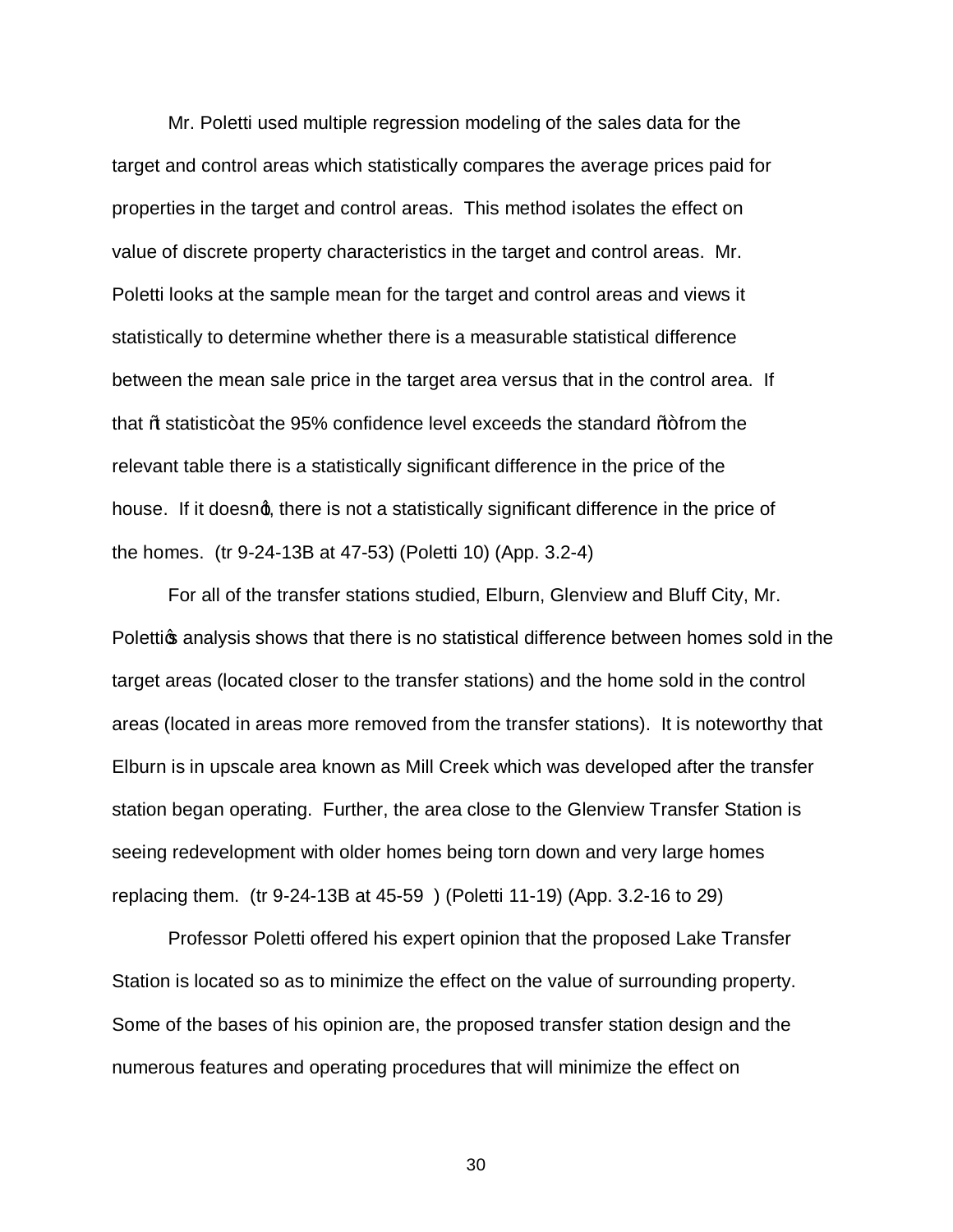surrounding property values. Mr. Poletti found that the proposed facility is buffered by intervening industrial and open space land use and vegetation. Further, Mr. Polettion case studies of the three similar operating transfer stations show no statistical difference in sales properties for properties located near those facilities and those some distance away thus corroborating what his qualitative analysis indicated.

(tr 9-24-13B at 59-60) (Poletti 20) (App. 3.2-3 to 4)

#### **MICHAEL S. MAROUS**

Timber Creek Homes called Michael S. Marous to testify. Mr. Marous is the president and owner of Marous and Company, a full service real estate appraisal firm for the past 33 years. He has a Bachelor of Science in the School of Finance with a specialization in urban land economics from the University of Illinois. Mr. Marous has been a full time appraiser since 1976 and has appraised probably \$15 billion of properties encompassing vacant land, residential, industrial, specialty uses and special land use facilities such as transfer stations. He has taught and been an MAI designated appraiser since 1980 and a CRE designated appraiser since 1999. Mr. Marous is a past board member and president of the Chicago chapter of the Appraisal Institute. (tr 10-1-13B at 14-20) (TCH Exhibit 7)

Mr. Marous prepared a report. (TCH Exhibit 8) While not a land planner, Mr. Marous extensively criticized the work done by Mr. Lannert and likewise that of Mr. Poletti. For example, Mr. Marous testified that both Mr. Lannert and Mr. Pollettigs reports fail to demonstrate what they claim. (tr 10-1-13B at 48-49) Regarding Mr. Polettigs case studies of the three operating transfer stations, Mr. Marous criticized the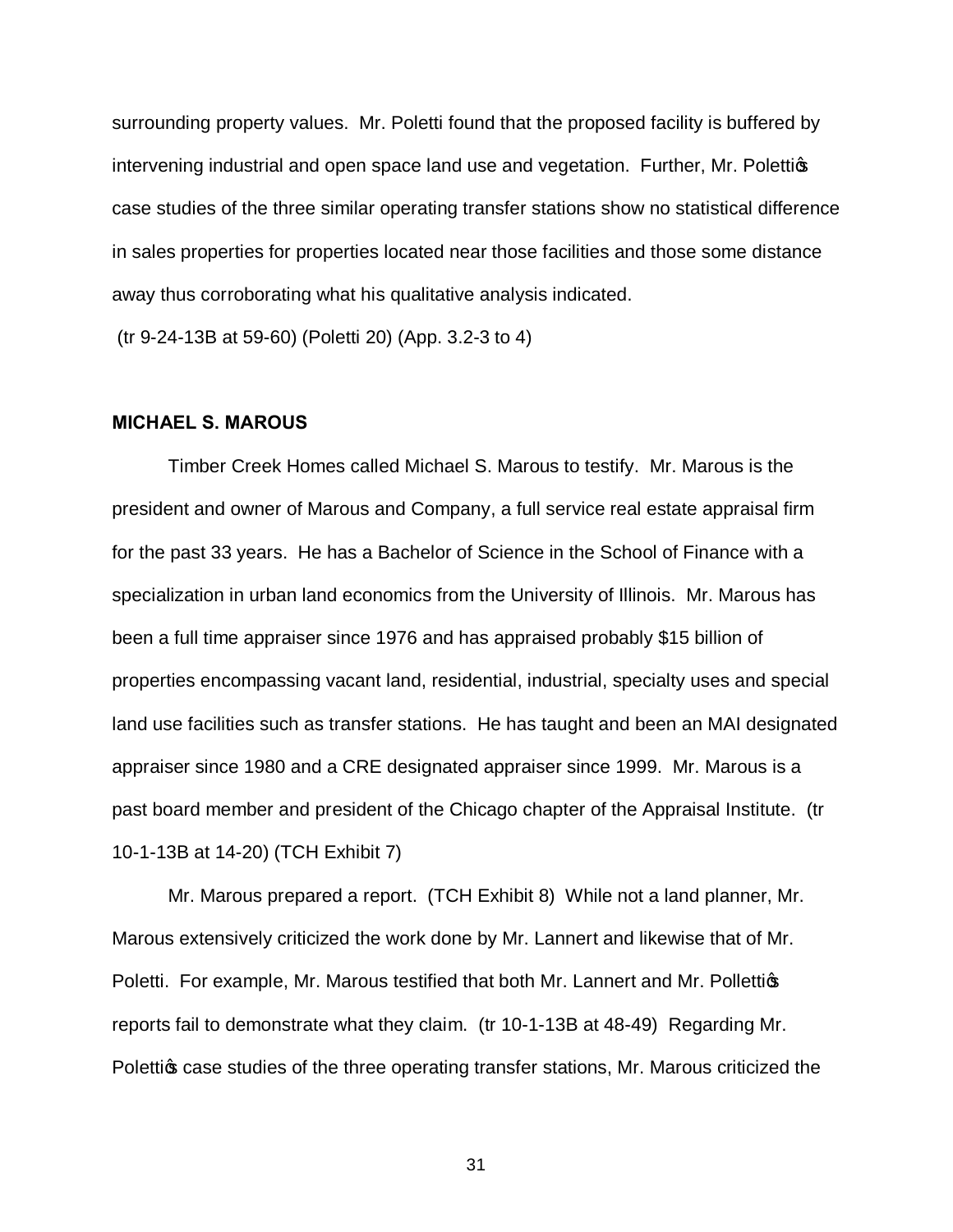comparable sales utilized, the size and location of the target and control areas utilized by Mr. Poletti and was likely deliberately incorrect when referred to what Mr. Polettigs case studies as being done by matched pair analysis, a term that no one, including Mr. Poletti used. $6$  (tr 10-1-13B at 41-47) However other that and while offering large doses of criticism, Mr. Marous did almost nothing and the criticism of Mr. Poletti is based solely on Mr. Polettigs report, not Mr. Polettigs testimony. (tr 10-1-13B at 109-110) (TCH Exhibit 8)

Mr. Marous did not testify or note in his report that he even visited any of Mr. Polettig case study transfer stations. He admits that he did essentially nothing but offer criticism. (tr 10-1-13B at 119) He did not visit the Elburn Transfer Station which has been described as being located in an upscale neighborhood complete with golf courses which developed after the transfer station began operations. (tr 9-24-13B at 52-54) He did not visit the Bluff City Transfer Station. Significantly, he failed to visit the Glenview Transfer Station which is not only similar to the proposed Lake Transfer but which is also operated by the Applicant. If Mr. Marous did, you would think that he could have seen and documented some or all of the kinds of impacts Mr. Marous speculates about occurring at the Lake Transfer Station. If he did that, he may have been forced to admit such things as he did on cross examination by Mr. Mueller when Mr. Marous was forced to admit that despite Groot North being located within 30 feet of Timber Creek Homes, rents in Timber Creek have increased. (tr 10-1-13B at 73-75) Rather finding Timber Creek pexpert, Mr. McGinley op admission that he could not say

 $6$  The Village of Round Lake Park $\,$ s appraiser, Kleszynski, explained that what Dr. Poletti did is not a paired analysis. Such an analysis is used to extract contributory value of the contribution made to value by, for example, a two car garage. What Mr. Poletti did is called a target and control area analysis or more simply, a near and far analysis. (tr 10-2-13A at 23-24)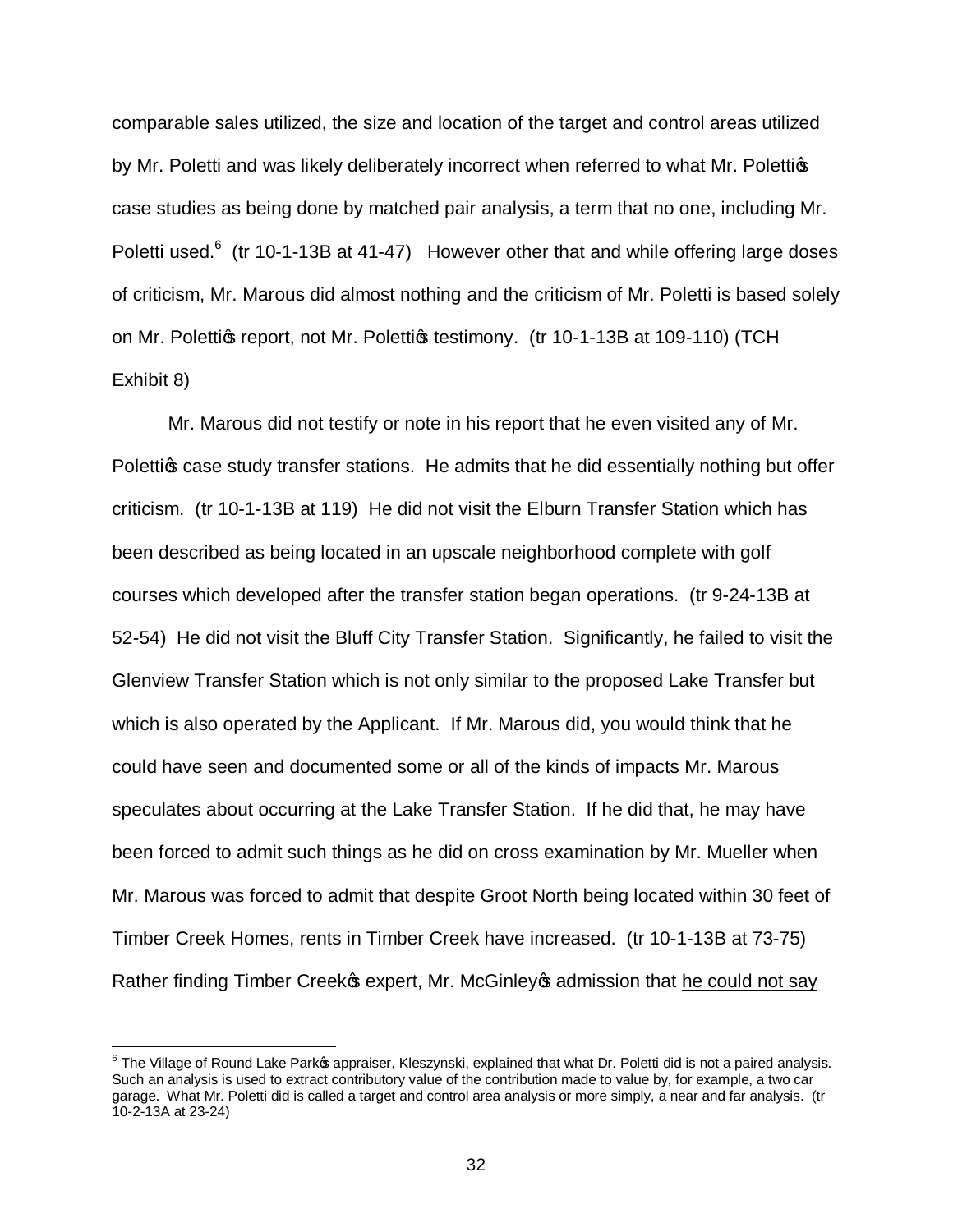that there would be any perceptible odor at Timber Creek (tr 9-30-13B at 128) (*See also,* the Criterion 2 analysis above) helpful to the Applicant, Mr. Marous could have examined a similar but larger transfer station run by the Applicant in Glenview and observed for himself. (*See*, tr 10-2-13B at 5-6)

Perhaps even more clear is the fact that Mr. Marous could have redone Mr. Polettigs near far or target and control area analysis utilizing Mr. Polettigs data contained in the Application. He could have even obtained his own data and used whatever type of multiple regression analysis he desired. He failed to do so. Why? The answer may be as simple as doing so would show that Mr. Poletti was correct. If Mr. Marous reached a different result that did Mr. Poletti, Mr. Marous would have made his case. Mr. Marous knew better than to do that. It is far easier and less problematic to simply criticize. Mr. Marous at estimony should not be given any weight.

#### **DALE KLESZYNSKI**

Mr. Kleszynski was called as an expert appraisal witness by the Village of Round Lake Park. Mr. Kleszynski received a Bachelor of Arts degree from Loyola University and has been awarded the MAI and SRA designations by the Appraisal Institute. He is the president and principal shareholder of Associated Property Counselors, Ltd. His list of clients includes RR Donnelley Company, Sherwin-Williams Company, U.S. Steel Corporation, Peoples Energy, BP International, AT&T, McDonald's Corporation, the State \$ Attorney \$ Offices of both Cook and Du Page County and many others. He is currently a licensed appraiser in Illinois, Indiana and Michigan and has taught almost every course offered by the Appraisal Institute as well as being a qualified to teach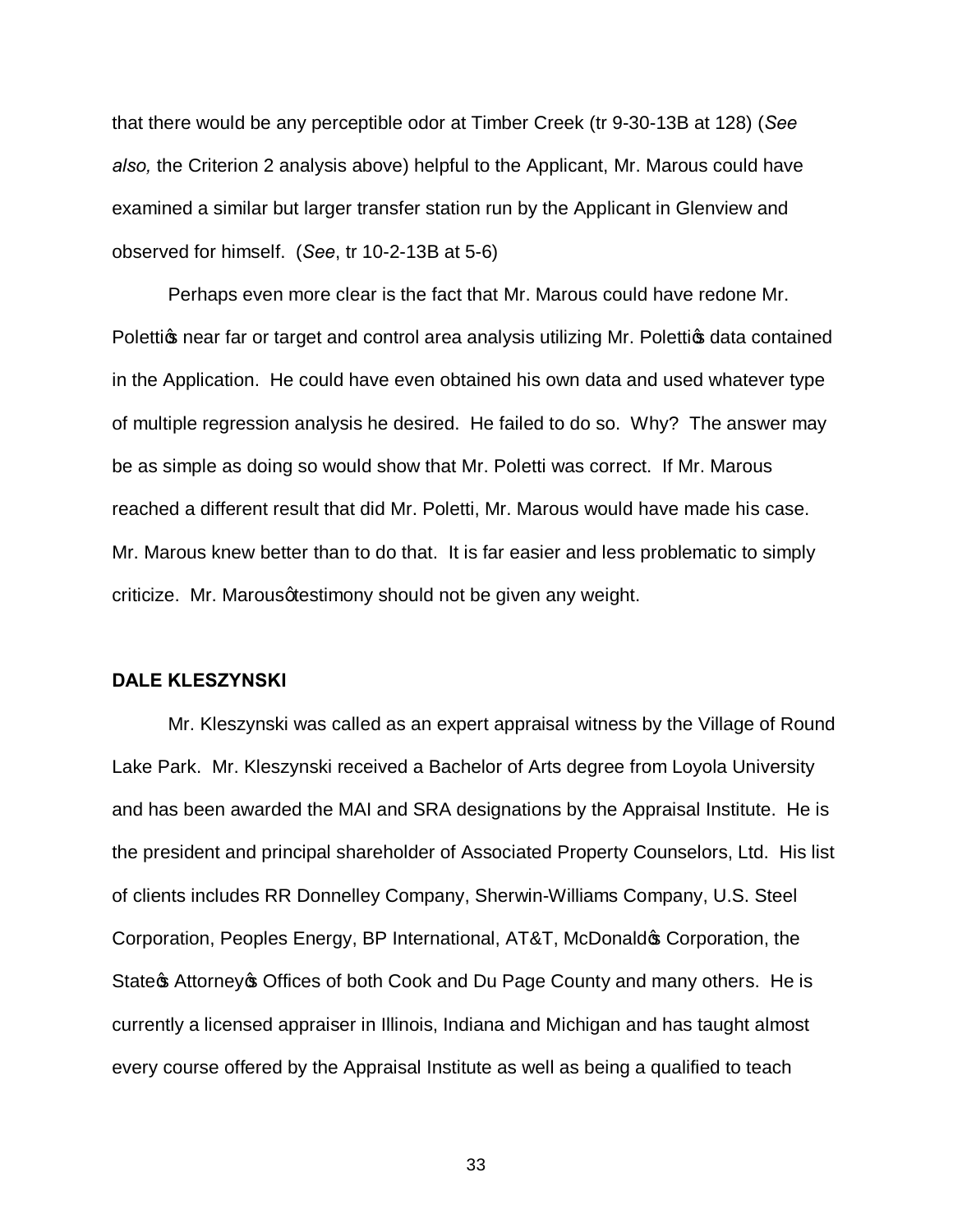course work related to the Uniform Standards of Professional Appraisal Practice as well as professional ethics. (tr 10-2-13A at 8-11) (RLP Exhibit 1)

Mr. Kleszynskios assignment here was to act in the capacity as a review appraiser to review the work done by Mr. Poletti and determine whether Mr. Poletti had rendered a credible opinion which is called a Standard 3 review under the Uniform Standards of Professional Appraisal Practice which is like a peer review but to a higher standard. (tr 10-2-13A at 12-14) He prepared a report related to that assignment. (RLP Exhbit 2)

Mr. Kleszynski reviewed the Criterion 3 reports in the Application, drove the subject site and the area thereof. He did the same for each of Mr. Polettigs three  $(3)$ case studies, the Elburn Transfer Station, the Bluff City Transfer Station and the Glenview Transfer Station including the target and control areas utilized by Mr. Poletti for each of them. (tr 10-2-13A at 17-18) (RLP Exhibit 2 at 6) Since Standard 3 requires a determination of whether what Mr. Poletti did was correct, he reviewed and spot checked the data and obtained and reviewed three reports referenced by Mr. Poletti and contacted three MAI appraisers to obtain their opinions on the options available to solve the valuation issues. (tr 10-2-13A at 21-22) (RLP Exhibit 2 at 6-7)

Further, Mr. Kleszynski did an analysis of the case study data utilized by Mr. Poletti and verified the mathematical accuracy of what Mr. Poletti had done and whether Mr. Polettics conclusions were supportable. His analysis included an analysis of the target and control areas Mr. Poletti utilized. (tr 10-2-13A at 42-43) (RLP Exhibit 2 at 6- 9) The Village of appraiser even had Mr. Polettios multiple regression analysis checked by a PHD at Texas A&M University who is also an appraiser and with whom Mr.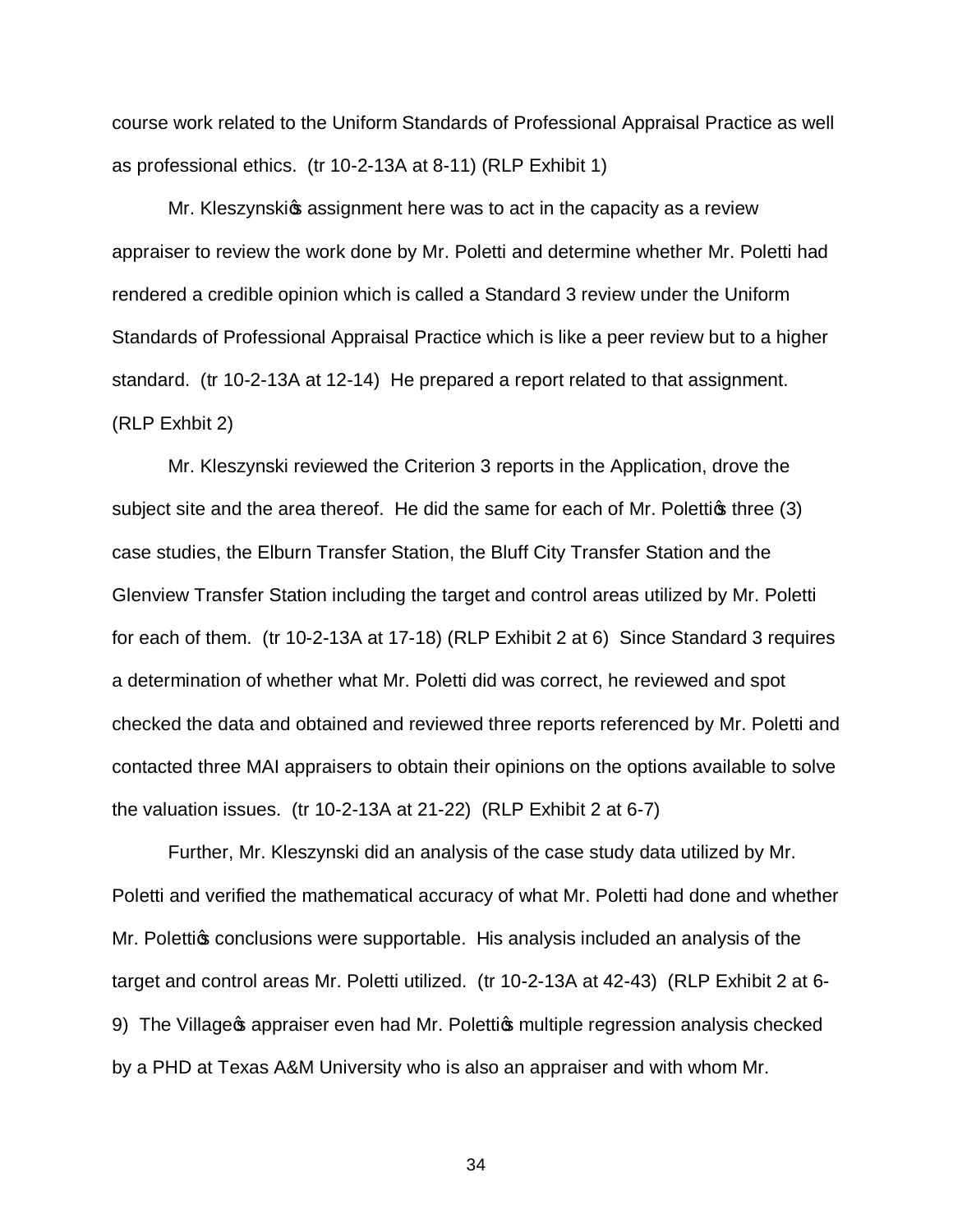Kleszynski sits on several committees. Mr. Polettios multiple regression analysis was verified and found to be appropriate. (tr 10-2-13A at 21-31) Specifically regarding Mr. Polettigs multiple regression analysis found in the case studies, Mr. Kleszynski concluded that the methodology is correctly completed and the conclusion is accurate. It is noteworthy that the variables selected for the analysis are appropriate based on the style, size, age and construction of the homes in the target and control areas. (RLP Exhibit 2 at 10) It is significant, as Mr. Kleszynski explained, that the multiple regression analysis helps to purify the data and minimize the impact of differences in the properties selected and it does so without subjectivity. (tr 10-2-13A at 129-131)

Mr. Kleszynski concluded that Dr. Poletti had applied the appropriate analytical techniques and gone through steps form a professional prospective to complete his assignment in a professional manner resulting in opinions that were, in fact, credible, to determine that the Lake Transfer Station is located so as to minimize the effect on value of surrounding properties. Mr. Kleszynski concurs with Dr. Poletti that the Lake Transfer Station is so located as to minimize the effect on the value of surrounding property values. Significantly, Mr. Kleszynski adds his opinion that the Lake Transfer Station is so located as to have no effect on surrounding property values. (tr 10-2-13A at 21-22) (RLP Exhibit 2 at 10)

#### **PROPOSED FINDING AND RECOMMENDATION:**

Professor Poletti reached the opinion that the proposed facility is located so as to minimize the effect on the value of surrounding property. While there is substantial supporting testimony, there is no credible contrary evidence.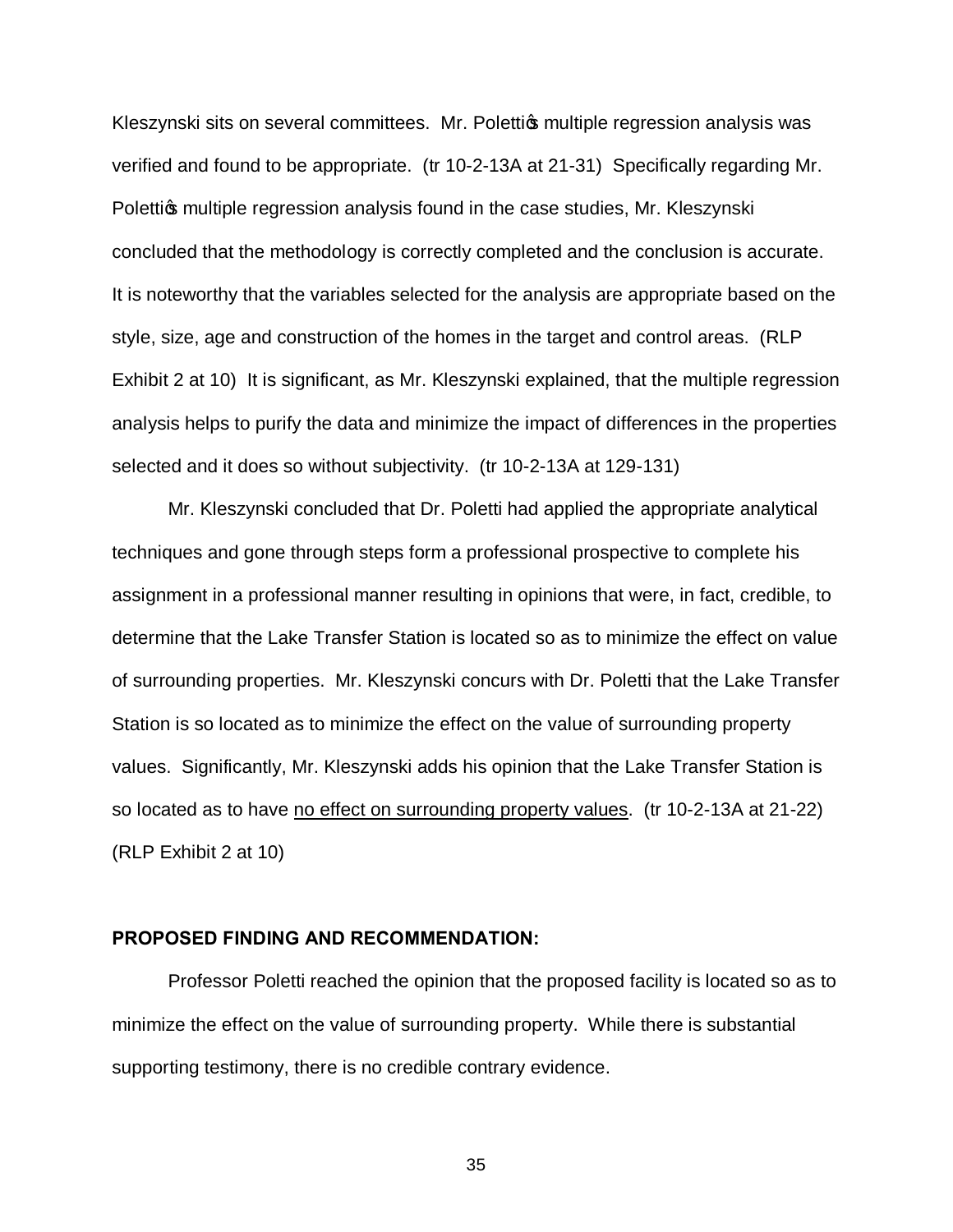Mr. Lannert to professional opinion is that the facility is located so as to minimize the incompatibility with the character of the surrounding area. The Village believes that landscaping along the North property line and near the Northwest corner of the subject site needs to be improved and a special condition is offered to accomplish that. With that Special Condition, there is no credible evidence contrary to that provided by Mr. Lannert.

The Applicant has successfully proven, subject to Special Condition, compliance with Criterion 3. Accordingly, the Village Board should find that subject to the Special Conditions attached in this document below, including but not limited to Special Conditions 7 and 4, the proposed facility is located so as to minimize the incompatibility with the character of the surrounding area and to minimize the effect on the value of surrounding property. Further, the Village Board should find that, with and subject to the Special Conditions as aforesaid, that there is no credible evidence to the contrary.

#### **CRITERION 4**

## **THE FACILITY IS LOCATED OUTSIDE THE BOUNDARY OF THE 100-YEAR FLOODPLAIN**

Devin Moose testified for the Applicant regarding Criterion 4. He explained that, he reviewed the most recent FEMA flood boundary map, which is commonly reviewed and relied upon by professionals to evaluate flood hazards. Mr. Moose testified that the flood boundary map shows that there is no 100-year floodplain within the boundary of the proposed facility. (tr 9-24-13A at 51-52) (Moose 19, 20, 21, 50) (App 2.2-5, 4-1)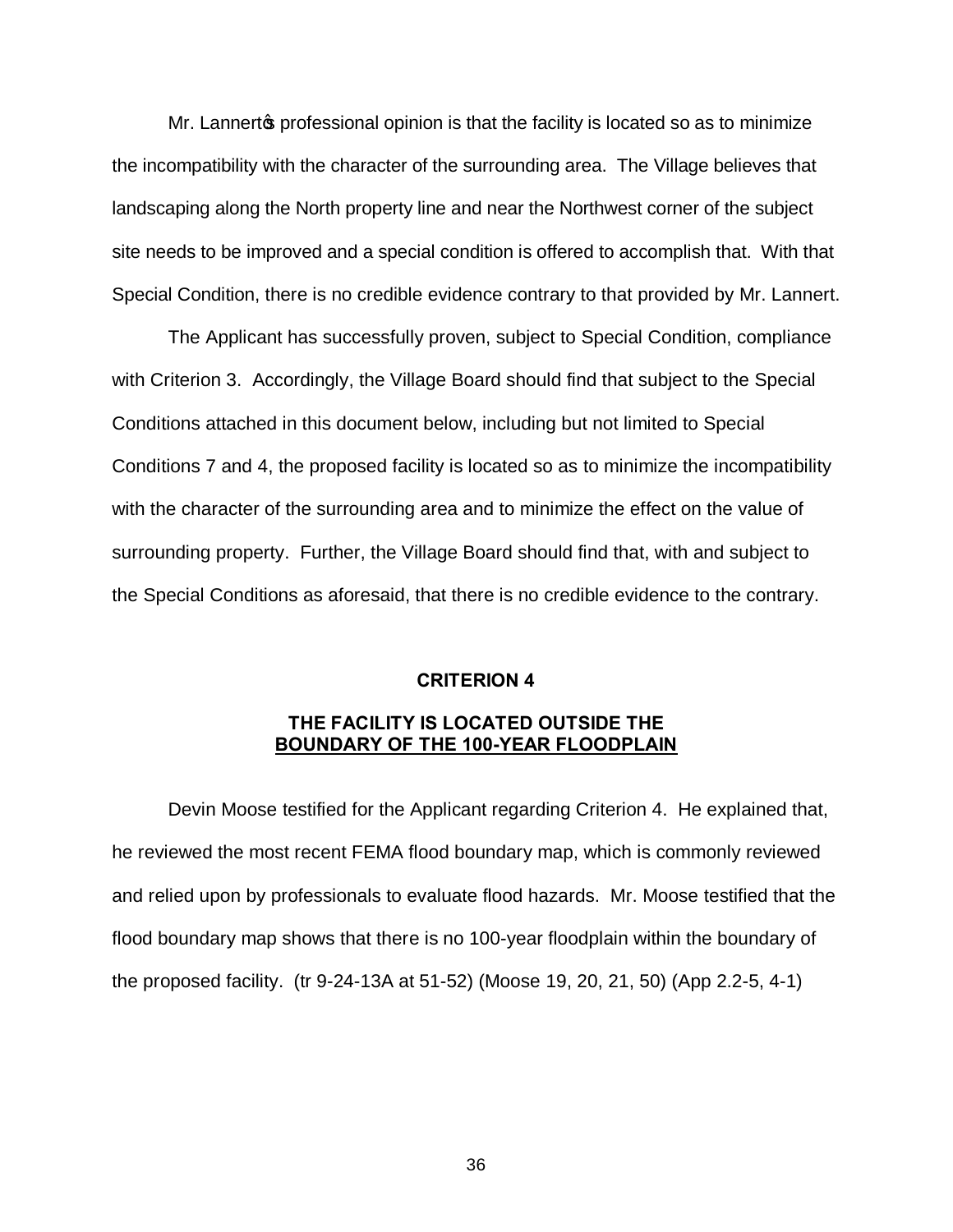#### **PROPOSED FINDING AND RECOMMENDATION:**

Mr. Moose offered his expert opinion that the facility is located outside the boundary of the 100-year floodplain. There is no contrary evidence.

Accordingly, the Village Board should find, without condition, that the facility is located outside the 100-year floodplain and further that there is no credible evidence to the contrary.

#### **CRITERION 5**

## **OPERATIONS FOR THE FACILITY ARE DESIGNED TO MINIMIZE THE DANGER TO THE SURROUNDING AREAS FROM FIRE, SPILLS OR OTHER OPERATIONAL ACCIDENTS**

In addition to that portion of Mr. Moose testimony outlined under Criterion II above (which is hereby incorporated by reference), Mr. Moose offered his expert opinion that Criterion V has been satisfied. He testified that the Health and Safety Plan is intended to minimize the potential for fire, spills or other operational accidents. It also addresses fire control and prevention measures, spill control and prevention measures, accident prevention, employee training and it provides an operational contingency plan.

Mr. Moose explained that the proposed facility will be equipped with a sprinkler system and fire hydrants. Fire extinguishers will be strategically located within the facility and on every piece of rolling equipment. Employees will be trained in fire control procedures. There will be a knox box at the front gate to allow entry to emergency responders in the event the facility is unoccupied. While the facility will not accept liquids, spill control is addressed and it includes putting out a fire and fueling vehicles. A spill kit and booms that can be used to contain a spill will be on site and a remediation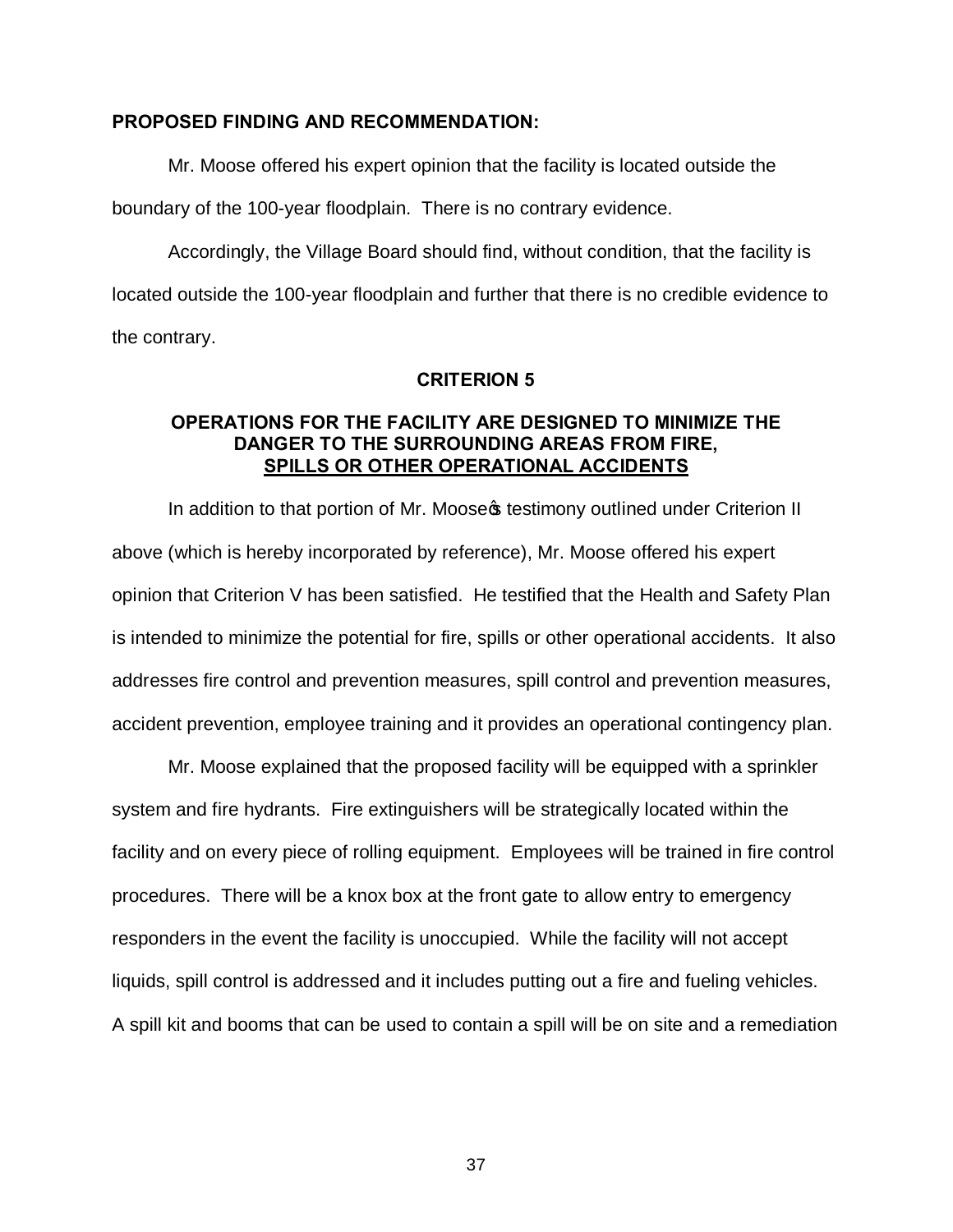contractor will be available. (tr 9-24-13A at 69-72) (Moose 43-50) (App 5-1, Appendix P.1)

Representatives of Shaw Environmental, Inc. met with Chief Maplethorpe and Deputy Chief Whitten and discussed the Lake Transfer Station and its Health and Safety Plan. Chief Maplethorpe followed up with a letter dated November 10, 2012 which stated in part,  $\%$ i)f the facility is constructed as proposed, the Fire District does not anticipate any significant threat of fire or other risk to the community $\pm$ . This letter is contained in Appendix P.2. (App Appendix P.2)

 Unrebutted expert testimony providing a reasonable blueprint or overview of the procedures to be instituted in the case of an emergency is sufficient to satisfy Criterion Industrial Fuels & Resources v. Pollution Control Board, 227 Ill.App.3d 533, 599 N.E.2d 148 (1st Dist. 1992).

#### **PROPOSED FINDING AND RECOMMENDATION:**

Mr. Moose offered his expert opinion that the plan of operations for the facility is designed to minimize the danger to the surrounding area from fire, spills or other operational accidents. No contrary evidence was presented.

Accordingly, the Village Board should find, without conditions, that the plan of operations for the facility is designed to minimize the danger to the surrounding area from fire, spills or other operational accidents and further that there is no credible evidence to the contrary.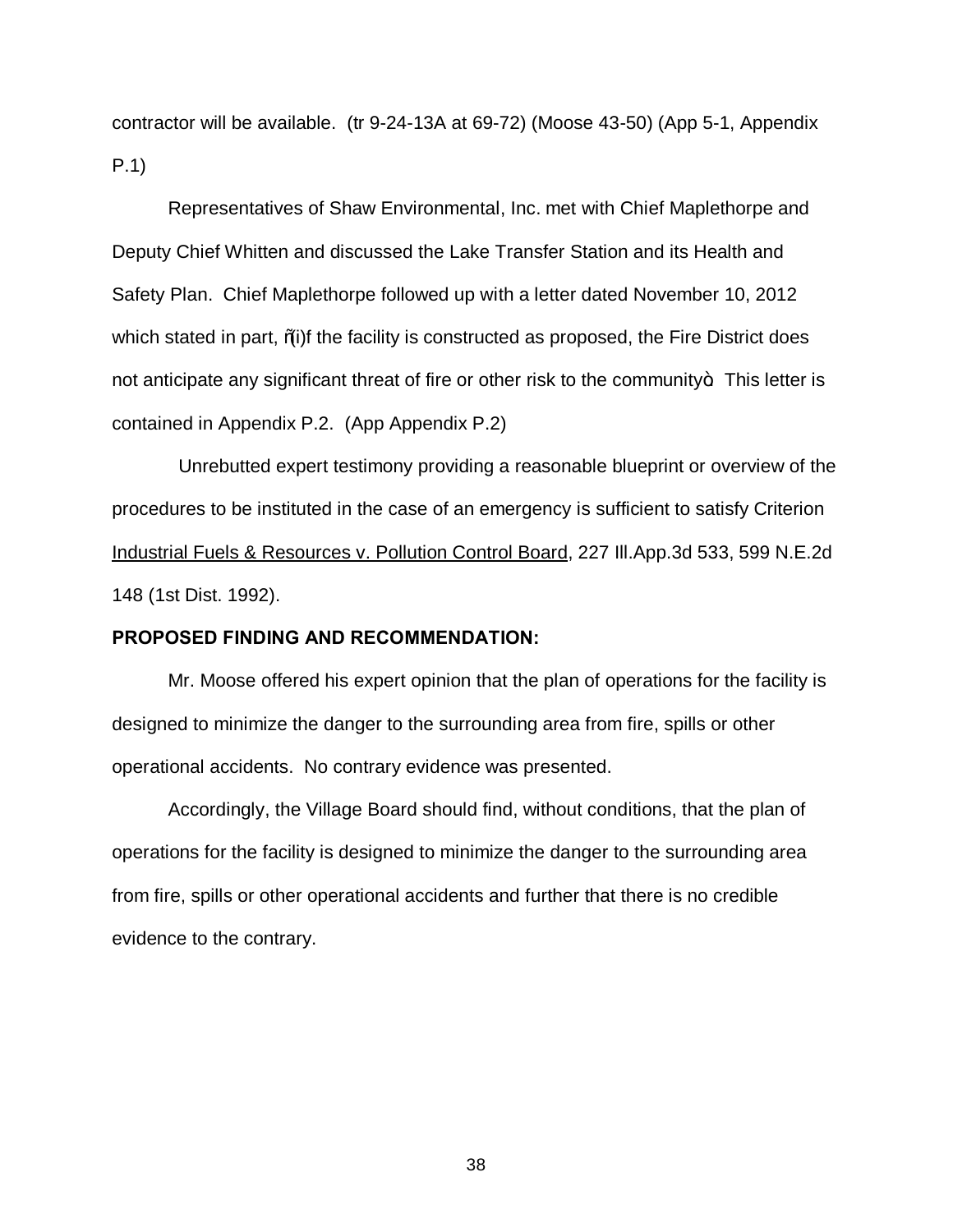#### **CRITERION 6**

## **THE TRAFFIC PATTERNS TO OR FROM THE FACILITY ARE SO DESIGNED AS TO MINIMIZE THE IMPACT ON EXISTING TRAFFIC FLOWS**

Michael Werthmann testified for the Applicant regarding Criterion 6. Mr. Werthmann is a professional Traffic Engineer and a principal at Kenig, Lindgren, OdHara & Aboona in Rosemont. He is a licensed professional engineer in Illinois and Wisconsin with 22 years of experience in traffic engineering. Mr. Werthmann has a Bachelor of Science degree in Civil Engineering from Michigan State University and Master of Science degree in Management from Northwestern University of Kellogg School of Management. (tr 9-25-13A at 15-17) (Werthmann 2)

Mr. Werthmann explained that Criterion 6 acknowledges that, like any development, transfer stations generate traffic and therefore have an impact on existing roadways. Accordingly, Criterion 6 requires them to be designed as to minimize rather than eliminate the impact on existing traffic flows. (tr 9-25-13A at 18) (Werthmann 3-4) (App 6-3) Mr. Werthmann ts methodology consisted of a three phase study analyzing existing conditions, facility traffic characteristics and an evaluation of the impact along with recommendations. (tr 9-25-13A at 18-19) (Werthmann 5)

Mr. Werthmann described the location of the subject site and each of the major roadways. He discussed the area with transportation officials to obtain data and information for his study. He and his firm conducted traffic counts at nine intersections and 24-hour traffic counts along Porter Drive. A gap study at the intersection of Route 120 (a Class II truck route) and Porter Drive was also conducted. (tr 9-25-13A at 19-22) (Werthmann 6-13) (App 6-3 to 6-9 )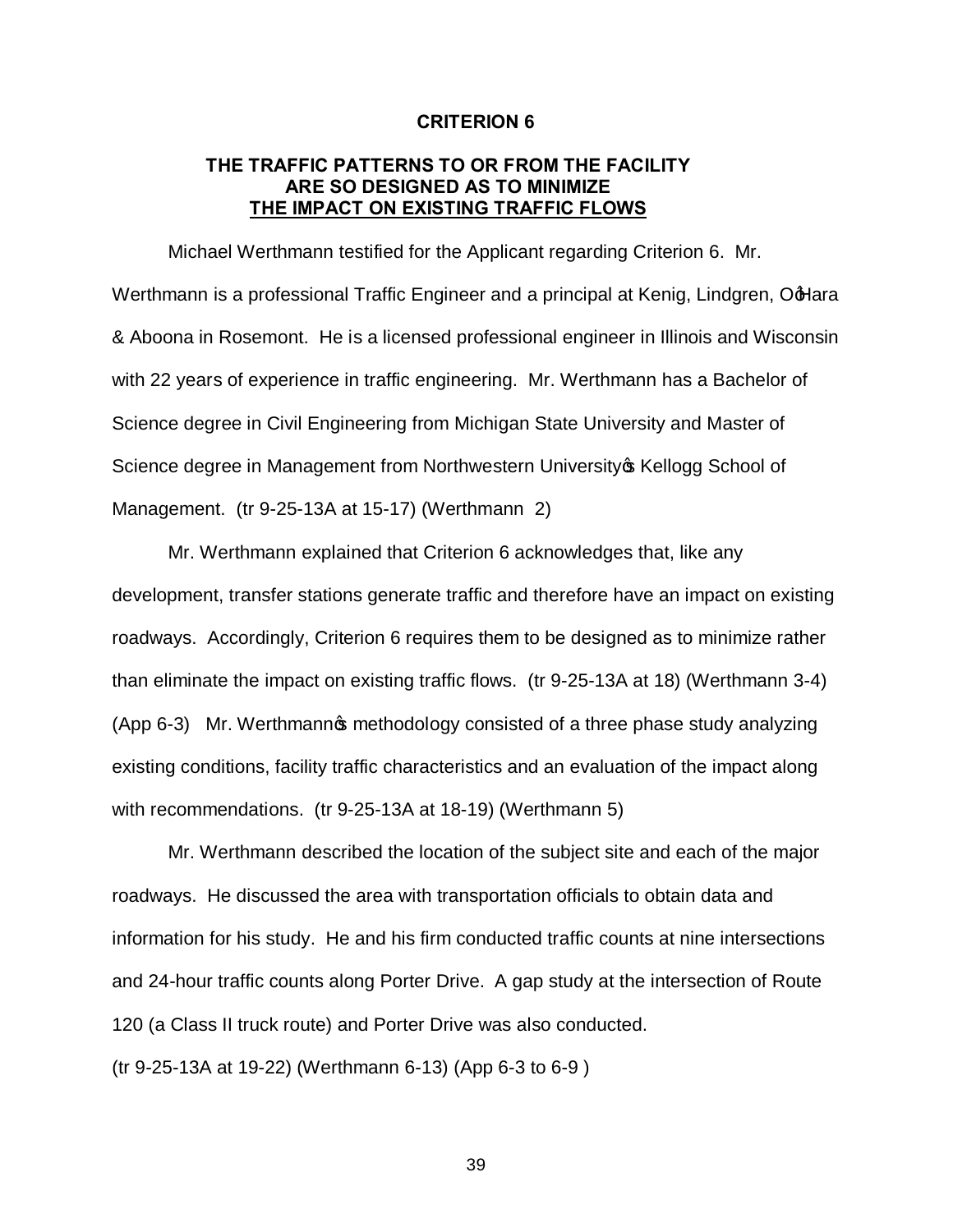Mr. Werthmann performed a traffic analysis and determined the level of service of various intersections in the vicinity. Level of Service A represents the best traffic flow and least delay. Level of Service E represents saturated or at-capacity conditions. Level of Service F is the lowest grade and it represents oversaturated conditions with substantial delays. Table 3 in the Application at page 6-17 shows the existing level of service at the intersections. It shows that the Route 120 at Hainseville Road intersection to be presently operating at Level of Service E during the evening peak and the intersection of Route 120 and Wildspring Road intersection to be currently operating at Level of Service F during both morning and evening roadway peaks. (tr 9- 25-13A at 22-24, 33, 41-42, 54-56) (Werthmann 31) (App 6-16 to 6-17 )

Cautioning that despite the fact that Criterion 6 requires only with the minimization of impacts on existing traffic flows, Mr. Werthmann modeled conditions in 2016 with the Lake Transfer Station in operation and without IDOT AND LCDOT improvements. His model is conservative. To make it conservative, he uses 900 tons per day in waste receipts at the transfer station and takes no reduction for the trucks based at Groot North as well as a 1% per year ambient growth. The results are shown in the Application at Table 4 on page 6-118. Table 4 shows that the Route 120 at Hainseville Road intersection will be operating at Level of Service E in 2016 during the evening peak and the intersection of Route 120 and Wildspring Road intersection to be unchanged in 2016. (tr 9-25-13A at 22-24, 33, 43-44, 92-97) (Werthmann 29, 31) (App 6-18 to 6-20) While we are limited to existing traffic flows, Mr. Werthmann  $\phi$  model does make it apparent that the proposed impact of the Lake Transfer Station is minimal because the impacts have been minimized.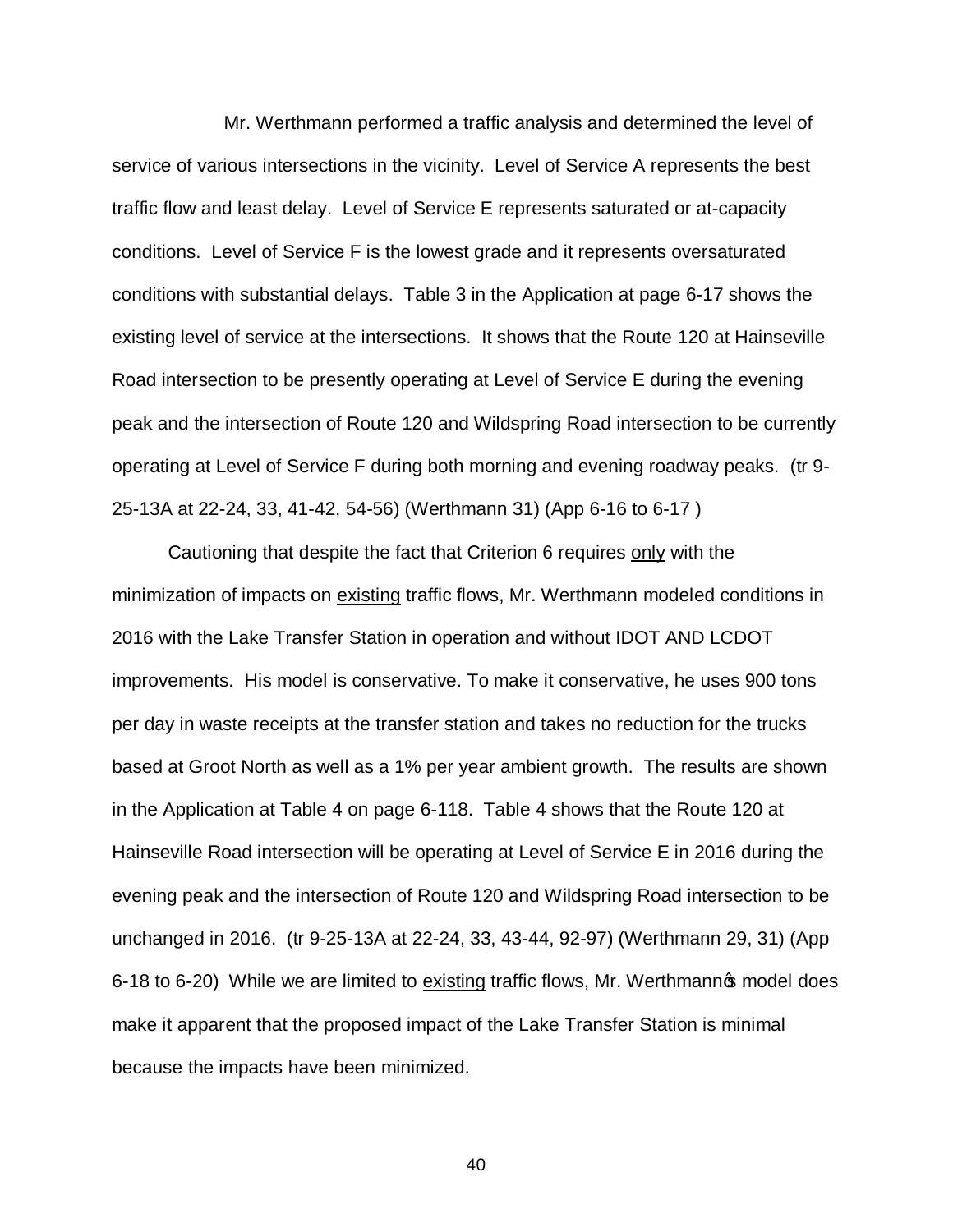The Applicant plans to make a number of roadway improvements in the area as a part of the development of the Lake Transfer Station. These improvements were discussed in great detail at the hearing and will be summarized here. First, Route 120 will be widened at its intersection with Porter Drive to provide separate left and right turn lanes from Route 120 to Porter Drive. Second, Porter Drive will be widened at its %T<sub>t</sub> intersection with Route 120 to provide a three lane cross section consisting of one Northbound lane and two Southbound lanes thereby allowing separate right and left turn lanes onto Route 120 from Southbound Porter Drive. Thirdly, the radii at that intersection will be increased to better accommodate turning truck traffic. Fourthly, Porter Drive in its entirety will be resurfaced. Further the Applicant proposes that it instruct truck drivers utilizing the Lake Transfer Station not to make left turns from Porter Drive to Eastbound Route 120 between 7:00 a.m. and 9:00 a.m. and between 3:00 p.m. and 5:00 p.m. The Village, Round Lake Park Village staff if you will, recommends that the Village of Round Lake Park keep control of that intersection thereby allowing it to adjust restrictions as circumstances warrant. Such a recommendation is included as part of the proposed Special Conditions below. The Village can still work with the Applicant regarding turn restrictions, especially related to transfer tractor trailers to the extent desireable and even the departure time of transfer trailers after the evening peak as outlined by Mr. Mueller. (tr 9-25-13A at 22-24, 33, tr 9-26-13A at 40) (Werthmann 14) (App 6-19 to 6-20)

Further, IDOT has received design approval to add a separate Westbound to Northbound right turn lane on Route 120 at Hainesville Road thereby providing extra capacity at that intersection. LCDOT is planning to interconnect all of the traffic signals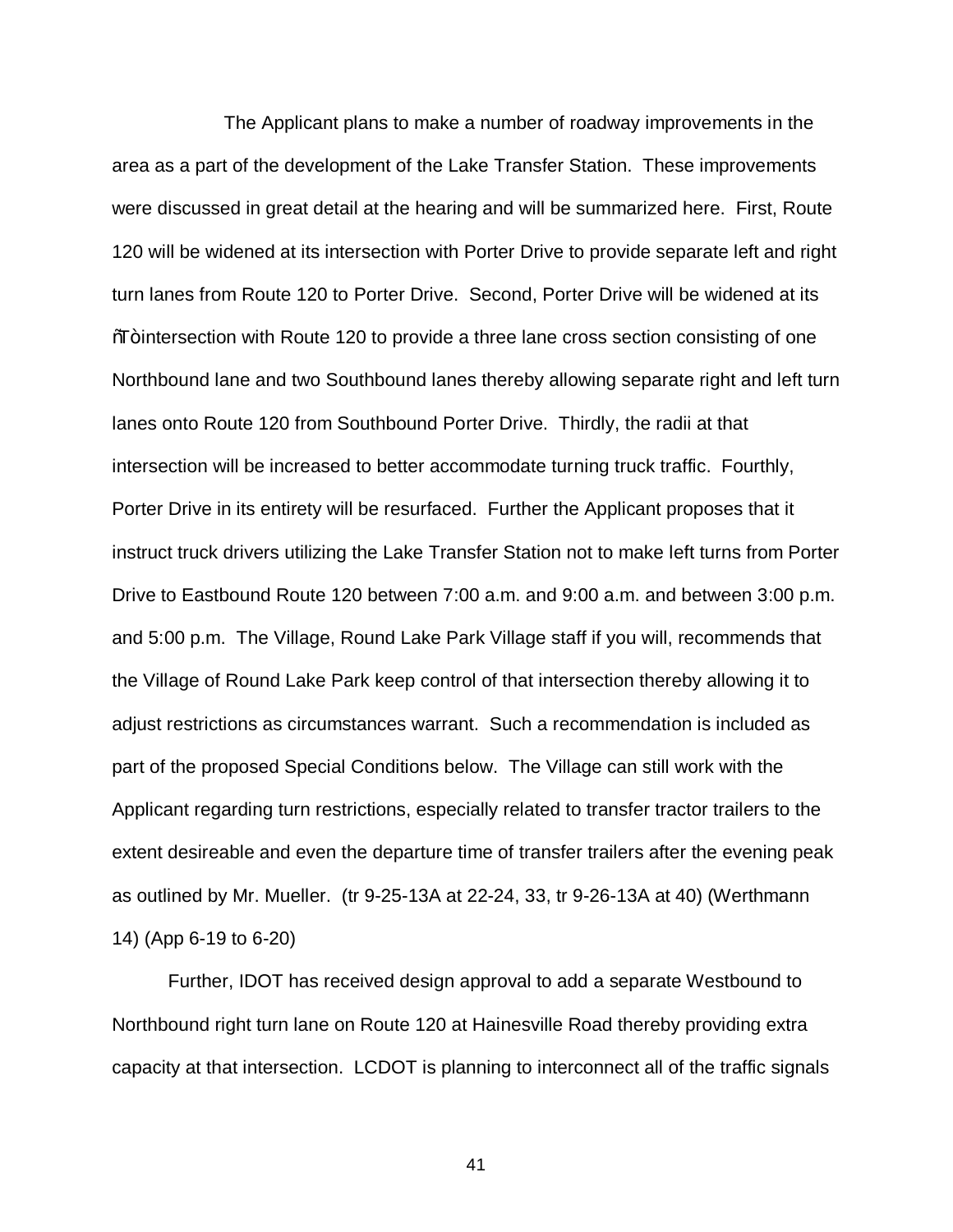along Route 120 between Route 83 and Route 134 thereby greatly increasing traffic progression and flow. LCDOT is completing a phase I study to reconstruct Cedar Lake Road between Route 120 and Nippersink Road. In addition, the Route 120 Corridor Planning Council recommends improving Route 120 to a 4 lane cross section and constructing a bypass from the existing Route 120 just West of Almond Road to just east of Fish Lake Road, thus bypassing the immediate area of the Lake Transfer Station. (tr 9-25-13A at 25-26) (Werthmann 15) (App 6-20) These improvements provide some of the reasoning keeping turn restrictions form Southbound Porter Drive to Eastbound Route 120 solely in the control of the Village as those restrictions can be changed as improvements are made. Further daily peak tonnage at the proposed facility can be capped for a time thereby allowing some time for improvements to be made without running the risk of any extra-ordinary facility related truck traffic on an already strapped roadway system despite the Applicantom minimization thereof. A Special Condition is proposed below to achieve that result as well.

In addition to the limitation on left turns from Southbound Porter Drive to Eastbound Route 120, Mr. Werthmann testified to some of the other ways that traffic impacts are minimized. The traffic generated by the proposed transfer station is generally distributed throughout the day and, significantly, peak periods at the transfer station will occur outside the morning and evening roadway peaks. 55 to 60 Groot trucks each day based at Groot North will be utilizing the Lake Transfer Station and thus are already on the roadway system utilizing intersection of Porter Drive and Route 120 currently. The applicant will prohibit its trucks from traveling North on Porter Drive beyond the Groot North facility and routing transfer tractor trailers West on Route 120,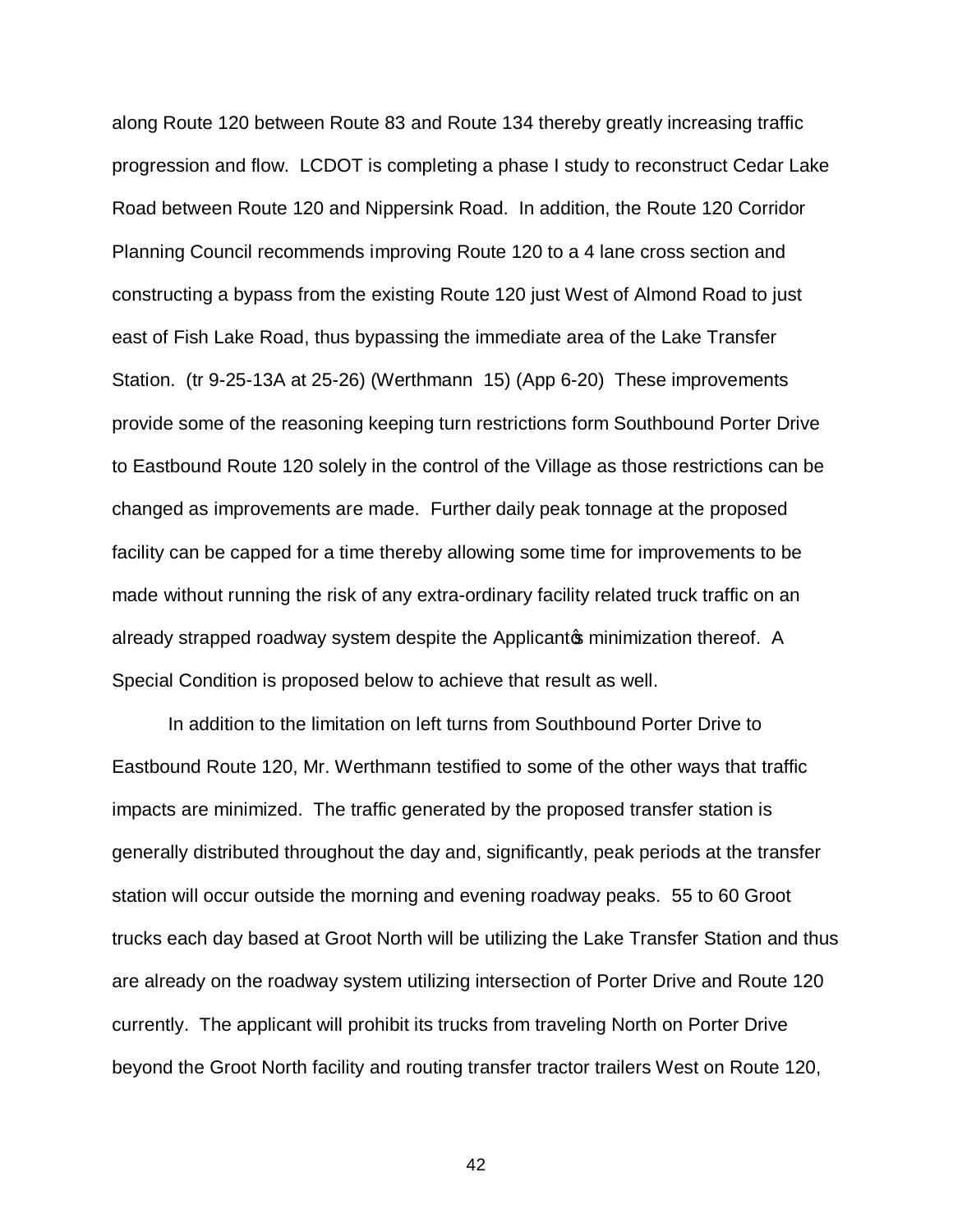requiring trucks to access the proposed facility from the South by way of the Route 120 and Porter Drive intersection as opposed to entering by way of Route 134 and Porter Drive. (tr 9-25-13A at 29-34) (Werthmann 20-27) (App 7-13)

Accordingly, Mr. Werthmann opined that in his professional opinion the traffic patterns to and from the facility are so designed as to minimize the impact on existing traffic flows. Some of the bases of his opinion are: the operation of the facility<sup>7</sup>, the proximity of the proposed facility to Groot North<sup>8</sup>, the proposed roadway improvements $^9$  and the routes serving the proposed facility.<sup>10</sup>

 $9$  IL 120 with Porter Drive is proposed to be improved with exclusive turn lanes and increased radiuses.

–Porter Drive will be resurfaced between IL 120 and IL 134.

•Truck Restrictions

–Higher classification type roads that have been designed to accommodate truck traffic.

•Design of the Access Drive

–One access drive located on Porter Drive.

•Minimal Impact on Roadway Operations

 $7$  The volume of traffic generated in any one time period is limited as the proposed transfer station traffic will be distributed throughout the day.

<sup>–</sup>The peak traffic periods of the transfer station will occur during the late morning and early afternoon, outside of the critical commuter peak hours.

 $8$  Many of the transfer station collection trucks are already on the area roadway system and generated by the Groot North Facility.

<sup>–</sup>After delivering waste to the proposed transfer station, many collection trucks will only traverse Porter Drive as they will be parked at the Groot North Facility.

<sup>–</sup>Truck traffic generated by the proposed transfer station will be directed to use the IL 120/Porter Drive intersection when accessing the arterial roadway system.

<sup>–</sup>Between the hours of 7:00-9:00 A.M. and 3:00-5:00 P.M., facility truck traffic will be prohibited from making a left turn from Porter Drive to IL 120.

Truck traffic will travel to/from the facility via the arterial roadway system.

<sup>–</sup>Access drive has been designed to serve the facility and will ensure efficient and orderly access.

<sup>–</sup>The facility traffic represents an approximate 1.75 percent or less increase in traffic at any of the studied area intersections.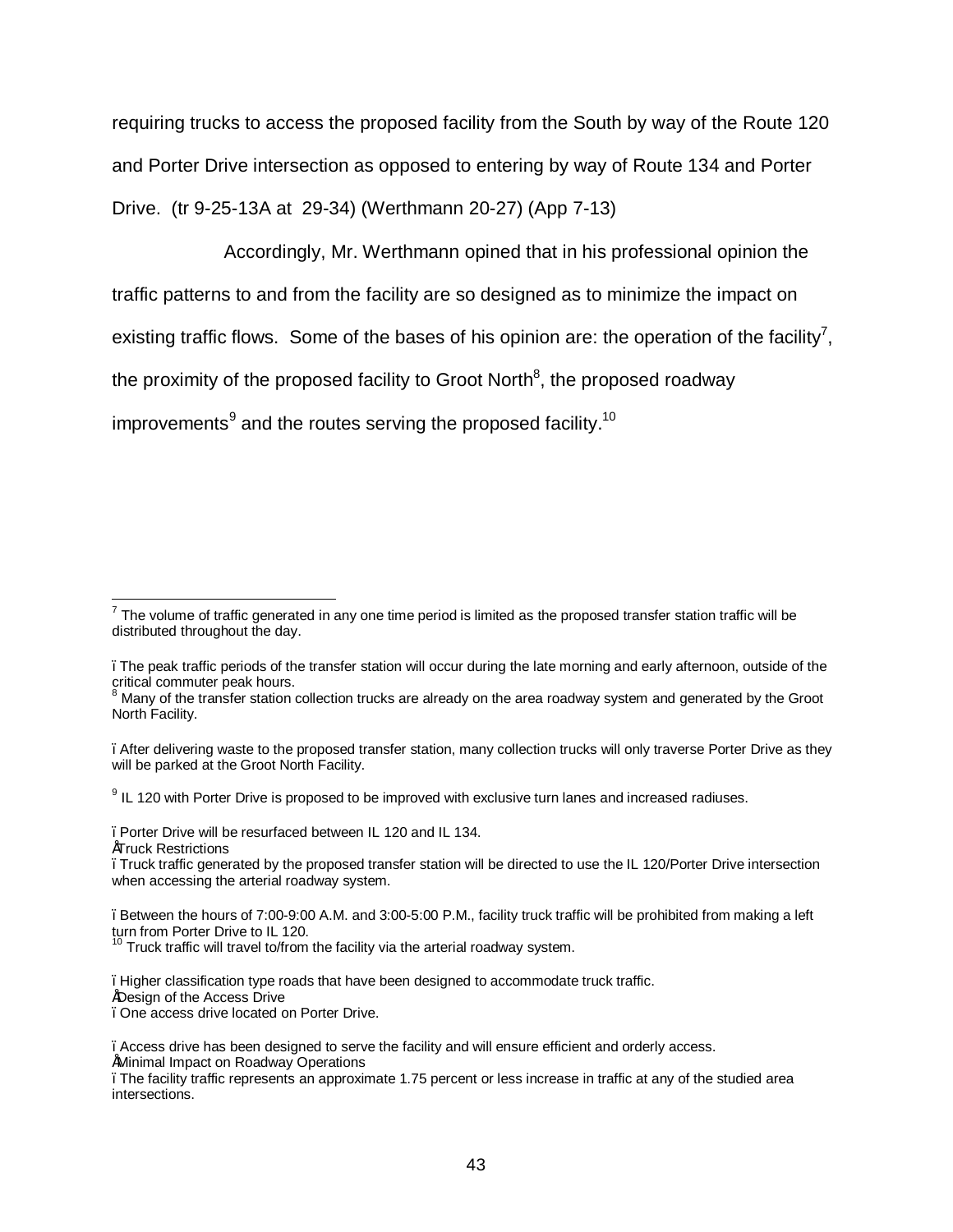## **BRENT COULTER**

 $\overline{a}$ 

Brent Coulter testified for Timber Creek Homes. Mr. Coulter is a traffic engineer with a degree in civil engineering from Vanderbilt University and a master to degree in Urban and Regional Planning with a certificate in transportation planning from the University of Iowa. He is a registered professional engineer in Illinois and a professional traffic operations engineer. Mr. Coulter is a member of the Institute of Transportation Engineers. He has been employed by the Regional Planning Commission in Birmingham, Alabama, as a transportation planner by Du Page County, and by the Du Page County Highway Department leaving there as Superintendent of Highways. After a time with Cemon Engineering he founded Coulter Transportation. (tr 9-26-13A at 5-8) (TCH Exhibit 5)

Mr. Coulter reviewed Mr. Werthmann is report and he opined that Mr. Werthmann has, *%* not demonstrated in the traffic report+ that the traffic patterns or impacts have been minimized. Mr. Coulter generated a slightly over four (4) page report concluding that the Application "has not demonstrated that no adverse traffic impact will be created.<sup>11</sup> (tr 9-26-13A at 13 *Emphasis added*) (TCH Exhibit at 5)

Mr. Coulter went on to testify that since the Applicant may, at least initially, use the Winnebago County Landfill for disposal, he was looking to find the transfer tractor trailer routing all the way, approximately 64 miles to that landfill but could not find it in the Application. Accordingly Mr. Coulter felt that Criterion is not adequately addressed

<sup>–</sup>With recommended IL 120/Porter Drive intersection improvements and truck restrictions the intersection capacity analyses have shown that the traffic generated by the proposed transfer station will have a negligible impact on the existing roadway system.

Criterion 6 requires that the traffic patterns to and from the facility are so designed as to minimize the impact on existing traffic flows. *Emphasis added*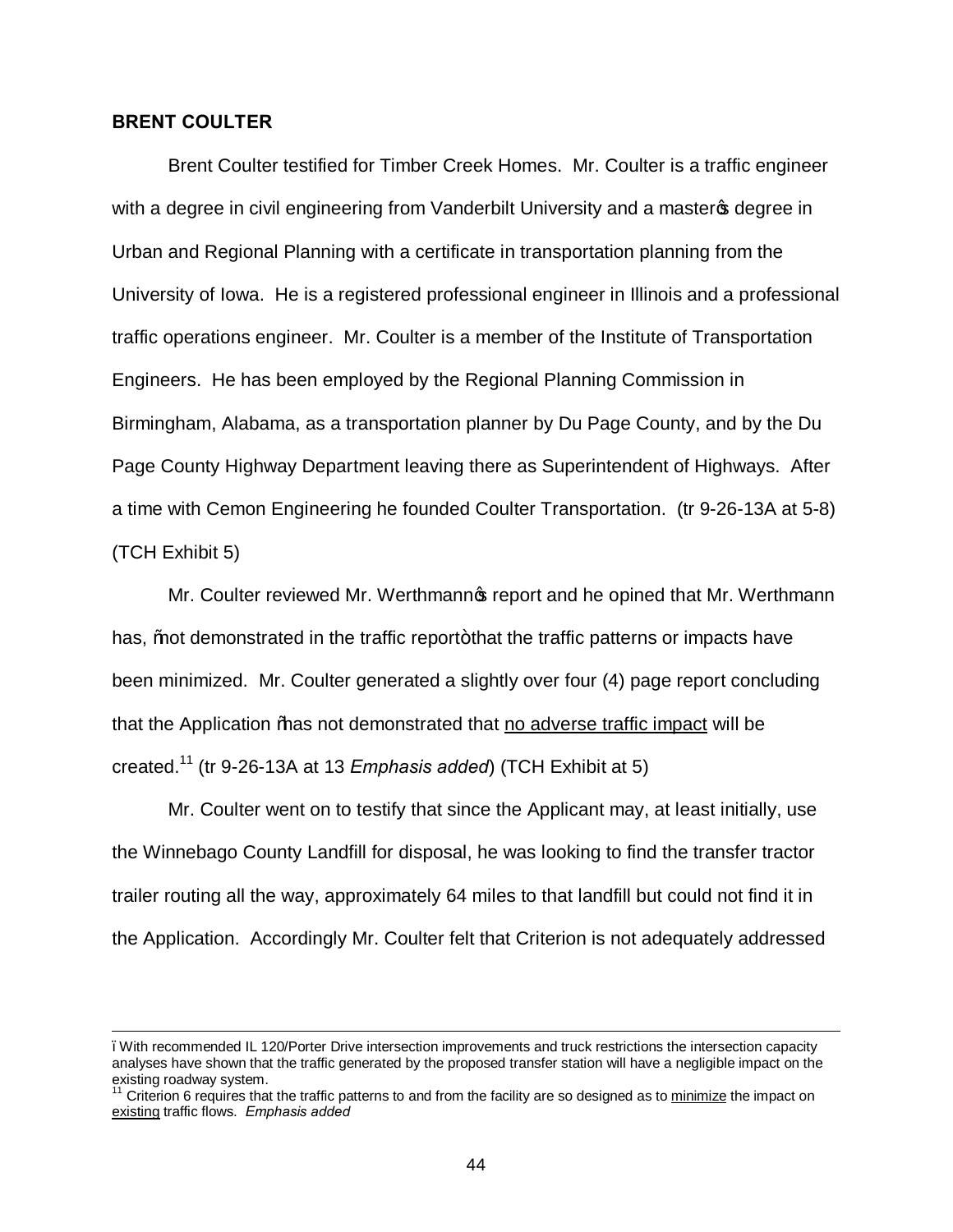in the by Mr. Werthmann $\boldsymbol{\mathfrak{s}}$  study.<sup>12</sup> This triggered another long and repeated discussion about the Fox Morraine case. Thereafter, Mr. Coulter assumed that transfer tractor trailers, would us Cedar Lake Road and objected because he claims that Cedar Lake Road is not a truck route. However, no one except Mr. Coulter ever said those vehicles would leave Route 120 which is a Class II Truck Route illegally. Nonetheless, Mr. Coulter the opinion is also based at least in part on this misconception. (tr 9-26-13A at 21-25) (TCH Exhibit at 4)

Virtually the entirety of Mr. Coulter<sub>®</sub> testimony concerned the route taken all the way to the Winnebago Landfill by transfer tractor trailers. Mr. Coulter went on and stated that if there is a possibility that other landfills could be used, the entire routing to each landfill MUST be set out in the Application and, apparently, approved by the Village Board. Apparently realizing that he was creating an impossible task, when Mr. Coulter was asked about the possibility of using a dozen landfills, he made up . out of thin air – that only three or four that could accept the waste need be identified and completing routing be supplied. (tr 9-26-13A at 63-68) When asked where the limitation to three or four landfills was in Criterion 6, Mr. Coulter was forced to admit that there was no such language in Criterion 6 but refused to admit that he had just made that up. Instead, Mr. Coulter said, % think without ballooning this into an exercise involving 10s, 20s of landfills, that we can identify 3 or 4 likely to be served by this waste transfer station + In other words he did just make up a limitation that is not in Criterion 6.

 $12$  If Mr. Coulter and Mr. Blazer are correct and if siting is granted, TCH will undoubtedly attempt to have the matter reversed on appeal. The Village believes that they are not correct as will be addressed *infra*. The Village Board should consider consulting its counsel regarding the status of the law and/or review any order issued by the Hearing Officer thereon. If siting is granted, this issue will undoubtedly be decided by the Pollution Control Board and Appellate Court as Mr. Cohen threatened.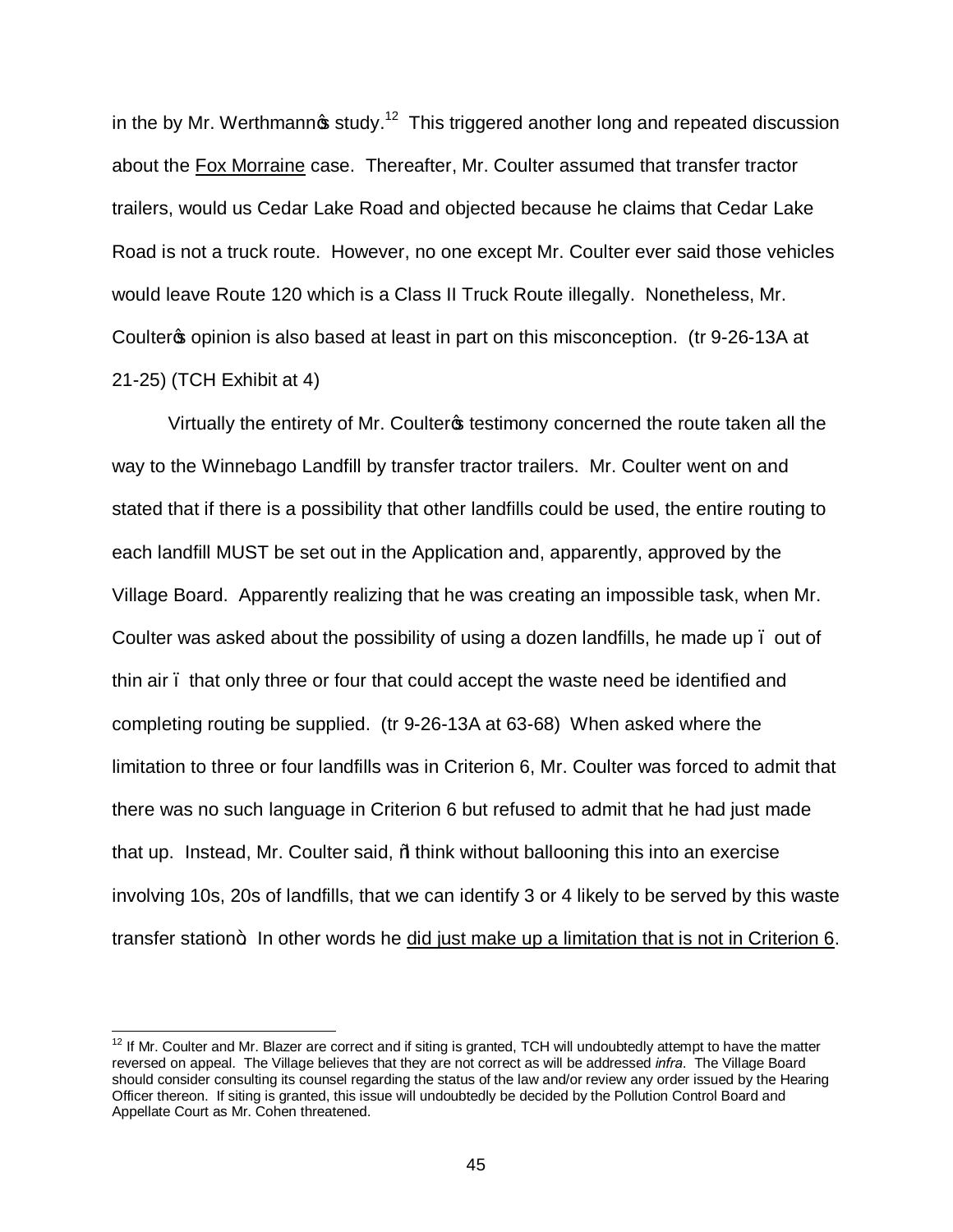(tr 9-26-13A at 68-69) For all of these reasons, Mr. Coulter is not credible and it must be ignored.

The courts have previously construed this criterion to require an applicant to show that it has minimized traffic impact -- not that it will eliminate any additional traffic impact. See, e.g., Tate v. IPCB, 188 Ill. App. 3d. 994, 544 N.E. 2d 1176, 1196 (4th Dist. 1989). The Board has also made it clear that the statute does not refer to or require an applicant to present a specific traffic plan; rather, the applicant must show that traffic patterns to or from the facility are so designed as to minimize the impact on the existing traffic flows. CDT Landfill Corporation v. City of Joliet, PCB 98-60 (March 5, 1998) (Slip. OP. at 50-52). In in Fox Moraine, LLC, v. United City of Yorkville, 2011III App 2d 100017, 960 N.E. 2d 1144 ( $2<sup>nd</sup>$  Dist, 2011) the Appellate Courtom discussion regarding downtown Plainfield is more than broad enough to cover the situation at bar:

> Downtown Plainfield is quite a distance from the planned landfill site (approximately 15 miles), and since Fox Moraine was not even required to submit planned traffic routes, we question the Board's analysis that Fox Moraine failed to demonstrate that the traffic patterns to and from the facility were designed to minimize the impact on the traffic flow around it.

TCH seeks to carve an exception out of this clear position because one of the landfills that the Lake Transfer Station may use is the Winnebago Landfill. The holding that Fox Moraine does not have to submit planned traffic routes is completely consistent with prior case law and it leaves no room to argue that an exception exists if the destination is known. Mr. Coulter is testimony in Fox Moraine is similar to his testimony here and must meet with a result that is consistent with the Appellate Courto opinions.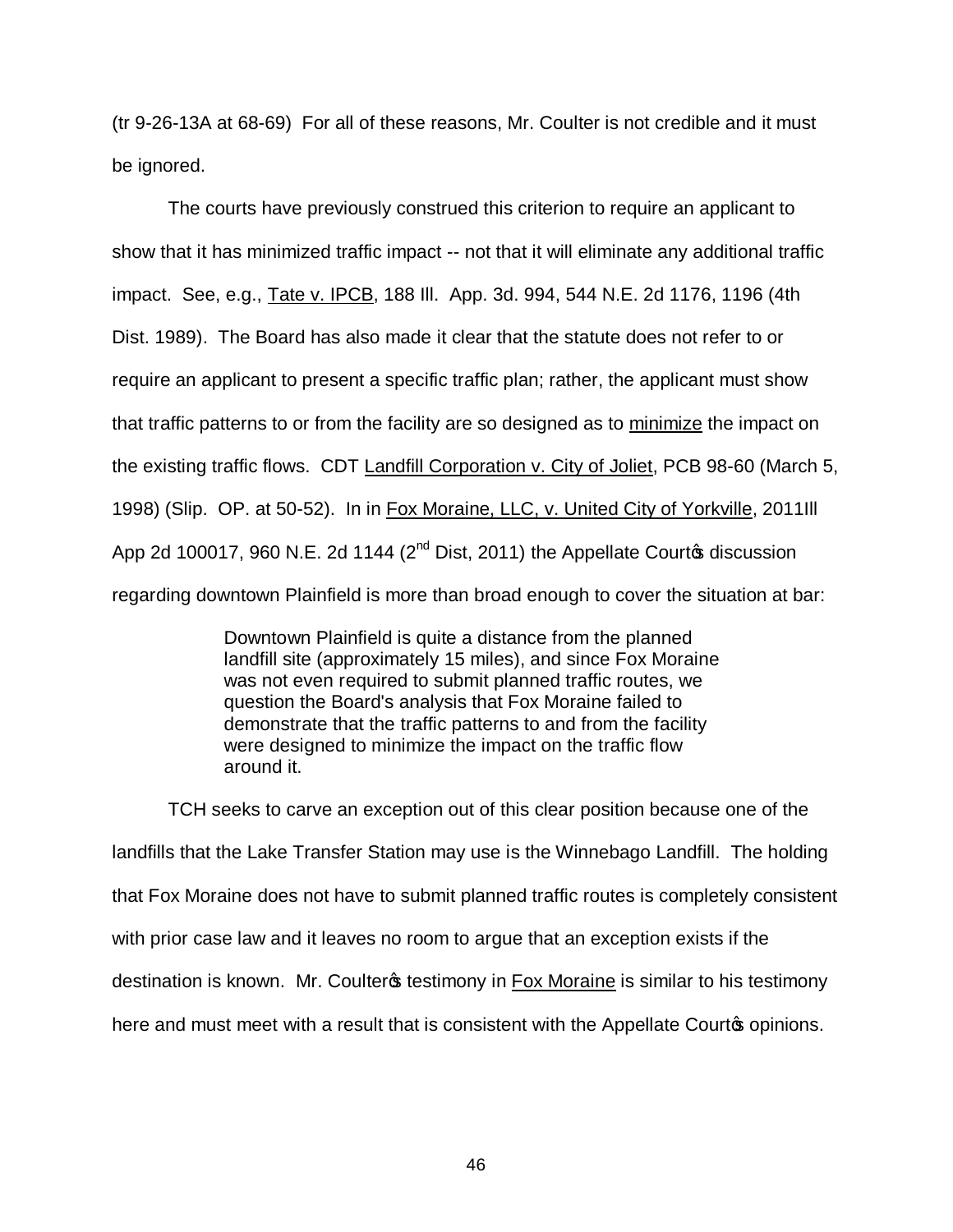## **PROPOSED FINDING AND RECOMMENDATION:**

Mr. Werthmann opined that the traffic patterns to or from the facility are so designed as to minimize the impact on existing traffic flows. The Applicant has successfully proven compliance with Criterion 6 subject to Special Conditions.

Accordingly, the Village Board should find that subject to the Special Conditions attached in this document below, including but not limited to Special Conditions 1, 2 and 8, the traffic patterns to or from the facility are so designed as to minimize the impact on existing traffic flows. Further, the Village Board should find that, with and subject to the Special Conditions as aforesaid, that there is no credible evidence to the contrary.

# **CRITERION 7**

## **IF THE FACILITY WILL BE TREATING, STORING OR DISPOSING OF HAZARDOUS WASTE, AN EMERGENCY RESPONSE PLAN EXISTS FOR THE FACILITY WHICH INCLUDES NOTIFICATION, CONTAINMENT AND EVACUATION PROCEDURES TO BE USED IN CASE OF AN ACCIDENTAL RELEASE**

The proposed facility will not be treating, storing, or disposing of hazardous waste. Mr. Moose testified that hazardous waste will not be accepted. The summary of Mr. Moose t background and experience and the analysis under Criterion 2 related to measures, such as load checking, that will be implemented to be confident that such material is not allowed to be processed is hereby incorporated by reference herein. (tr 9-23-13A at 62-64, tr 9-30-13C at 47-49) (Moose 5, 32-35) (App 7-1) Accordingly, and as Mr. Moose testified, this criterion is inapplicable and is accordingly satisfied.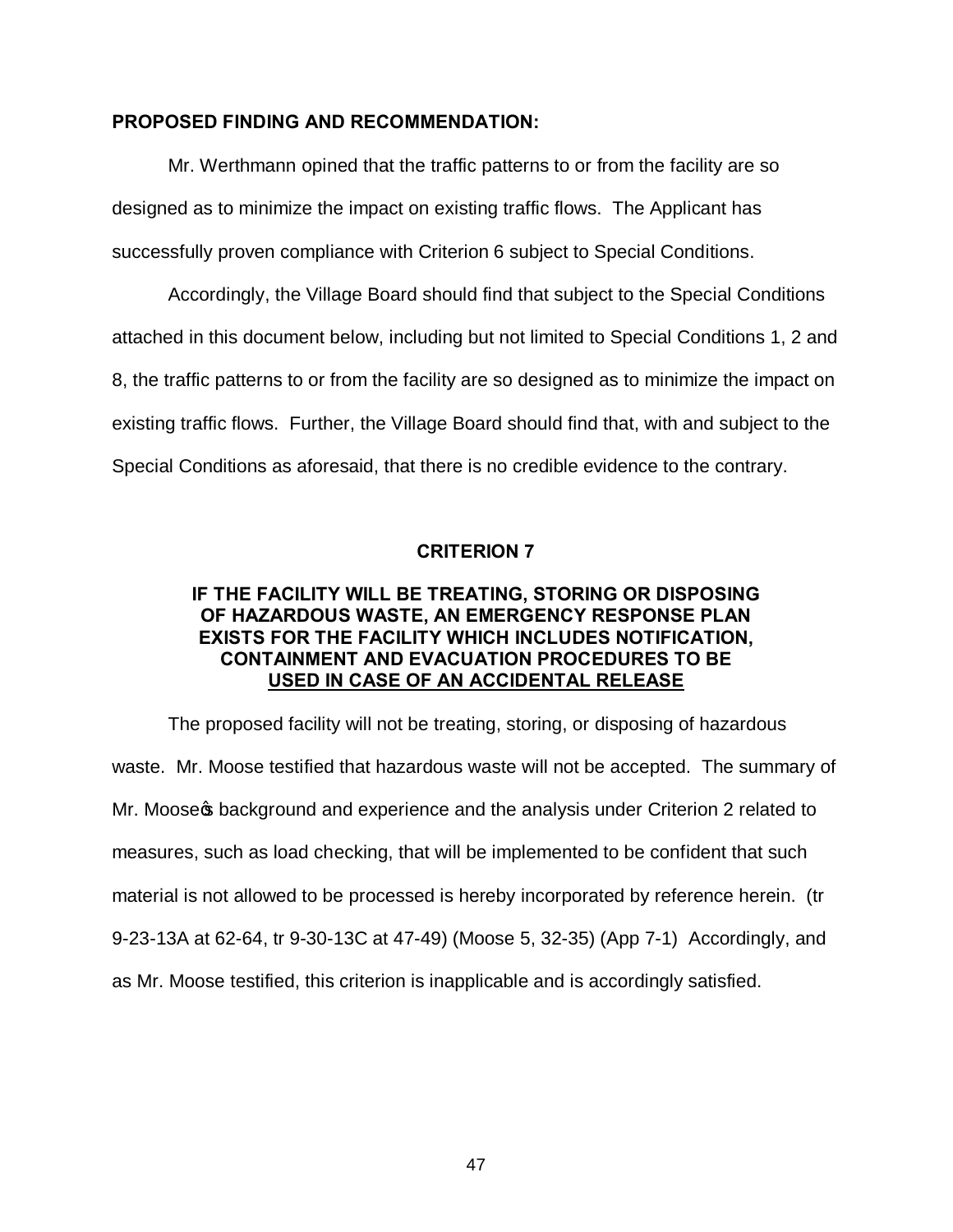#### **PROPOSED FINDING AND RECOMMENDATION:**

The Village Board should find that Criterion VII is inapplicable and has been satisfied as the proposed facility will not be treating, storing or disposing of hazardous waste and further that there is no credible evidence to the contrary.

## **CRITERION 8**

## **IF THE FACILITY IS TO BE LOCATED IN A COUNTY WHERE THE COUNTY BOARD HAS ADOPTED A SOLID WASTE MANAGEMENT PLAN CONSISTENT WITH THE PLANNING REQUIREMENTS OF THE LOCAL SOLID WASTE DISPOSAL ACT OR THE SOLID WASTE PLANNING AND RECYCLING ACT, THE FACILITY IS CONSISTENT WITH THAT PLAN**

Devin Moose testified regarding Criterion 8, plan consistency. Mr. Moose has 30 years of experience in all aspects of solid waste and has participated in a number of planning efforts. (tr 9-25-13A at 122-123) (Moose 8-2) The summary of Mr. Moose  $\infty$ background and experience above under the analysis of Criterion 2 is incorporated by reference herein.

Mr. Moose explained that Lake County adopted its Solid Waste Management Plan  $\frac{1}{2}$  MWMP+) in 1989 and has updated it every five years since. In addition the Village of Round Lake Park adopted the Lake County SWMP by reference on August 6, 2013. The Village of Round Lake Park previously adopted a SWMP consistent with the requirements of the Local Solid Waste Disposal Act. The Round Lake Park SWMP was in effect when the Application was filed. As opined in the Application, the proposed Lake Transfer Station is consistent with both the Lake County SWMP and the Round Lake Park SWMP. (tr 9-25-13A at 123) (Moose 8-3 to 8-5) (App 8-1)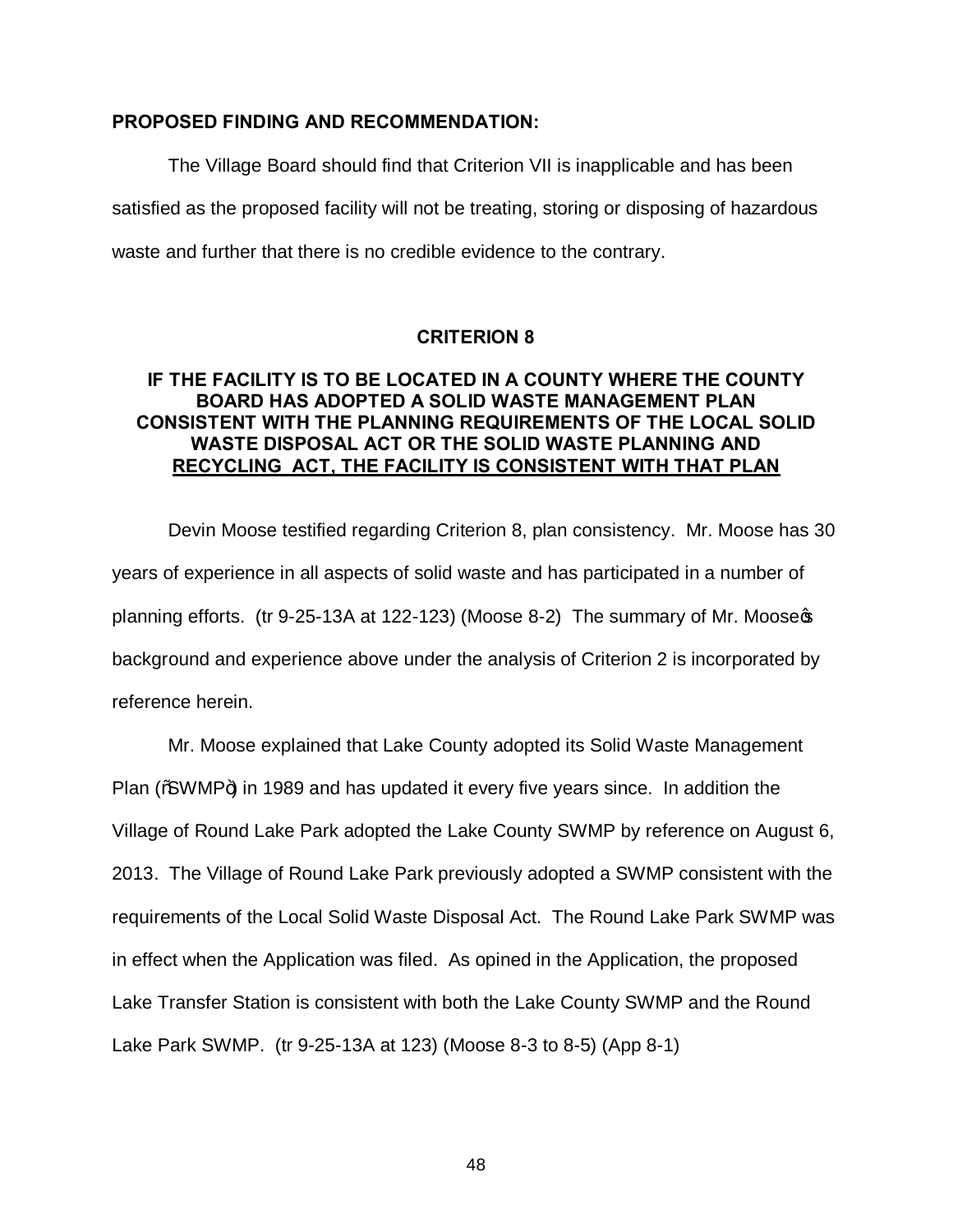Mr. Moose testified that Lake County and its municipalities historically relied on in-County and locally available landfills. In its SWMP 2010 update Lake County states that it needs to start seriously considering long-term disposal options.<sup>13</sup> It identifies landfills, transfer stations or alternative technologies. The 2010 update does not identify a preferred option and it leaves the determination of the technology and location to the private sector but it does state that it needs to make sure that new facilities and/or programs are in place prior to existing facilities closing. (tr 9-25-13A at 124-125) (Moose 8-5) (App 8-1)

Mr. Moose popinion is that the County is essentially asking developers to select and make operational the selected facilities prior to the existing facilities closing. The 2010 SWMP update recommendation T2 - 6 states that if transfer stations should be large enough to manage anticipated waste volume, provide adequate buffering, screening, storm water management, safe traffic flow and other proposed functions, all of which the proposed Lake Transfer Station meets. (tr 9-25-13A at 126-130) (Moose 8- 8 to 8-15) (App 8-5 to 8-12)

Mr. Moose opined that the proposed Lake Transfer Station is consistent with the Lake County Solid Waste Management Plan. (tr 9-25-13A at 131) (Moose 8-16) (App 8- 5 to 8-15) Mr. Moose also opined that the proposed Lake Transfer Station is consistent with the Round Lake Park SWMP which was repealed as that it is consistent in all material aspects with the Lake County SWMP (tr 9-25-13A at 131) (App 8-12 to 8-15) Accordingly which SWMP controls is not significant because the proposed Lake Transfer Station is consistent with all of them.

 $13$  The 2010 SWMP update is sometimes referred to as the 2009 SWMP update as it became available in 2009 but was not adopted until 2010.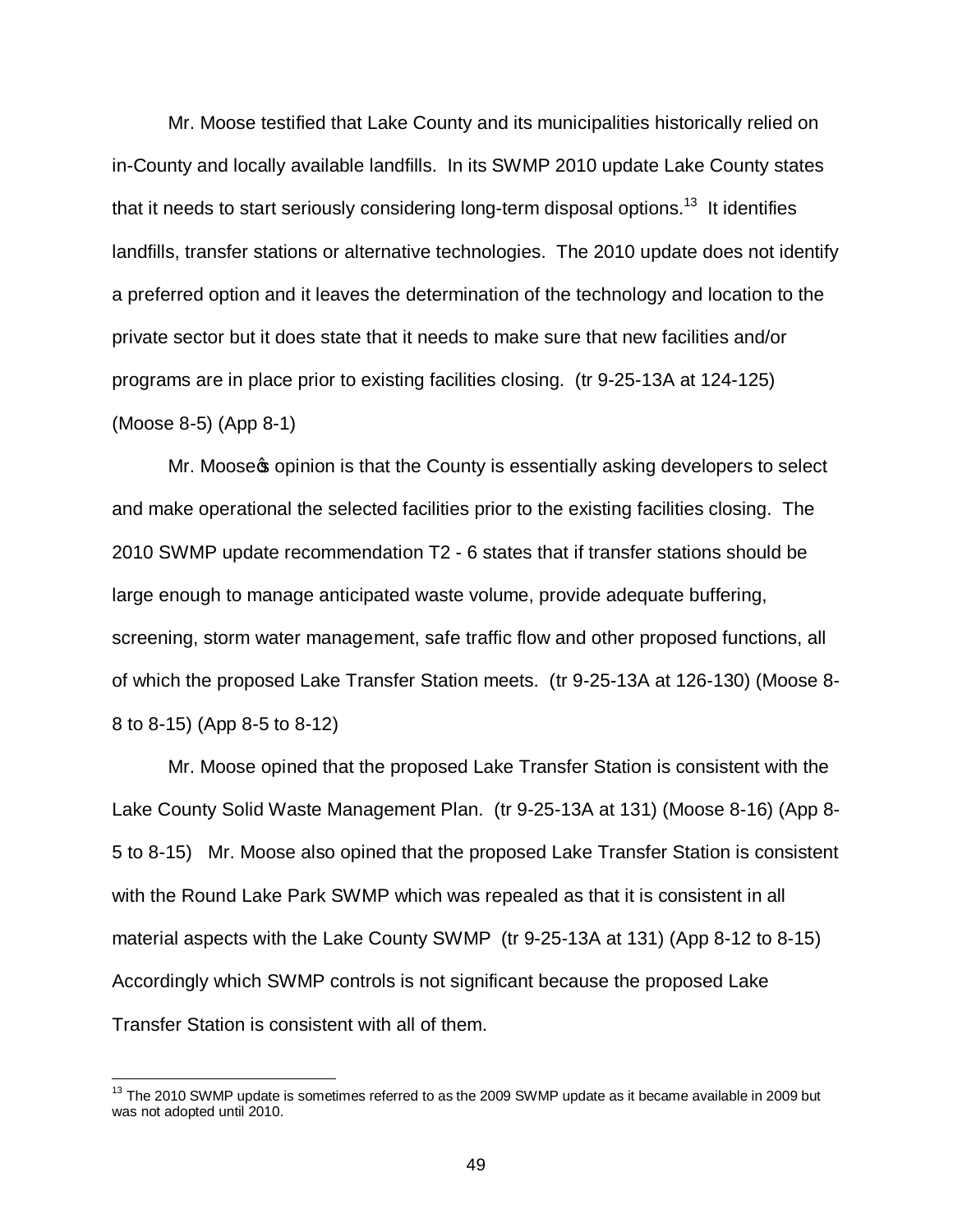Mr. Blazer attempts to conjure up some inconsistency with the Lake County SWMP by claiming that the Lake County SWMP requires the Winnebago Landfill to have a host agreement with Lake County, which in turn would require that the Winnebago County landfill pay Lake County a host fee and guarantee Lake County capacity. (tr 9-25-13B at 6-9) % N ot my knowledge+was Mr. Moose  $\phi$  answer to both the host fee and guaranteed capacity issue. Even if Mr. Moose claimed that he knew, his answer would be hearsay and not entitled to much weight. Importantly, the Lake Transfer Station can utilize any disposal facility, even those having host agreements with Lake County. Nonetheless, this claimed requirement is not significant and compliance need not be construed as compliance to the letter.

A facility is consistent with a Solid Waste Management Plan so long as it is not in opposition of that plan. City of Geneva v. Waste Management, PCB No. 94-58 (July 21, 1994), reversed on other grounds in County of Kane v. PCB, 2-96-0652 and 2-96-0676 (consolidated) (2nd Dist., September 29, 1997). Consistency does not require that a Solid Waste Management Plan be followed to the letter. Cure v. BFI, PCB No. 96-238 (September 19, 1996).

It is notable, however, that the repealed Village of Round Lake Park SWMP was in effect at the time this Application was filed and it has no requirement for a disposal facility to provide capacity or enter into a host agreement with the Village, as silly as that concept seems.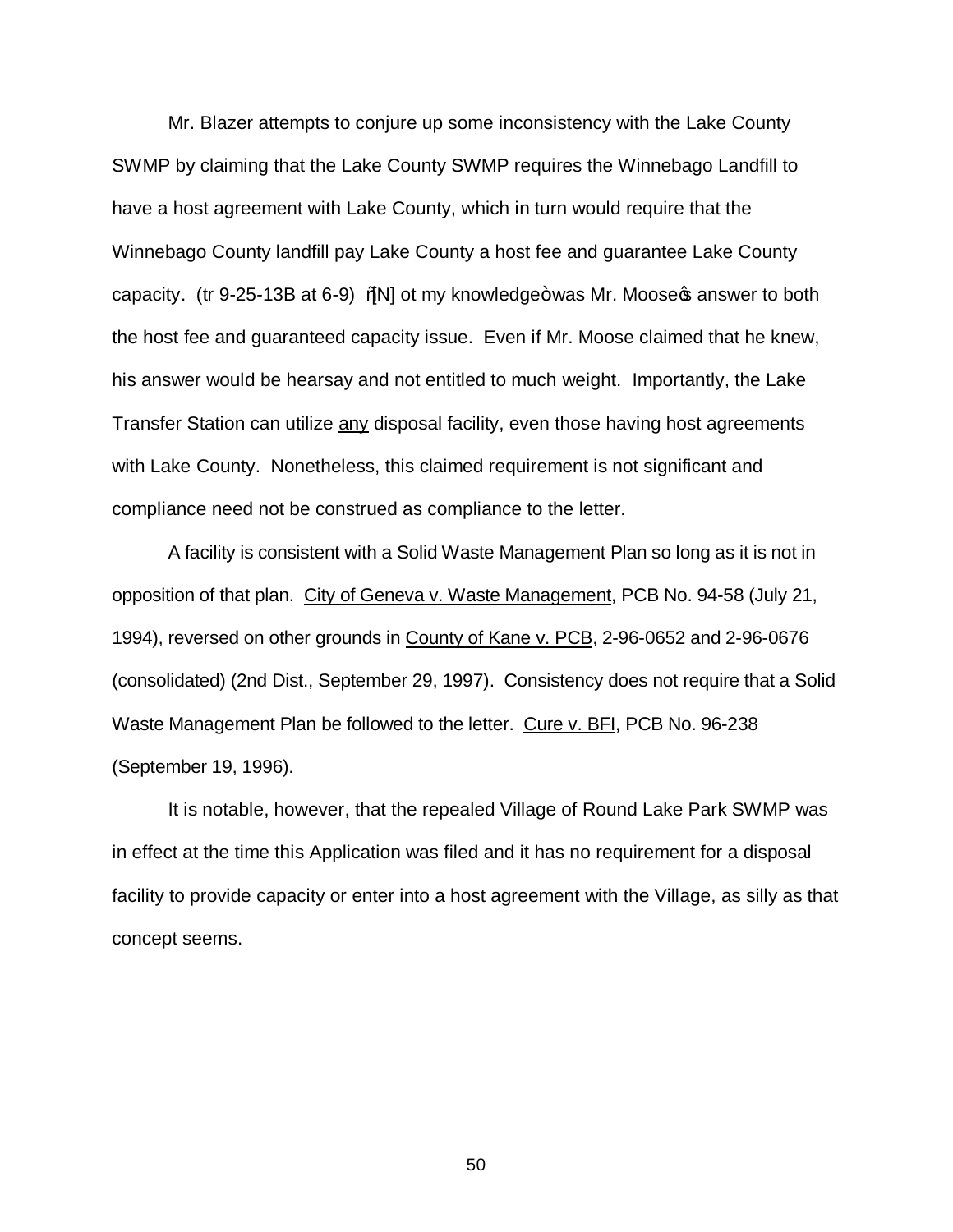#### **PROPOSED FINDING AND RECOMMENDATION:**

Devin Moose opined that proposed facility is consistent with the Lake County Solid Waste Management Plan and also that the proposed facility is consistent with the recently repealed Village of Round Lake Park Solid Waste Management Plan.

The Village Board should find, without condition, that the proposed facility is consistent with the Lake County Solid Waste Management Plan and also that the proposed facility is consistent with the recently repealed Village of Round Lake Park Solid Waste Management Plan and further that there is no credible evidence contrary to either finding of consistency.

#### **CRITERION 9**

## **IF THE FACILITY WILL BE LOCATED WITHIN A REGULATED RECHARGE AREA, ANY APPLICABLE REQUIREMENTS SPECIFIED BY THE BOARD FOR SUCH AREAS HAVE BEEN MET**

This criterion does not apply to the proposed facility. Devin Moose t background and experience outlined under Criterion 2 is incorporated by reference herein. He testified without contradiction that the proposed facility is not located within a regulated recharge area. Mr. Moose explained that the proposed facility is not located in a regulated recharge area. The only regulated recharge area is in Peoria County. (tr9- 23-13A at 52) (Moose 5, 22-24) (App E-5, 9-1) Accordingly, Criterion 9 is inapplicable to the proposed facility.

#### **PROPOSED FINDING AND RECOMMENDATION:**

The Village Board should find that Criterion 9 is inapplicable and has been satisfied by reason of its inapplicability because the proposed facility will not located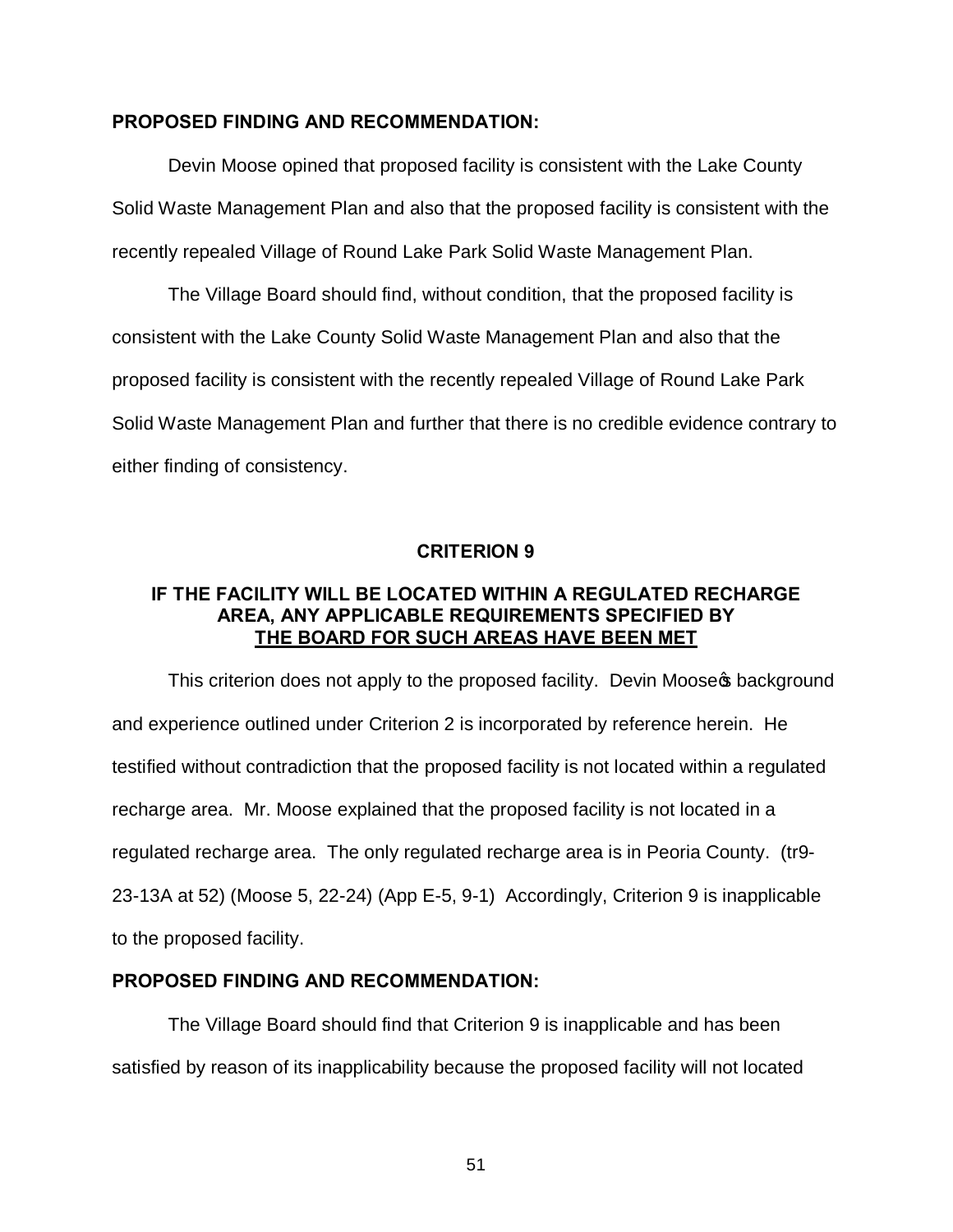within a regulated recharge area and that further there is no credible evidence to the contrary.

## **SPECIAL CONDITIONS:**

1. The operating hours shall be initially limited to 4 a.m. to 9 p.m. Monday through Friday and 4 a.m. to noon on Saturday. The Village shall designate a contact person who can authorize temporary operation outside those hours as circumstances dictate. The Village may, by resolution, extend the operating hours as circumstances, including but not limited to the operating record, traffic and roadway conditions warrant.

2. The Applicant shall not exceed a maximum daily tonnage of 500 tons for the first two years of operation. The Village shall designate a contact person who can authorize temporary operation in excess of the daily maximum tonnage as circumstances dictate. Village may, by resolution, increase the maximum daily tonnage as circumstances, including but not limited to the operating record, traffic and roadway conditions warrant.

3. The Applicant must keep the doors to the facility closed between the hours of 4:00 a.m. and 8:00 a.m. In addition the Applicant must keep the doors to the facility closed from 6:00 p.m. to 4:00 a.m. on weekdays and from 11:00 a.m. on Saturdays until 4:00 a.m. on Mondays. The Village may, by resolution, modify the requirement to keep the doors to the facility closed from 6:00 p.m. to 4:00 a.m. on weekdays and from 11:00 a.m. on Saturdays until 4:00 a.m. on Mondays as circumstances, including but not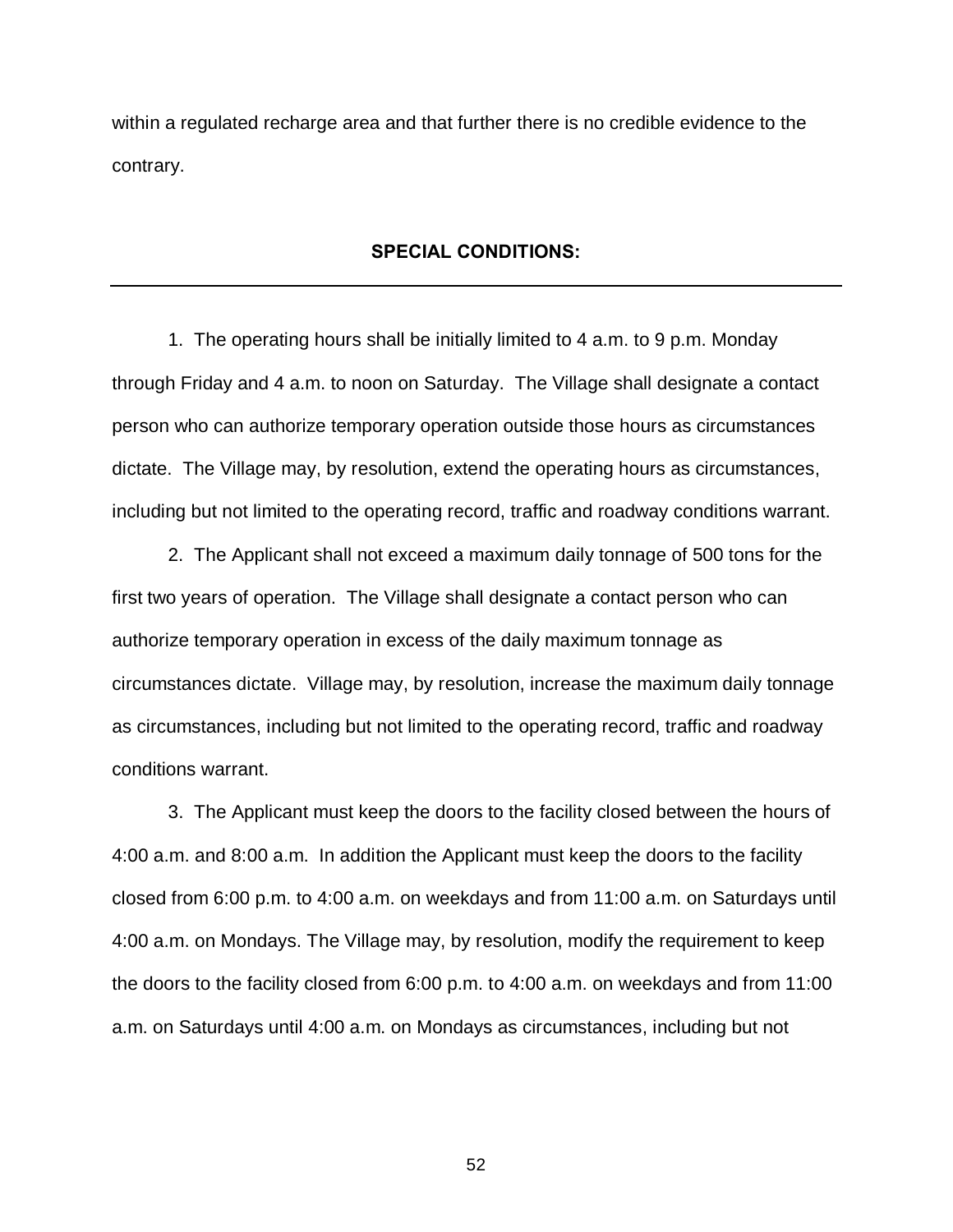limited to, the operating record, noise emissions, odor emissions, traffic and roadway conditions warrant.

4. Should a special condition hereof be violated, should noise emissions be noticeable over ambient or odor emissions be noticeable at or beyond the facility boundary, the Village may, in its discretion and at the expense of the Applicant, retain experts, retain counsel, investigate the violation and/or emissions and further in the sole discretion of the Village take legal action or such other action against the Applicant as it deeps appropriate at the Applicantos sole expense.

5. Any action permitted herein that may be taken in whole or in part at the expense of the Applicant shall be funded by the Applicant in accordance with the then existing applicable provisions of Chapter 158 of the Village Code entitled "ESCROW OF FUNDS" governing the provision of security of payment of professional fees and other costs incurred by the Village for Private Developers.

6. The applicant shall serve the proposed facility by utilizing the public sewer system unless same becomes unavailable. If unavailable, the Applicant shall utilize the public sewer system when it becomes available.

7. The Applicant shall place additional landscaping and utilize a solid fence at or near the North side property line and at the Northwest corner of the facility. A plan to do so shall be submitted to the Village and be approved or rejected in the building permit process.

8. The Applicant agrees to use its best efforts to minimize incoming and outgoing traffic during the hours referenced below. The Village shall maintain control of turns at the intersection of Porter Drive and Route 120. The Village agrees to initially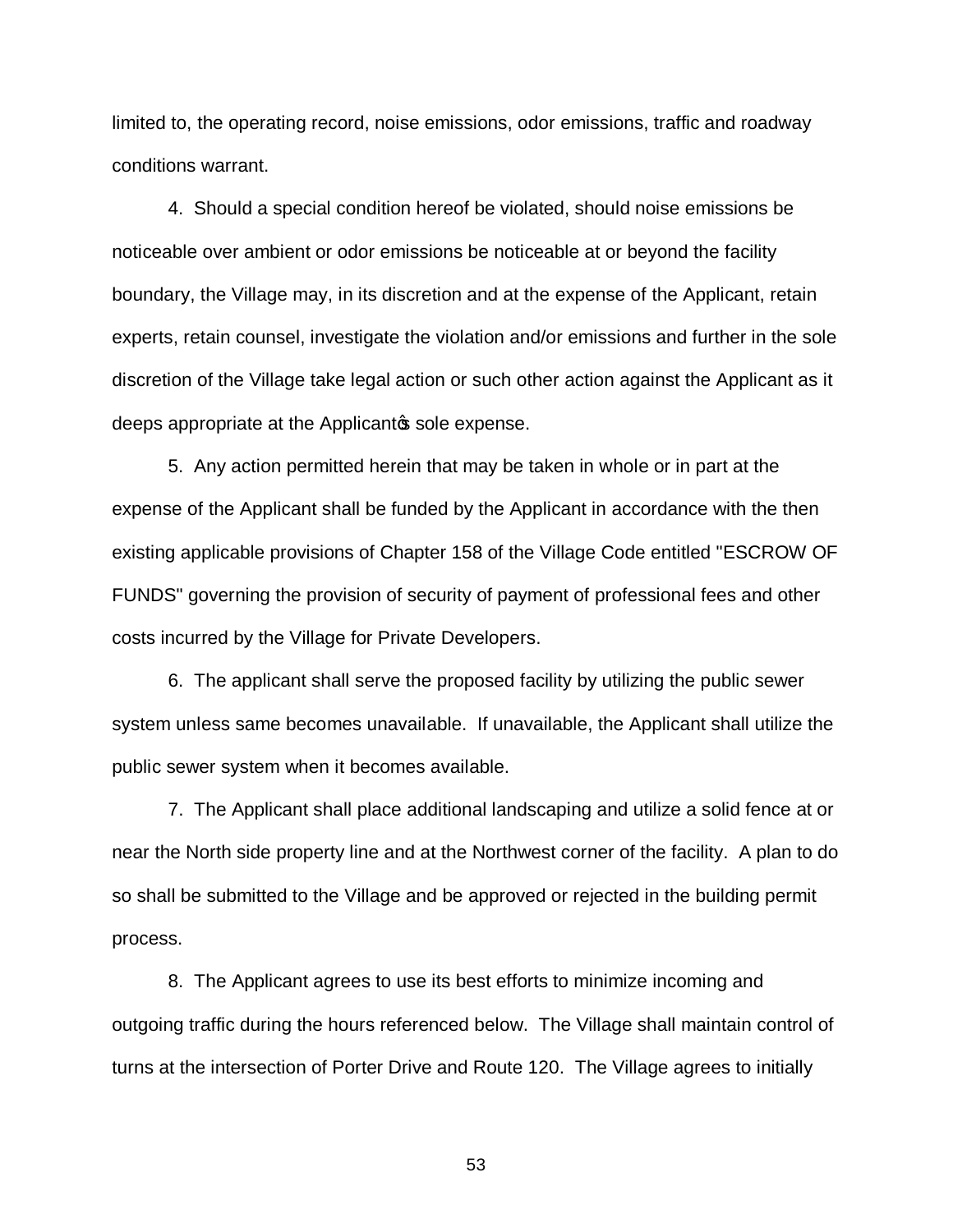prohibit left turns from Porter Drive to Route 120 from 7:00 a.m. to 9:00 a.m. and 3:00 p.m. to 5 p.m. at a minimum at all times the transfer facility is operating. The Village may, by resolution, modify or eliminate any restrictions at the aforesaid intersection as circumstances, traffic or roadway conditions warrant. The Applicant shall cooperate with the Village to keep traffic impacts minimized.

9. Storage. The tipping floor shall be cleaned and free of waste at least once each day the facility operates. No waste or other material shall be left on the floor inside the transfer building or outside the transfer building overnight or when the facility is not operating. Waste may be kept temporarily in transfer trailers for no more than 24 hours (except on weekends and holidays), provided that such trailers are stored indoors and suitably covered. Empty transfer trailers may be stored outdoors for no more than 24 hours (except on weekends and holidays).

10. Noise Control. All equipment utilized for operations shall be equipped with mufflers or other sound suppressing devices required for compliance with applicable State statutes and regulations. The Village may require the use of available alternatives to backup beepers.

11. Litter Control. The Applicant shall control litter by discharging and loading all waste within the enclosed portion of the Transfer Facility. The Applicant shall use its best efforts to assure that vehicles hauling waste to, or removing waste from the Transfer Facility shall be suitably *covered* so as to prevent waste from leaving the vehicles. A fence to aid in the interception of any blowing litter shall surround the Transfer Facility. The Applicant shall diligently patrol the Subject Property during hours of operation to collect any litter. In addition, the Applicant shall abide by the litter control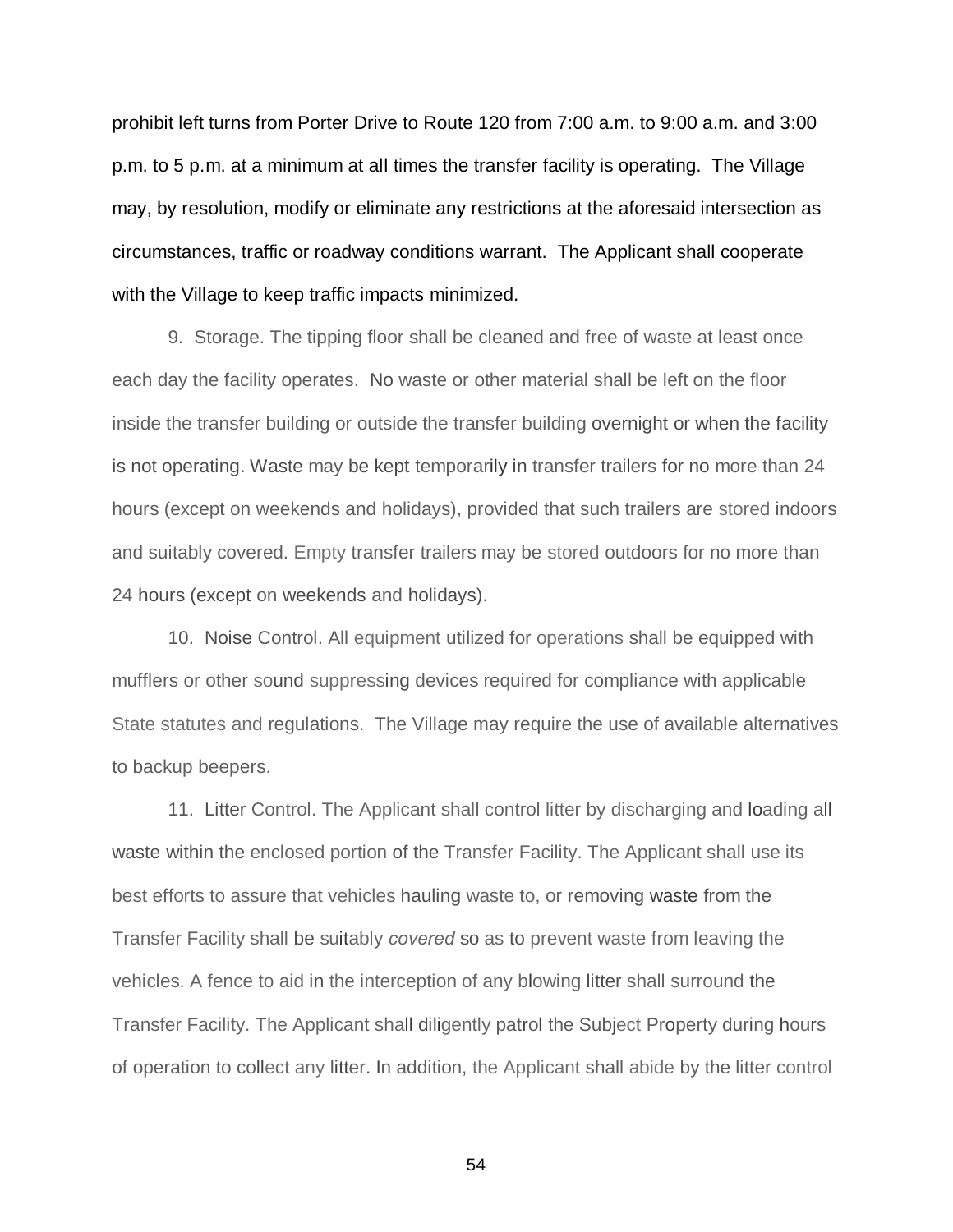plan approved by the Village as a result of the siting process. At a minimum the Applicant will diligently patrol and remove litter from the Subject Property, all property owned or controlled by the Applicant, and public street and corresponding right-of-way within 1500 feet of the Subject Property. In addition, the Applicant shall, at a minimum, patrol and remove litter from property within five hundred (500) feet of the aforesaid public streets and corresponding rights-of-way with the permission of the owner of said property, which permission the Applicant will diligently attempt to obtain.

12. The Applicant shall provide a street sweeper to remove mud and dust tracked onto hard surfaces inside and outside the Transfer Facility, on property owned or controlled by the Applicant as well as well as public roads and right-of-ways included within the roadway boundaries within, at a minimum, one thousand (1,000) feet of the Subject Property on an as needed basis, but not less frequently than daily.

13. The Applicant shall retain a pest control service on an on-going basis to address the potential for infestation by rodents and other vectors, whereby such service shall inspect the Transfer Facility on an as needed, but no less than monthly, basis.

#### **CONCLUSION:**

The Applicant has, subject to Special Conditions, successfully proven that it meets all of the statutory Criteria to be granted siting. The Village recommends that the Village Board adopt the Findings and Recommendations including the Special Conditions herein.

An analysis of the testimony of the witnesses for Timber Creek Homes ( $\%CH$ +) actually helps the Applicant as it highlights the strength of the Applicant case points to